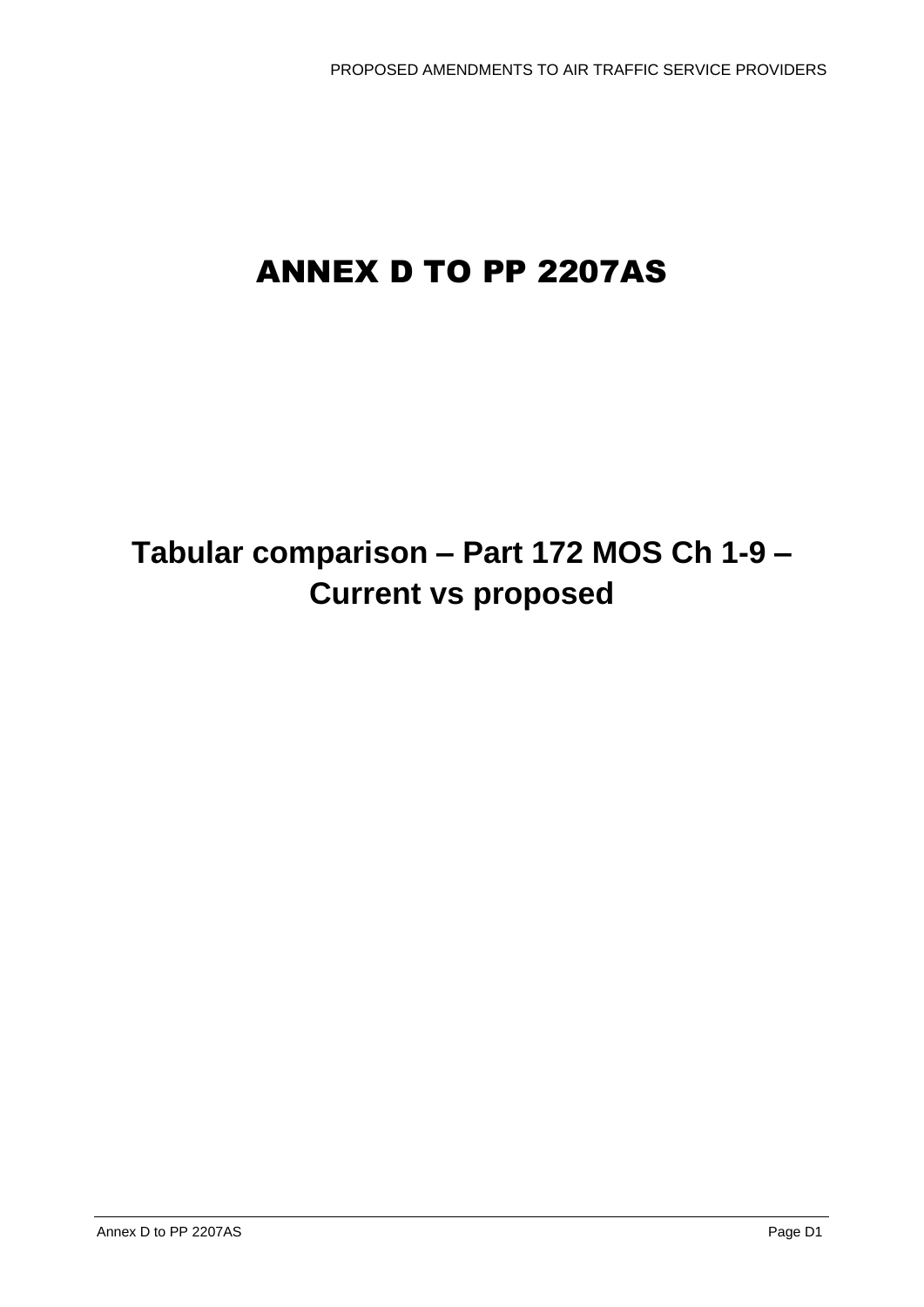### **S-C agreement.**

eporting plan which establishes the conditions of S-C data reporting (i.e. data required by the air fic services unit and frequency of ADS-C reports ch have to be agreed to prior to using ADS-C in the vision of air traffic services).

e.— The terms of the agreement will be exchanged ween the ground system and the aircraft by means contract, or a series of contracts.

**surveillance service.** A term used to indicate a vice provided directly by means of an ATS veillance system.

Surveillance system. A generic term meaning variously, ADS-B, PSR, SSR or any comparable ground-based system that enables the identification of raft.

| Original<br><b>MOS</b><br>ref | <b>Original MOS provision</b>                                                                                                                                                                                                                                                                                                                           | <b>New MOS</b><br>order ref | <b>New MOS</b>                                                                                                                                                                                                                                                                                                                                                                                                                                                                                                                                                                                                                                                                                                                                                                                                                                                                                                                          |                                                                                    |
|-------------------------------|---------------------------------------------------------------------------------------------------------------------------------------------------------------------------------------------------------------------------------------------------------------------------------------------------------------------------------------------------------|-----------------------------|-----------------------------------------------------------------------------------------------------------------------------------------------------------------------------------------------------------------------------------------------------------------------------------------------------------------------------------------------------------------------------------------------------------------------------------------------------------------------------------------------------------------------------------------------------------------------------------------------------------------------------------------------------------------------------------------------------------------------------------------------------------------------------------------------------------------------------------------------------------------------------------------------------------------------------------------|------------------------------------------------------------------------------------|
|                               |                                                                                                                                                                                                                                                                                                                                                         | 1.006                       | <b>CHAPTER 1 PRELIMINARY</b><br>1.006 Tables, Figures and Notes<br>In this instrument:<br>if a numbered Figure, in the form of a drawing, diagram or similar<br>(a)<br>representation, is expressed as <i>illustrating matters</i> , it is<br>guidance that is to be taken into account in interpreting the<br>provision which refers to the Figure; and<br>if a numbered Figure, in the form of a drawing, diagram or similar<br>(b)<br>representation, is expressed as <b>showing matters</b> , it is to be read<br>with, and may supplement, the information in the provision which<br>a Note provides information and does not contain standards<br>(C)<br>unless the contrary intention is expressed in a provision for the<br>Note.<br>Note Tables and Figures are not numbered sequentially. For ease of<br>reference, they are numbered by reference to the section or<br>subsection which first refers to the Table or Figure. |                                                                                    |
| 1.2.1.1                       | <b>Chapter 1: Introduction</b><br><b>Section 1.2 Abbreviations and Definitions</b><br><b>1.2.1 Abbreviations</b><br>Unless otherwise stated, abbreviations in this MOS have the<br>meanings given in the AIP or as follows:                                                                                                                             | 1.007                       | Definitions and abbreviations<br>1.007<br>In this MOS:<br>LJR (short for low jet route) means a route, or part of a route, at or<br>below 5000 FT AGL used by military aircraft for low level, high speed<br>operations.<br>MLJ (short for military low jet) means a military aircraft operating on a<br>low jet route.                                                                                                                                                                                                                                                                                                                                                                                                                                                                                                                                                                                                                 |                                                                                    |
| 1.2.2.1                       | 1.2.2 Definitions<br>Unless otherwise stated, words in this MOS have the<br>meanings given in the AIP or as follows:                                                                                                                                                                                                                                    |                             | Covered by the above                                                                                                                                                                                                                                                                                                                                                                                                                                                                                                                                                                                                                                                                                                                                                                                                                                                                                                                    |                                                                                    |
| 1.2.2.1                       | <b>ADS-C agreement</b><br>A reporting plan which establishes the conditions of ADS-C<br>data reporting (i.e. data required by the air traffic services unit<br>and frequency of ADS-C reports which have to be agreed to<br>prior to the provision of air traffic services).                                                                            |                             | No equivalent                                                                                                                                                                                                                                                                                                                                                                                                                                                                                                                                                                                                                                                                                                                                                                                                                                                                                                                           | <b>ADS</b><br>A re<br><b>ADS</b><br>traffi<br>whic<br>prov<br>Note<br>betw<br>of a |
| 1.2.2.1                       | ATS surveillance service<br>Term used to indicate an air traffic service provided directly by<br>means of an ATS surveillance system.                                                                                                                                                                                                                   |                             | No equivalent                                                                                                                                                                                                                                                                                                                                                                                                                                                                                                                                                                                                                                                                                                                                                                                                                                                                                                                           | <b>ATS</b><br>serv<br>surv                                                         |
| 1.2.2.1                       | ATS surveillance system<br>A generic term meaning variously, ADS-B, PSR, SSR or any<br>comparable ground-based system that enables the<br>identification of aircraft.<br>Note A comparable ground-based system is one that has<br>been demonstrated, by comparative assessment or other<br>methodology, to have a level of safety and performance equal |                             | No equivalent                                                                                                                                                                                                                                                                                                                                                                                                                                                                                                                                                                                                                                                                                                                                                                                                                                                                                                                           | <b>ATS</b><br>vario<br>grou<br>aircr<br>Note<br>that<br>asse                       |

*Note. — A comparable ground-based system is one that has been demonstrated, by comparative assessment or other methodology, to have a level of*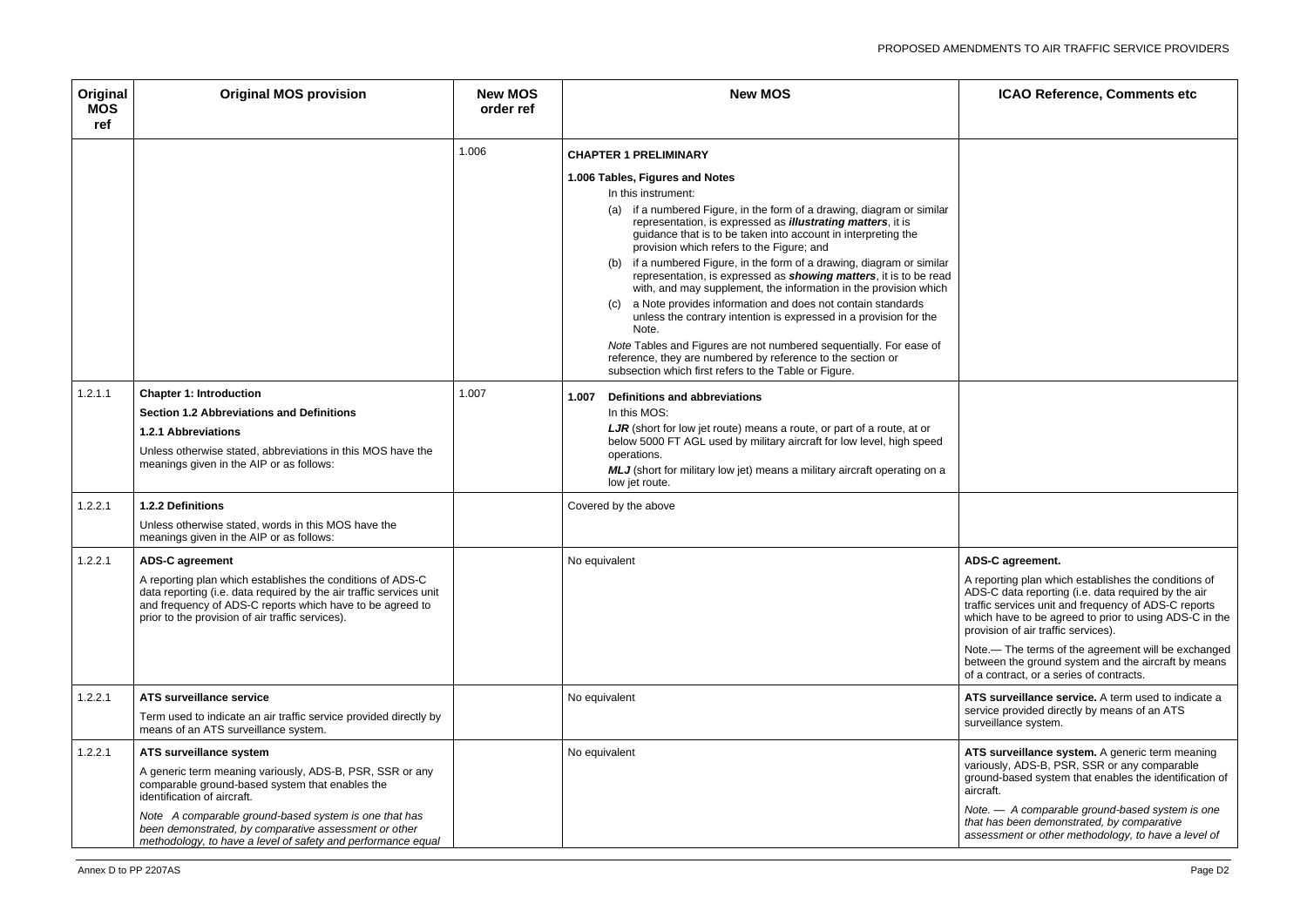*t* and performance equal to or better than *monopulse SSR.*

### matic dependent surveillance — broadcast **(ADS-B).**

ans by which aircraft, aerodrome vehicles and objects can automatically transmit and/or receive such as identification, position and additional as appropriate, in a broadcast mode via a data

### **Matic dependent surveillance — contract (ADS-C).**

ans by which the terms of an ADS-C agreement e exchanged between the ground system and the  $a$ ft, via a data link, specifying under what tions ADS-C reports would be initiated, and what would be contained in the reports.

 $-$  Some applications may require a specific *technology, e.g. radar, to support the function of flight path monitoring.*

**Ification.** The situation which exists when the on indication of a particular aircraft is seen on a ion display and positively identified.

ion indication. The visual indication, in nonolic and/or symbolic form, on a situation display, position of an aircraft, aerodrome vehicle or object.

ion symbol. The visual indication in symbolic on a situation display, of the position of an ft, aerodrome vehicle or other object, obtained automatic processing of positional data derived any source.

*Note.— The abbreviated term "ADS contract" is commonly used to refer to ADS event contract, ADS demand contract, ADS periodic contract or an emergency mode.*

t path monitoring. The use of ATS surveillance ms for the purpose of providing aircraft with ination and advice relative to significant deviations nominal flight path, including deviations from the of their air traffic control clearances.

| Original<br><b>MOS</b><br>ref | <b>Original MOS provision</b>                                                                                                                                                                                                                                                                                                                                                                                            | <b>New MOS</b><br>order ref | <b>New MOS</b> |                                                                                                   |
|-------------------------------|--------------------------------------------------------------------------------------------------------------------------------------------------------------------------------------------------------------------------------------------------------------------------------------------------------------------------------------------------------------------------------------------------------------------------|-----------------------------|----------------|---------------------------------------------------------------------------------------------------|
|                               | to, or better than, monopulse SSR.                                                                                                                                                                                                                                                                                                                                                                                       |                             |                | safety<br>mono                                                                                    |
| 1.2.2.1                       | Automatic dependent surveillance - broadcast<br>A means by which aircraft, aerodrome vehicles and other<br>objects can automatically transmit or receive data such as<br>identification, position and additional data, as appropriate, in a<br>broadcast mode via a data link.                                                                                                                                           |                             | No equivalent  | Autor<br>(ADS<br>A mea<br>other<br>data s<br>data,<br>link.                                       |
| 1.2.2.1                       | Automatic dependent surveillance - contract<br>A means by which the terms of an ADS-C agreement will be<br>exchanged between the ground system and the aircraft, via a<br>data link, specifying under what conditions ADS-C reports<br>would be initiated, and what data would be contained in the<br>reports.                                                                                                           |                             | No equivalent  | Autor<br>(ADS<br>A mea<br>will be<br>aircra<br>condit<br>data v<br>Note.<br>comm<br>dema<br>emerg |
| 1.2.2.1                       | <b>Flight path monitoring</b><br>The use of ATS surveillance systems for the purpose of<br>providing aircraft with information and advice relative to<br>significant deviations from nominal flight path, including<br>deviations from the terms of their air traffic control clearances.<br>Note Some applications may require a specific technology,<br>e.g. radar, to support the function of flight path monitoring. |                             | No equivalent  | Flight<br>syster<br>inform<br>from r<br>terms<br>Note.<br>techn<br>path r                         |
| 1.2.2.1                       | Identification<br>The situation which exists when the position indication of a<br>particular aircraft is seen on a situation display and positively<br>identified by ATC.                                                                                                                                                                                                                                                |                             | No equivalent  | Identi<br>positio<br>situati                                                                      |
| 1.2.2.1                       | <b>Position indication</b><br>The visual indication, in non-symbolic or symbolic form, on a<br>situation display, of the position of an aircraft, aerodrome<br>vehicle or other object.                                                                                                                                                                                                                                  |                             | No equivalent  | Positi<br>symbo<br>of the<br>other                                                                |
| 1.2.2.1                       | <b>Position symbol</b><br>The visual indication in symbolic form, on a situation display, of<br>the position of an aircraft, aerodrome vehicle or other object<br>obtained after automatic processing of positional data derived<br>from any source.                                                                                                                                                                     |                             | No equivalent  | Positi<br>form,<br>aircra<br>after a<br>from a                                                    |
| 1.2.2.1                       | Positive radio fix<br>An NDB or locator site (when propagation is<br>(a)<br>normal); or<br>A VOR, TACAN site or marker beacon.<br>(b)                                                                                                                                                                                                                                                                                    |                             | No equivalent  | Nil                                                                                               |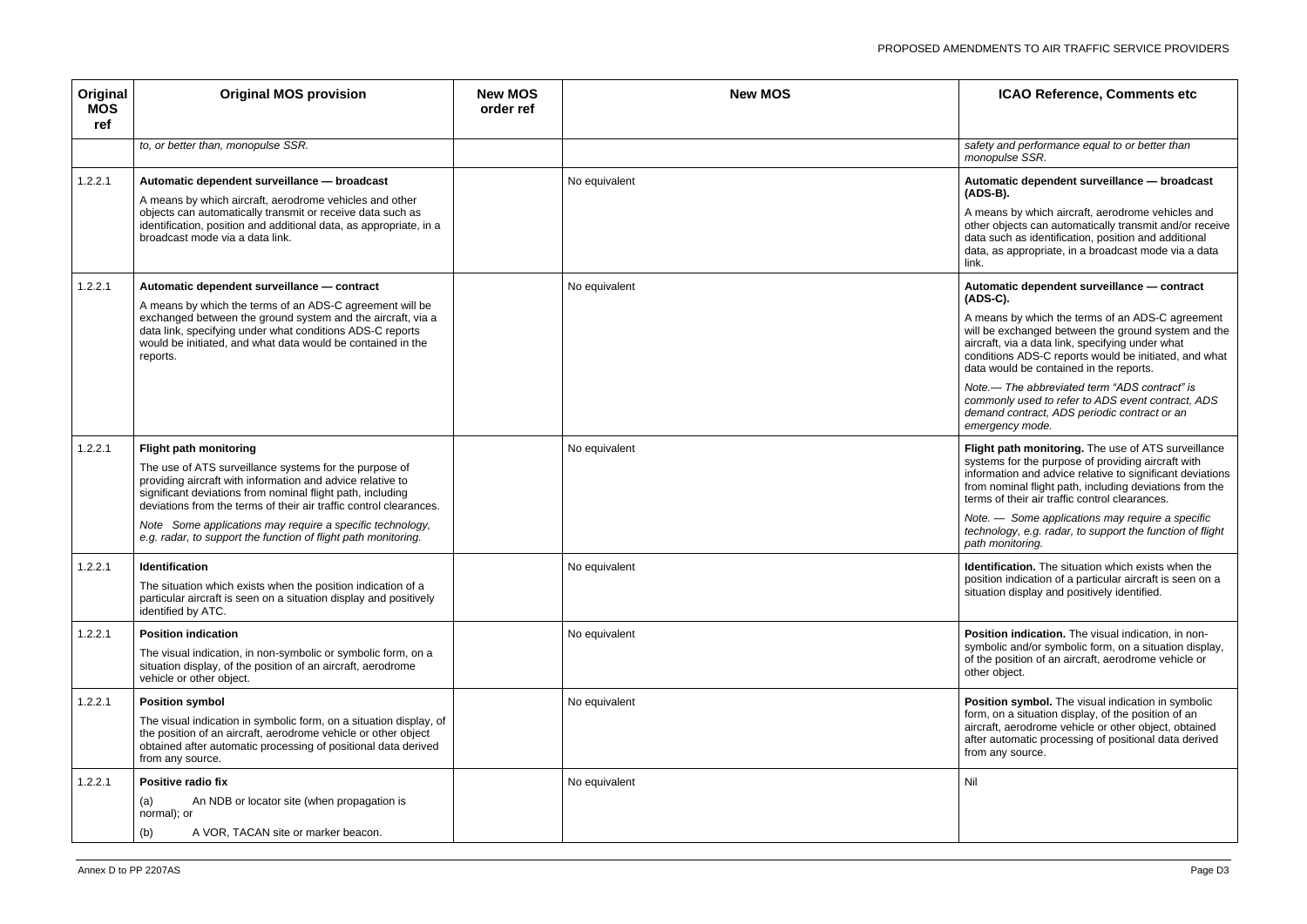**Example 20 equival control.** Term used to indicate that mation derived from an ATS surveillance system required for the provision of air traffic control ce.

edural separation. The separation used when ding procedural control.

blip. The visual indication, in non-symbolic form, situation display of the position of an aircraft ned by primary radar.

ar approach. An approach in which the final pach phase is executed under the direction of a oller using radar.

ar clutter. The visual indication on a situation lay of unwanted signals.

ation display. An electronic display depicting the tion and movement of aircraft and other mation as required.

response. The visual indication, in non-symbolic on a situation display, of a response from an transponder in reply to an interrogation.

oring. Provision of navigational guidance to aft in the form of specific headings, based on the of an ATS surveillance system.

| Original<br><b>MOS</b><br>ref | <b>Original MOS provision</b>                                                                                                                                                                                                           | <b>New MOS</b><br>order ref | <b>New MOS</b>                                                                                                                                                                                                                                                                                                                                                                                        |                                                      |
|-------------------------------|-----------------------------------------------------------------------------------------------------------------------------------------------------------------------------------------------------------------------------------------|-----------------------------|-------------------------------------------------------------------------------------------------------------------------------------------------------------------------------------------------------------------------------------------------------------------------------------------------------------------------------------------------------------------------------------------------------|------------------------------------------------------|
| 1.2.2.1                       | <b>Procedural control</b><br>Term used to indicate that information derived from an ATS<br>surveillance system is not required for the provision of air traffic<br>control service.                                                     |                             | No equivalent                                                                                                                                                                                                                                                                                                                                                                                         | Proce<br>inforn<br>is not<br>servic                  |
| 1.2.2.1                       | <b>Procedural separation</b><br>The separation used when providing procedural control.                                                                                                                                                  |                             | No equivalent                                                                                                                                                                                                                                                                                                                                                                                         | Proce<br>provio                                      |
| 1.2.2.1                       | <b>PSR blip</b><br>The visual indication, in non-symbolic form, on a situation<br>display, of the position of an aircraft obtained by primary radar.                                                                                    |                             | No equivalent                                                                                                                                                                                                                                                                                                                                                                                         | <b>PSR</b><br>on a s<br>obtair                       |
| 1.2.2.1                       | Radar approach<br>An approach in which the final approach phase is executed<br>under the direction of a controller using radar.                                                                                                         |                             | No equivalent                                                                                                                                                                                                                                                                                                                                                                                         | Rada<br>appro<br>contro                              |
| 1.2.2.1                       | <b>Radar clutter</b><br>The visual indication on a situation display of unwanted<br>signals.                                                                                                                                            |                             | No equivalent                                                                                                                                                                                                                                                                                                                                                                                         | Rada<br>displa                                       |
| 1.2.2.1                       | Safety case<br>A safety case provides documented evidence and argument<br>that a service or facility, or a proposed change to the design of<br>a service or facility, meets safety objectives or levels for the<br>service or facility. |                             | No equivalent                                                                                                                                                                                                                                                                                                                                                                                         | Nil                                                  |
| 1.2.2.1                       | <b>Situation display</b><br>An electronic display depicting the position and movement of<br>aircraft and other information as required.                                                                                                 |                             | No equivalent                                                                                                                                                                                                                                                                                                                                                                                         | <b>Situa</b><br>positi<br>inforn                     |
| 1.2.2.1                       | <b>SSR response</b><br>The visual indication, in non-symbolic form, on a situation<br>display, of a response from an SSR transponder in reply to an<br>interrogation.                                                                   |                             | No equivalent                                                                                                                                                                                                                                                                                                                                                                                         | <b>SSR</b><br>torm,<br>SSR <sup>:</sup>              |
| 1.2.2.1                       | Vectoring<br>Provision of navigational guidance to aircraft in the form of<br>specific headings, based on the use of an ATS surveillance<br>system.                                                                                     |                             | No equivalent                                                                                                                                                                                                                                                                                                                                                                                         | Vecto<br>aircra<br>use o                             |
| 1.2.2.1                       | <b>VFR-on-top</b><br>An IFR flight with ATC authorisation to operate in VMC at or<br>below FL180 in Class E airspace at any appropriate VFR<br>altitude or flight level.                                                                |                             | No equivalent?                                                                                                                                                                                                                                                                                                                                                                                        |                                                      |
|                               | No equivalent                                                                                                                                                                                                                           | 1.010                       | 1.010 Non-application of the standards<br>CASA may approve in writing that an ATS provider is not required to<br>(1)<br>meet a standard specified in this MOS or the relevant ICAO document.<br>An approval under subsection (1) must specify the provisions to which<br>(2)<br>the approval applies, and may be 1 or more of the following:<br>time-limited or open-ended as to its duration;<br>(a) | <b>Base</b><br>2.06<br>$(1)$ C<br>not re<br>$(2)$ Ar |

To be defined in the Part 91 MOS: *VFR-ontop* is an ATC authorisation for an IFR flight in Class E airspace to operate in VMC at VFR cruising levels.

d on Part 139 Manual of Standards:

### **2.06 Non-application of the standards**

ASA may approve in writing that an operator is equired to meet a standard specified in this MOS.

n approval under subsection (1) must specify the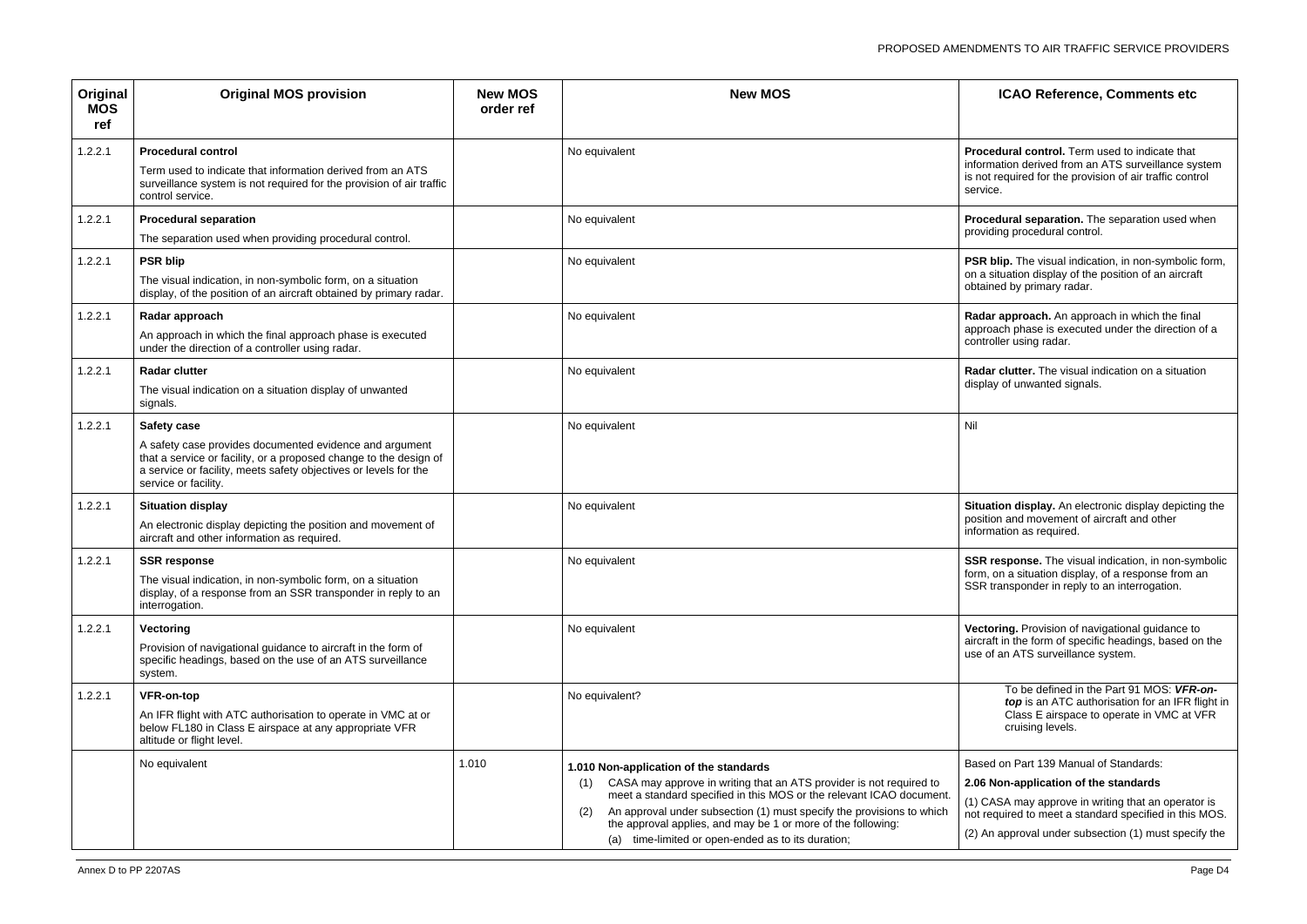- sions to which the approval applies, and may be nore of the following:
- me-limited or open-ended as to its duration;
- ade subject to conditions.
- or subsection (1), CASA may grant an approval if erodrome operator:
- oplies in writing for an approval; and
- lentifies each of the relevant standards, by ence to the specific provision in the MOS, which it pposed will not be met, and explains why it will not et; and
- ates the length of the period during which each ant standard will not be met; and
- ets out in an accompanying safety assessment:
- effect on aerodrome and aviation safety of not ting each of the relevant standards; and
- ther:
- he measures proposed to mitigate those effects;
- he measures proposed to achieve the same y outcome as the relevant standards in the MOS l achieve; and
- tisfies CASA that the approval will not have any rse effect on aviation safety.

| Original<br><b>MOS</b><br>ref | <b>Original MOS provision</b>                                                                                                                                                                                                          | <b>New MOS</b><br>order ref | <b>New MOS</b>                                                                                                                                                                                                                                                                                                                                                                                                                                                                                                                                                                                                                                                                                                                                                                                                                                                                                                                                                                                                                     |                                                                                                                                                                                                                                                             |
|-------------------------------|----------------------------------------------------------------------------------------------------------------------------------------------------------------------------------------------------------------------------------------|-----------------------------|------------------------------------------------------------------------------------------------------------------------------------------------------------------------------------------------------------------------------------------------------------------------------------------------------------------------------------------------------------------------------------------------------------------------------------------------------------------------------------------------------------------------------------------------------------------------------------------------------------------------------------------------------------------------------------------------------------------------------------------------------------------------------------------------------------------------------------------------------------------------------------------------------------------------------------------------------------------------------------------------------------------------------------|-------------------------------------------------------------------------------------------------------------------------------------------------------------------------------------------------------------------------------------------------------------|
|                               |                                                                                                                                                                                                                                        |                             | made subject to conditions.<br>(b)<br>For subsection (1), CASA may grant an approval if the ATS provider:<br>(3)<br>applies in writing for an approval; and<br>(a)<br>identifies each of the relevant standards, by reference to the<br>(b)<br>specific provision in the MOS or the relevant ICAO document,<br>which it is proposed will not be met, and explains why it will not<br>be met; and<br>states the length of the period during which each relevant<br>(C)<br>standard will not be met; and<br>sets out in an accompanying safety assessment:<br>(d)<br>(i) the effect on aviation safety of not meeting each of the<br>relevant standards; and<br>(ii) either:<br>the measures proposed to mitigate those effects; or<br>(A)<br>the measures proposed to achieve the same safety<br>(B)<br>outcome as the relevant standards in the MOS or the<br>relevant ICAO document, as the case may be, would<br>achieve; and<br>satisfies CASA that the approval will not have any adverse effect<br>(e)<br>on aviation safety. | provis<br>1 or n<br>$(a)$ tin<br>$(b)$ ma<br>$(3)$ Fc<br>the ae<br>$(a)$ ap<br>$(b)$ ide<br>refere<br>is pro<br>be me<br>(c) sta<br>releva<br>$(d)$ se<br>(i) the<br>meeti<br>(ii) eit<br>$(A)$ the<br>or<br>$(B)$ th<br>safety<br>would<br>(e) sa<br>adver |
| 2.1.1.1                       | <b>Chapter 2: Operations Manual</b><br><b>Section 2.1 General</b>                                                                                                                                                                      | 2.0105.01                   | <b>CHAPTER 2</b><br><b>STANDARDS FOR PART 172</b>                                                                                                                                                                                                                                                                                                                                                                                                                                                                                                                                                                                                                                                                                                                                                                                                                                                                                                                                                                                  |                                                                                                                                                                                                                                                             |
|                               | 2.1.1 Introduction<br>An Operations Manual shows how and where an ATS provider<br>provides, or proposes to provide, air traffic services.                                                                                              |                             | <b>Division 1</b><br><b>Exposition</b><br><b>Contents of exposition</b><br>2.105<br>This section is:<br>(1)<br>made for subsection 172.060 (1) of CASR; and<br>(a)<br>prescribes the matters that must be included or addressed in an<br>(b)<br>ATS provider's exposition.                                                                                                                                                                                                                                                                                                                                                                                                                                                                                                                                                                                                                                                                                                                                                         |                                                                                                                                                                                                                                                             |
| 2.1.2.1                       | An operations manual must contain:<br>2.1.2.1<br>a table of contents based on the items in the manual,<br>(a)<br>indicating the page number on which each item begins;                                                                 | 2.0105.02                   | An ATS provider's exposition must include or address all the following<br>(2)<br>matters:                                                                                                                                                                                                                                                                                                                                                                                                                                                                                                                                                                                                                                                                                                                                                                                                                                                                                                                                          | <b>Omits</b>                                                                                                                                                                                                                                                |
|                               | a description of the provider's organisational structure<br>(b)<br>and a statement setting out the functions that the provider<br>performs, or proposes to perform under CASR Part 172;                                                | 2.0105.03                   | A statement setting out the functions that the provider performs<br>(a)<br>under Part 172of CASR.                                                                                                                                                                                                                                                                                                                                                                                                                                                                                                                                                                                                                                                                                                                                                                                                                                                                                                                                  |                                                                                                                                                                                                                                                             |
|                               | a description of the chain of command established, or<br>(c)<br>proposed to be established, by the provider and a<br>statement of the duties and responsibilities of any<br>supervisory positions within the organisational structure; | 2.0105.04                   | The name of the provider's accountable manager or accountable<br>(b)<br>managers (as the case may be).<br>A description and diagram of the provider's organisational<br>(C)<br>structure showing formal reporting lines.<br>for each of the key personnel, the following information:<br>(d)<br>(i) the scope of responsibility for the each of the key personnel                                                                                                                                                                                                                                                                                                                                                                                                                                                                                                                                                                                                                                                                  |                                                                                                                                                                                                                                                             |

### **Omits reference to table of contents**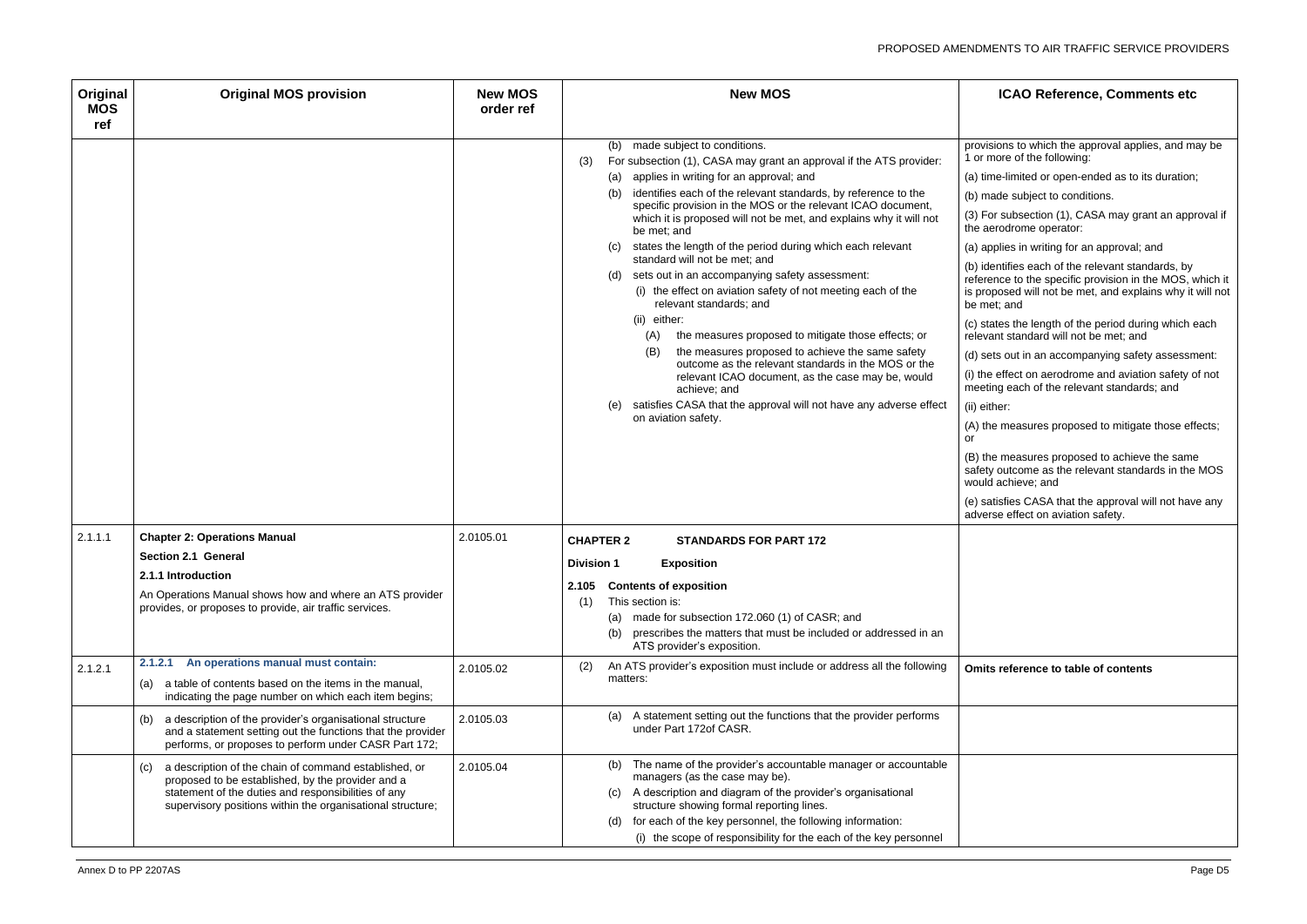| ICAO Reference, Comments etc                               |  |
|------------------------------------------------------------|--|
| <u> 1989 - Johann Barn, amerikansk politiker (d. 1989)</u> |  |
|                                                            |  |
|                                                            |  |
|                                                            |  |
|                                                            |  |
|                                                            |  |
|                                                            |  |
|                                                            |  |
| 130                                                        |  |
|                                                            |  |
|                                                            |  |
|                                                            |  |
|                                                            |  |
|                                                            |  |
|                                                            |  |
|                                                            |  |
|                                                            |  |
|                                                            |  |
|                                                            |  |

| Original<br><b>MOS</b><br>ref | <b>Original MOS provision</b>                                                                                                                                                                                                                                                                                                                                                                                                                                                                                                                                                                                                                                                                                                                                             | <b>New MOS</b><br>order ref | <b>New MOS</b>                                                                                                                                                                                                                                                                                                                                                                                                                                                                                                                                                                                                                                                                                                                                              | <b>ICAO Reference, Comments etc</b> |
|-------------------------------|---------------------------------------------------------------------------------------------------------------------------------------------------------------------------------------------------------------------------------------------------------------------------------------------------------------------------------------------------------------------------------------------------------------------------------------------------------------------------------------------------------------------------------------------------------------------------------------------------------------------------------------------------------------------------------------------------------------------------------------------------------------------------|-----------------------------|-------------------------------------------------------------------------------------------------------------------------------------------------------------------------------------------------------------------------------------------------------------------------------------------------------------------------------------------------------------------------------------------------------------------------------------------------------------------------------------------------------------------------------------------------------------------------------------------------------------------------------------------------------------------------------------------------------------------------------------------------------------|-------------------------------------|
|                               |                                                                                                                                                                                                                                                                                                                                                                                                                                                                                                                                                                                                                                                                                                                                                                           |                             | (ii) the name of the person appointed to the position;                                                                                                                                                                                                                                                                                                                                                                                                                                                                                                                                                                                                                                                                                                      |                                     |
|                               | a statement showing how the provider determines the<br>(d)<br>number of operational staff required including the number<br>of operational supervisory staff;                                                                                                                                                                                                                                                                                                                                                                                                                                                                                                                                                                                                              | (f)<br>2.0105.06            | A description of how the provider determines the number of<br>operational staff, including the number of operational supervisory<br>staff, required to provide its air traffic service at each unit.                                                                                                                                                                                                                                                                                                                                                                                                                                                                                                                                                        |                                     |
|                               |                                                                                                                                                                                                                                                                                                                                                                                                                                                                                                                                                                                                                                                                                                                                                                           | 2.0105.07                   | (g) For each location or operating position, details of the staff<br>numbers necessary to provide the air traffic services covered by<br>the provider's approval for that location or operating position.                                                                                                                                                                                                                                                                                                                                                                                                                                                                                                                                                   |                                     |
|                               | a list of the air traffic services that the provider provides,<br>(e)<br>or proposes to provide;                                                                                                                                                                                                                                                                                                                                                                                                                                                                                                                                                                                                                                                                          | (h)<br>2.0105.08            | A list of the services that the provider provides, or proposes to<br>provide, as part of its air traffic service.                                                                                                                                                                                                                                                                                                                                                                                                                                                                                                                                                                                                                                           |                                     |
|                               | a statement for each air traffic service, showing the hours<br>of operation of the service;                                                                                                                                                                                                                                                                                                                                                                                                                                                                                                                                                                                                                                                                               | (i)<br>2.0105.09            | The following information about each service:<br>(i) the location from which the service is provided;<br>the area of Australian territory, and the aerodromes, airspace<br>and ATS routes, that the service covers;<br>the hours during which the service is available;<br>(iii)<br>(iv) the hours of coverage for each supervisory position.                                                                                                                                                                                                                                                                                                                                                                                                               |                                     |
|                               | a statement, for each air traffic service, that identifies the<br>(g)<br>particular airspace within which the service is provided, or<br>proposed to be provided;                                                                                                                                                                                                                                                                                                                                                                                                                                                                                                                                                                                                         | Covered by (i)              |                                                                                                                                                                                                                                                                                                                                                                                                                                                                                                                                                                                                                                                                                                                                                             |                                     |
|                               | a statement, for each air traffic service, that identifies the<br>(h)<br>location from where the service is provided, or proposed<br>to be provided;                                                                                                                                                                                                                                                                                                                                                                                                                                                                                                                                                                                                                      | Covered by (i)              |                                                                                                                                                                                                                                                                                                                                                                                                                                                                                                                                                                                                                                                                                                                                                             |                                     |
|                               | if the provider provides, or proposes to provide, an air<br>traffic service for a controlled aerodrome:<br>a description of the manoeuvring area of the<br>aerodrome; and<br>copy of the parts of the aerodrome emergency plan,<br>(ii)<br>set out in the aerodrome operator's aerodrome<br>manual that are relevant to the provision of the<br>service; and<br>a copy of the procedures set out in the aerodrome<br>(iii)<br>operator's aerodrome manual for preventing the<br>unauthorised entry of persons or things onto the<br>manoeuvring area of the aerodrome; and<br>a copy of the procedures set out in the aerodrome<br>(iv)<br>operator's aerodrome manual for the control of<br>surface vehicles operating on or in the vicinity of the<br>manoeuvring area; | (i)<br>2.0105.10            | If the provider provides, or proposes to provide, an air traffic<br>service for a controlled aerodrome:<br>(i) a description of the manoeuvring area of the aerodrome; and<br>(ii) copy of the parts of the aerodrome emergency plan, set out<br>in the aerodrome operator's aerodrome manual that are<br>relevant to the provision of the service; and<br>(iii) a copy of the procedures set out in the aerodrome operator's<br>aerodrome manual for preventing the unauthorised entry of<br>persons or things onto the manoeuvring area of the<br>aerodrome; and<br>(iv) a copy of the procedures set out in the aerodrome operator's<br>aerodrome manual for the control of surface vehicles<br>operating on or in the vicinity of the manoeuvring area. | 172.130                             |
|                               | a statement of the responsibilities and functions for each<br>operating position;                                                                                                                                                                                                                                                                                                                                                                                                                                                                                                                                                                                                                                                                                         | 2.0105.05                   | (e) For each operational position, including each operational<br>supervisory position, within the organisational structure:<br>(i) a statement of the functions and responsibilities of the<br>position; and<br>(ii) the endorsements and qualifications required for the position<br>$($ if any $)$ ; and<br>(iii) if any and if different from the requirements of Part 65 of<br>CASR - the recent experience requirements for the<br>position; and                                                                                                                                                                                                                                                                                                       |                                     |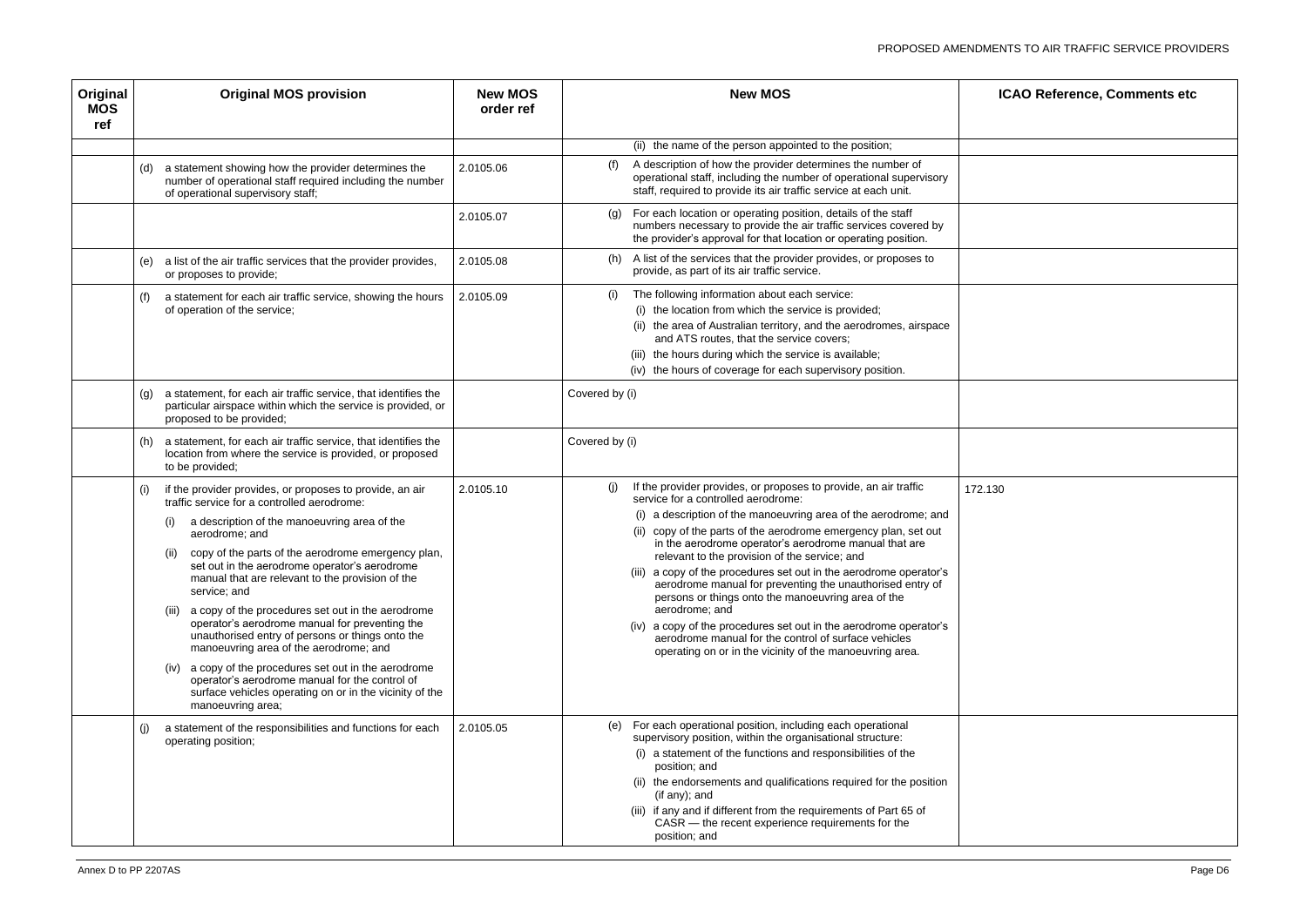| ICAO Reference, Comments etc<br>the control of the control of the control of the control of the control of the control of the control of the control of the control of the control of the control of the control of the control of the control of the control |  |
|---------------------------------------------------------------------------------------------------------------------------------------------------------------------------------------------------------------------------------------------------------------|--|
|                                                                                                                                                                                                                                                               |  |
|                                                                                                                                                                                                                                                               |  |
|                                                                                                                                                                                                                                                               |  |
|                                                                                                                                                                                                                                                               |  |
|                                                                                                                                                                                                                                                               |  |
|                                                                                                                                                                                                                                                               |  |
|                                                                                                                                                                                                                                                               |  |
|                                                                                                                                                                                                                                                               |  |
|                                                                                                                                                                                                                                                               |  |
|                                                                                                                                                                                                                                                               |  |
|                                                                                                                                                                                                                                                               |  |
|                                                                                                                                                                                                                                                               |  |
|                                                                                                                                                                                                                                                               |  |
|                                                                                                                                                                                                                                                               |  |

| Original<br><b>MOS</b><br>ref | <b>Original MOS provision</b>                                                                                                                                                                                                                                                                                                                                                    | <b>New MOS</b><br>order ref | <b>New MOS</b>                                                                                                                                                                                                                                                                                                                                                                                                                                                                   | <b>ICAO Reference, Comments etc</b> |
|-------------------------------|----------------------------------------------------------------------------------------------------------------------------------------------------------------------------------------------------------------------------------------------------------------------------------------------------------------------------------------------------------------------------------|-----------------------------|----------------------------------------------------------------------------------------------------------------------------------------------------------------------------------------------------------------------------------------------------------------------------------------------------------------------------------------------------------------------------------------------------------------------------------------------------------------------------------|-------------------------------------|
|                               |                                                                                                                                                                                                                                                                                                                                                                                  |                             | (iv) if any and if different from the requirements of Part 65 of<br>$CASR$ — the currency requirements (if any) for the<br>endorsements or qualifications.                                                                                                                                                                                                                                                                                                                       |                                     |
|                               | a description of the arrangements made or proposed to<br>(k)<br>be made by the provider to ensure that it has, and will<br>continue to receive, on a daily basis, the information<br>necessary for providing the service;                                                                                                                                                        | 2.0105.11                   | (k) A description of the arrangements that ensure the ATS provider<br>receives the services and information necessary for providing its<br>air traffic service.                                                                                                                                                                                                                                                                                                                  |                                     |
|                               | a description of the arrangements made or proposed to<br>be made by the provider to ensure that it has, and will<br>continue to be able to provide, information in connection<br>with its air traffic services to another person whose<br>functions reasonably require that information (includes<br>SAR alerting);                                                              | 2.0105.12                   | In accordance with regulation 172.135, a description of the<br>(1)<br>arrangements to ensure the ATS provider is able, and will<br>continue to be able to provide, information in connection with its<br>air traffic services to another person whose functions reasonably<br>require that information.                                                                                                                                                                          |                                     |
|                               | (m) a description of the provider's document and record<br>keeping system;                                                                                                                                                                                                                                                                                                       | 2.0105.13                   | (m) A description of the ATS provider's document and record control<br>system, as required by regulation 172.170.                                                                                                                                                                                                                                                                                                                                                                |                                     |
|                               | a copy of any agreement entered into by the provider in<br>(n)<br>relation to the provision of any of the air traffic services;                                                                                                                                                                                                                                                  | 2.0105.14                   | (n) A copy of any agreement (if any) entered into by the provider in<br>relation to the provision of any of the air traffic services, including<br>provision of a service in cooperation or by arrangement with<br>another person.                                                                                                                                                                                                                                               |                                     |
|                               | a copy of the document that sets out the provider's safety<br>(o)<br>management system;                                                                                                                                                                                                                                                                                          | 2.0105.15                   | (o) A copy of the ATS provider's safety management system, as<br>required by regulation 172.145.                                                                                                                                                                                                                                                                                                                                                                                 |                                     |
|                               |                                                                                                                                                                                                                                                                                                                                                                                  | 2.0105.16                   | (p) A copy of the ATS provider's system for managing its fatigue-<br>related safety risks as required by 172.P145                                                                                                                                                                                                                                                                                                                                                                |                                     |
|                               | (p) a copy of the provider's contingency plan;                                                                                                                                                                                                                                                                                                                                   | 2.0105.17                   | (q) A copy of the ATS provider's contingency plan, as required by<br>regulation 172.150.                                                                                                                                                                                                                                                                                                                                                                                         |                                     |
|                               | (q) a copy of the provider's security program;                                                                                                                                                                                                                                                                                                                                   | 2.0105.18                   | A copy of the provider's security program, as required by<br>(r)<br>regulation 172.155;                                                                                                                                                                                                                                                                                                                                                                                          |                                     |
|                               | (r) a description of the processes and documentation used to $\vert$ 2.0105.19<br>present to staff the relevant standards, rules and<br>procedures contained in ICAO Annexes 10 and 11, ICAO<br>PANS-ATM, ICAO Regional Supplementary Procedures,<br>Chapter 10 of this MOS, and any of the provider's site-<br>specific instructions for the provision of air traffic services; |                             | (s) A description of the processes and documents used to present to<br>personnel the relevant standards, rules and procedures<br>mentioned in the following:<br>(i) the Part 172 Manual of Standards;<br>(ii) Annex 10 Volume II and Annex 11 to the Chicago<br>Convention;<br>ICAO Doc. 4444;<br>(iii)<br>(iv) ICAO Doc. 7030;<br>(vi) the aeronautical information publication;<br>the provider's site-specific instructions for the provision of its<br>air traffic services. |                                     |
|                               | a description of the processes and documentation used to<br>(S)<br>provide operational instructions to staff;                                                                                                                                                                                                                                                                    | 2.0105.20                   | A copy of each document that contains operational instructions<br>for personnel.                                                                                                                                                                                                                                                                                                                                                                                                 |                                     |
|                               | a description of the procedures to be followed to ensure<br>all operational staff are familiar with any operational<br>changes that have been issued since they last performed<br>operational duties;                                                                                                                                                                            | 2.0105.21                   | (u) A description of the procedures that ensure all operational staff<br>are familiar with any operational changes that have been issued<br>since they last performed operational duties.                                                                                                                                                                                                                                                                                        |                                     |
|                               | a description of the provider's training and checking<br>(u)<br>program;                                                                                                                                                                                                                                                                                                         | 2.0105.22                   | (v) A description of the provider's training and checking system, as<br>required by regulation 172.140.                                                                                                                                                                                                                                                                                                                                                                          |                                     |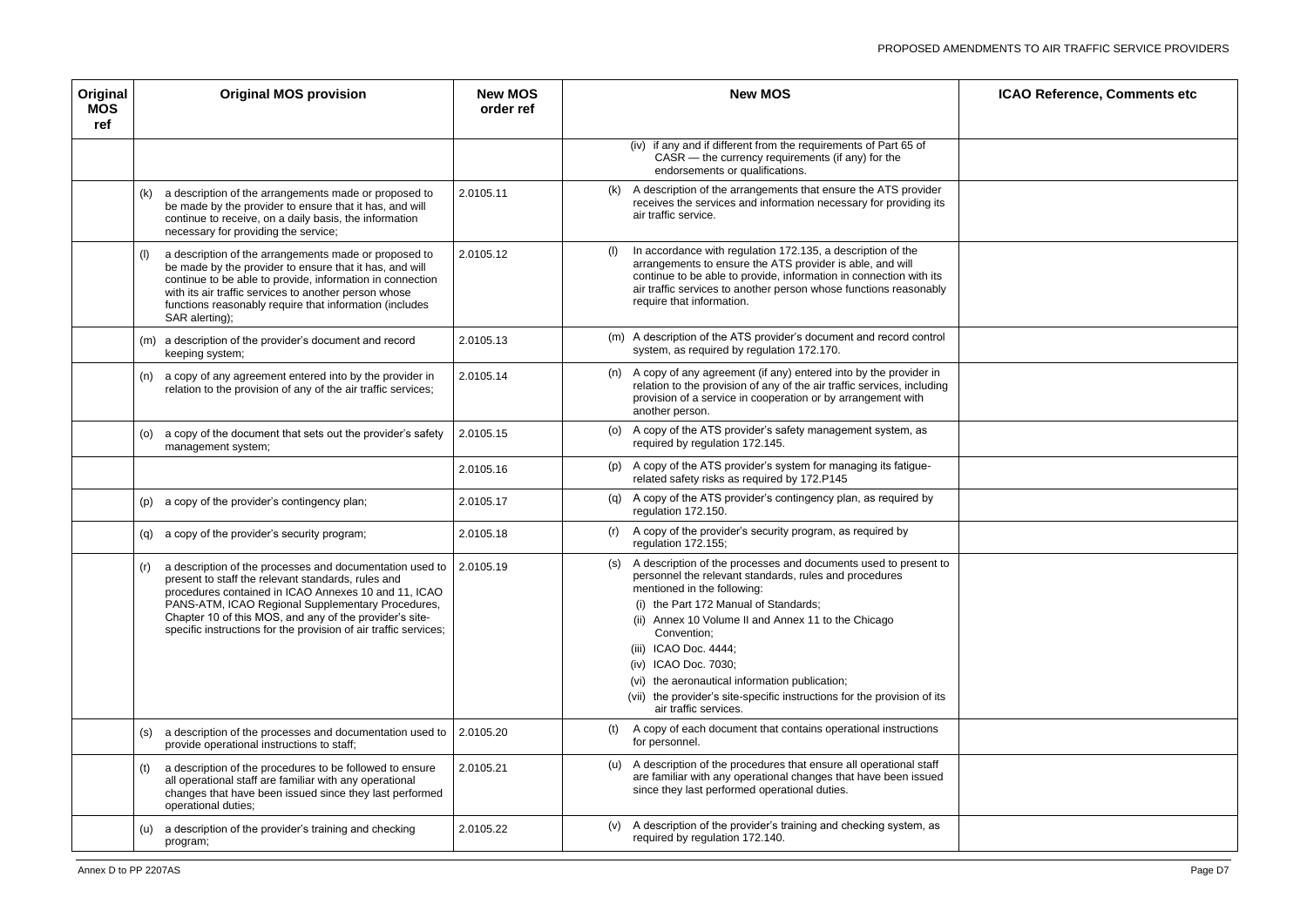| ICAO Reference, Comments etc |
|------------------------------|
|                              |
| om Part $175 -$              |
|                              |
|                              |
| om Part $175 -$              |
|                              |
|                              |
|                              |
|                              |
|                              |
|                              |
|                              |
|                              |
|                              |
|                              |
|                              |
|                              |
|                              |

| Original<br><b>MOS</b><br>ref | <b>Original MOS provision</b>                                                                                                                                                                                                                                  | <b>New MOS</b><br>order ref | <b>New MOS</b>                                                                                                                                                                                                                                                                      | <b>ICAO Reference, Comments etc</b> |
|-------------------------------|----------------------------------------------------------------------------------------------------------------------------------------------------------------------------------------------------------------------------------------------------------------|-----------------------------|-------------------------------------------------------------------------------------------------------------------------------------------------------------------------------------------------------------------------------------------------------------------------------------|-------------------------------------|
|                               | a description of the procedures to be used in<br>(v)<br>commissioning new facilities, equipment and services;                                                                                                                                                  | 2.0105.23                   | (w) A description of the procedures used in commissioning new<br>facilities, equipment and services.                                                                                                                                                                                |                                     |
|                               |                                                                                                                                                                                                                                                                | 2.0105.24                   | (x) A description of the procedures that ensure that all equipment,<br>including software, is operated in accordance with the<br>manufacturer's operating instructions and manuals.                                                                                                 | From Part $175 -$                   |
|                               | (w) the procedures to be followed for revising the operations<br>manual.                                                                                                                                                                                       | 2.0105.25                   | (y) A description of the ATS provider's process for making changes,<br>including:<br>(i) identifying changes that are significant changes; and<br>(ii) identifying changes that are not significant changes; and<br>(iii) telling CASA and the operator's personnel of the changes; |                                     |
|                               |                                                                                                                                                                                                                                                                | 2.0105.26                   | Details of any recommended practices mentioned in the following<br>(z)<br>documents that the provider does not follow:<br>(i) Annex 10 Volume II and Annex 11 to the Chicago<br>Convention;<br>(ii) ICAO Doc. 4444.                                                                 | From Part $175 -$                   |
| 3.1.1.1                       | <b>Chapter 3: ATS Facilities and Equipment</b>                                                                                                                                                                                                                 |                             | To be dealt with separately                                                                                                                                                                                                                                                         |                                     |
|                               | Section 3.1 General                                                                                                                                                                                                                                            |                             |                                                                                                                                                                                                                                                                                     |                                     |
|                               | 3.1.1 Introduction                                                                                                                                                                                                                                             |                             |                                                                                                                                                                                                                                                                                     |                                     |
|                               | This standard sets out the standards for the design, siting,<br>construction, equipping and maintenance of ATC facilities.<br>Further information is contained in an Advisory Circular.                                                                        |                             |                                                                                                                                                                                                                                                                                     |                                     |
| 3.1.2.1                       | 3.1.2 Control Towers                                                                                                                                                                                                                                           |                             | To be dealt with separately                                                                                                                                                                                                                                                         |                                     |
|                               | Visibility. A control tower first commissioned after 1 July 2000,<br>must enable the controller to have:                                                                                                                                                       |                             |                                                                                                                                                                                                                                                                                     |                                     |
|                               | (a) adequate visibility to all the manoeuvring area and<br>airspace which are under the controllers' area of<br>responsibility;                                                                                                                                |                             |                                                                                                                                                                                                                                                                                     |                                     |
|                               | (b) a view of all runway ends and taxiways, with suitable<br>depth perception, (refer Advisory Circular);                                                                                                                                                      |                             | To be dealt with separately                                                                                                                                                                                                                                                         |                                     |
|                               | (c) maximum visibility of airborne traffic patterns with<br>primary consideration given to the view from the<br>aerodrome control position(s);                                                                                                                 |                             | To be dealt with separately                                                                                                                                                                                                                                                         |                                     |
|                               | (d) unobstructed lines of sight from the control tower eye<br>level (refer Advisory Circular) to:                                                                                                                                                              |                             | To be dealt with separately                                                                                                                                                                                                                                                         |                                     |
|                               | (i) the manoeuvring area of the aerodrome;                                                                                                                                                                                                                     |                             |                                                                                                                                                                                                                                                                                     |                                     |
|                               | (ii) the runway approach lights and/or graded areas at<br>ground level for distance of 300 M from the<br>threshold along the extended centreline, then<br>upward and outward within the take-off climb area<br>normally at an angle not less than 2.5 degrees; |                             |                                                                                                                                                                                                                                                                                     |                                     |
|                               | (iii) the first 150 M of any fire routes service roads<br>adjacent to the areas mentioned in (a)<br>and<br>(b)<br>above;                                                                                                                                       |                             |                                                                                                                                                                                                                                                                                     |                                     |
|                               | (iv) sections of aprons used as a taxiway to a line, at                                                                                                                                                                                                        |                             |                                                                                                                                                                                                                                                                                     |                                     |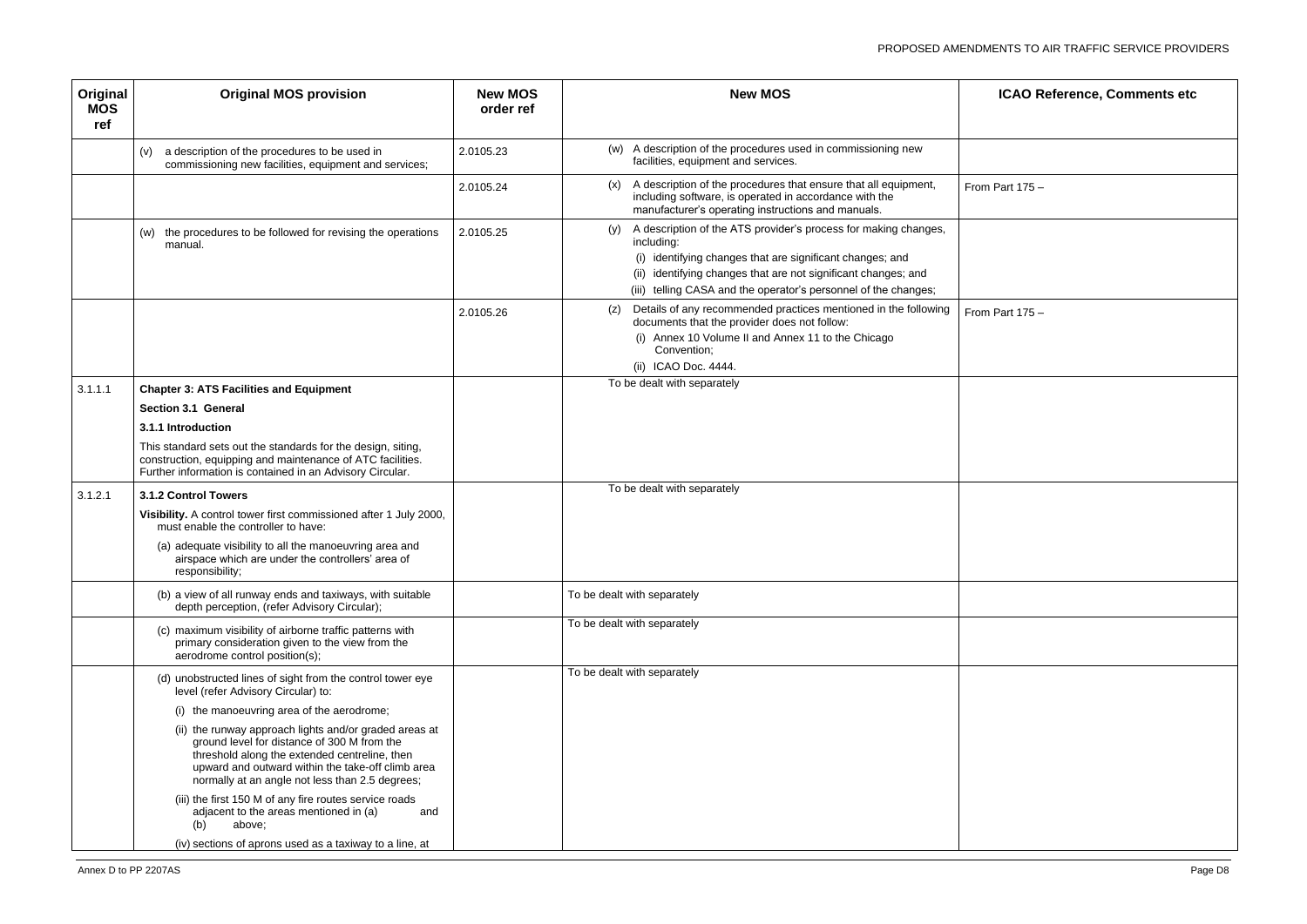5.1 Air-ground communication facilities shall le direct, rapid, continuous and static-free twocommunications to take place between an drome control tower and appropriately equipped aft operating at any distance within 45 km (25 NM) e aerodrome concerned.

6.2.2.1.4 An aerodrome control tower, in addition to g connected to the flight information centre, the control centre and the approach control unit as prescribed in 6.2.2.1.1, 6.2.2.1.2 and 6.2.2.1.3, shall facilities for communications with the associated affic services reporting office, when separately blished.

6.2.2.2.2 An approach control unit and an aerodrome rol tower shall have facilities for communications the following units providing a service within their ective area of responsibility:

opropriate military units;

scue and emergency services (including ulance, fire, etc.);

e meteorological office serving the unit concerned;

e aeronautical telecommunications station serving unit concerned;

e unit providing apron management service, when arately established.

1.2 Aerodrome controllers shall maintain a inuous watch on all flight operations on and in the ity of an aerodrome as well as vehicles and onnel on the manoeuvring area. Watch shall be tained by visual observation, augmented when able by an ATS surveillance system.

| Original<br><b>MOS</b><br>ref       | <b>Original MOS provision</b>                                                                                                                                                                                                                                   | <b>New MOS</b><br>order ref | <b>New MOS</b>              | <b>ICAOR</b>                                                                  |
|-------------------------------------|-----------------------------------------------------------------------------------------------------------------------------------------------------------------------------------------------------------------------------------------------------------------|-----------------------------|-----------------------------|-------------------------------------------------------------------------------|
|                                     | ground level, 15 M from the apron edge, towards<br>the building line;                                                                                                                                                                                           |                             |                             |                                                                               |
|                                     | (e) sufficient visual resolution of all aerodrome movement<br>areas for which he/she has a responsibility;                                                                                                                                                      |                             | To be dealt with separately |                                                                               |
|                                     | (f) ability to detect movement of a departing aircraft as<br>soon as possible after it has commenced its take-off<br>run; response times must be kept below 4 seconds,<br>although an upper limit of 5 seconds may be approved<br>in exceptional circumstances. |                             | be dealt with separately    |                                                                               |
| 3.1.2.2                             | In addition, procedures or facilities are required to ensure:                                                                                                                                                                                                   |                             | To be dealt with separately |                                                                               |
|                                     | (a) protection from glare, reflection and noise;                                                                                                                                                                                                                |                             |                             |                                                                               |
|                                     | (b) unobstructed view from an existing control tower cab.                                                                                                                                                                                                       |                             |                             |                                                                               |
| To be                               | Communication. Each control tower must contain:                                                                                                                                                                                                                 |                             | To be dealt with separately | Annex 11                                                                      |
| dealt with<br>separatel<br>y3.1.2.3 | (a) an appropriate power supply to service the facilities<br>identified in this Section;                                                                                                                                                                        |                             |                             | 6.1.5.1 Air-grour<br>enable direct, ra                                        |
|                                     | (b) facilities capable of two-way communications with<br>aircraft, vehicles and persons within its area of<br>responsibility;                                                                                                                                   |                             |                             | way communica<br>aerodrome contr<br>aircraft operating<br>of the aerodrom     |
|                                     | (c) facilities capable of providing two-way communications:                                                                                                                                                                                                     |                             |                             | 6.2.2.1.4 An aer                                                              |
|                                     | (i) between operational positions within the control<br>tower;                                                                                                                                                                                                  |                             |                             | being connected<br>area control cen<br>prescribed in 6.2                      |
|                                     | (ii) with adjacent ATS units;                                                                                                                                                                                                                                   |                             |                             | have facilities for                                                           |
|                                     | (iii) with aerodrome rescue and fire fighting services;                                                                                                                                                                                                         |                             |                             | air traffic service<br>established.                                           |
|                                     | (d) a means of alerting emergency services;                                                                                                                                                                                                                     |                             |                             | 6.2.2.2.2 An app                                                              |
|                                     | (e) a means of recording air/ground/air and ground/ground<br>communications;                                                                                                                                                                                    |                             |                             | control tower sha<br>with the following                                       |
|                                     | (f) AFTN terminal or other means to provide information<br>normally conveyed by AFTN;                                                                                                                                                                           |                             |                             | respective area                                                               |
|                                     |                                                                                                                                                                                                                                                                 |                             |                             | a) appropriate m                                                              |
|                                     |                                                                                                                                                                                                                                                                 |                             |                             | b) rescue and er<br>ambulance, fire,                                          |
|                                     |                                                                                                                                                                                                                                                                 |                             |                             | c) the meteorolo                                                              |
|                                     |                                                                                                                                                                                                                                                                 |                             |                             | d) the aeronautio<br>the unit concern                                         |
|                                     |                                                                                                                                                                                                                                                                 |                             |                             | e) the unit provid<br>separately estab                                        |
|                                     | (g) binoculars;                                                                                                                                                                                                                                                 |                             | To be dealt with separately | ICAO Doc. 4444                                                                |
|                                     |                                                                                                                                                                                                                                                                 |                             |                             | 7.1.1.2 Aerodror<br>continuous watc<br>vicinity of an aer<br>personnel on the |
|                                     |                                                                                                                                                                                                                                                                 |                             |                             | maintained by vi<br>available by an /<br>7.1.1.2.1 Visual                     |
|                                     |                                                                                                                                                                                                                                                                 |                             |                             |                                                                               |

7.1.1.2.1 Visual observation shall be achieved through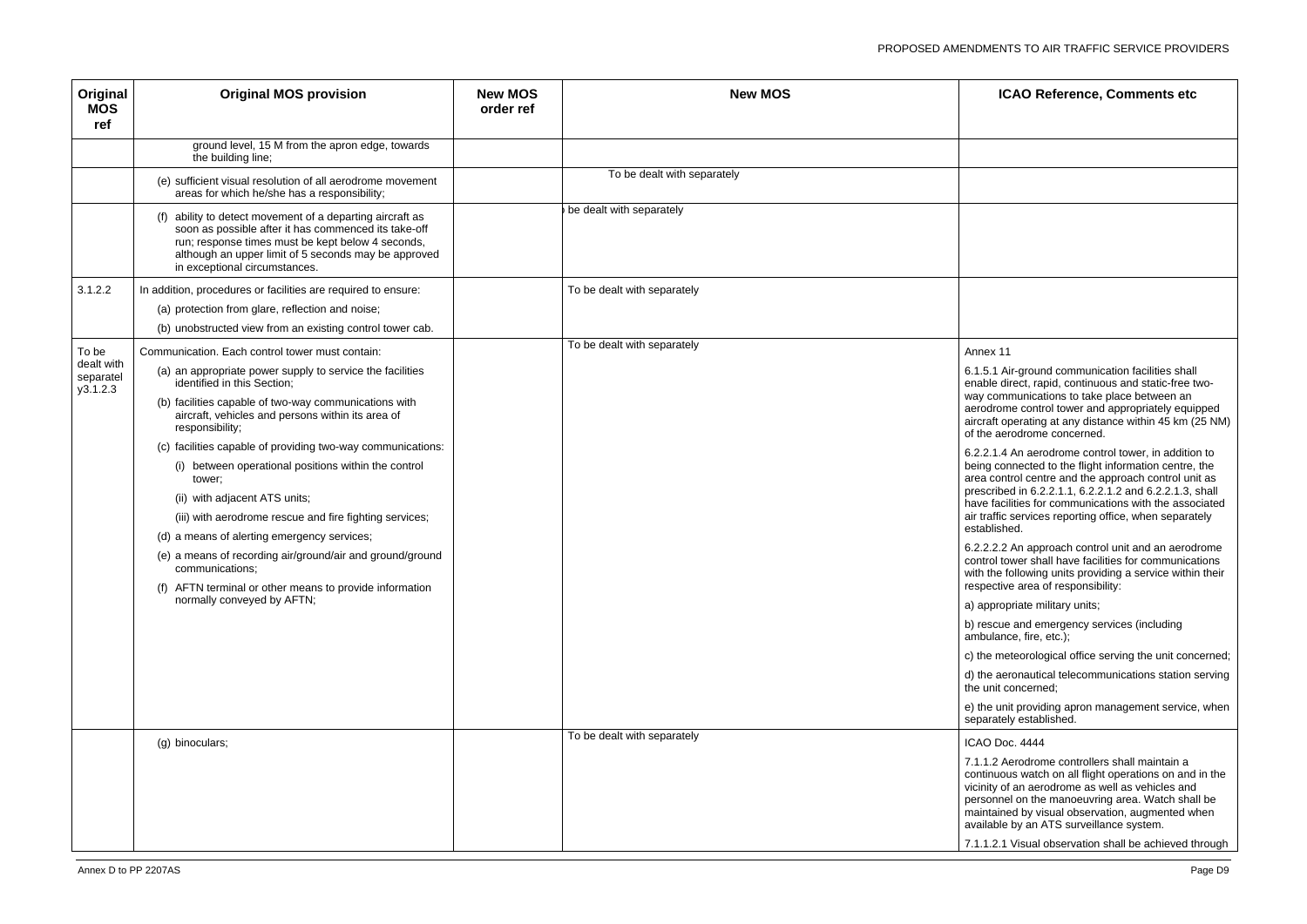out-of-the-window observation, or through ect observation utilizing a visual surveillance em which is specifically approved for the purpose e appropriate ATS authority.

4.13.2.1 Sufficient information and data shall be ented in such a manner as to enable the controller ive a complete representation of the current air situation within the controller's area of onsibility and, when relevant, movements on the beuvring area of aerodromes. The presentation be updated in accordance with the progress of aft, in order to facilitate the timely detection and ution of conflicts as well as to facilitate and de a record of coordination with adjacent ATS and control sectors.

4.13.2.2 An appropriate representation of the airspace quration, including significant points and nation related to such points, shall be provided. to be presented shall include relevant information flight plans and position reports as well as ance and coordination data. The information ay may be generated and updated automatically, data may be entered and updated by authorized pnnel.

.3 Aerodrome control towers shall be equipped surface wind display(s). The display(s) shall be ed to the same location(s) of observation and be rom the same sensor(s) as the corresponding ay(s) in the meteorological station, where such a on exists. Where multiple sensor(s) are used, the ays to which they are related shall be clearly red to identify the runway and section of the ay monitored by each sensor.

| Original<br><b>MOS</b><br>ref | <b>Original MOS provision</b>                                                                                                                                                                                                                                                                                                                                                                                                                                                                                         | <b>New MOS</b><br>order ref | <b>New MOS</b>              | <b>ICAOR</b>                                                                                                                                                                                                                                                                                                                                                                                         |
|-------------------------------|-----------------------------------------------------------------------------------------------------------------------------------------------------------------------------------------------------------------------------------------------------------------------------------------------------------------------------------------------------------------------------------------------------------------------------------------------------------------------------------------------------------------------|-----------------------------|-----------------------------|------------------------------------------------------------------------------------------------------------------------------------------------------------------------------------------------------------------------------------------------------------------------------------------------------------------------------------------------------------------------------------------------------|
|                               |                                                                                                                                                                                                                                                                                                                                                                                                                                                                                                                       |                             |                             | direct out-of-the-<br>indirect observat<br>system which is<br>by the appropria                                                                                                                                                                                                                                                                                                                       |
|                               | (h) signal lamp, with white, red and green functions.                                                                                                                                                                                                                                                                                                                                                                                                                                                                 |                             | To be dealt with separately |                                                                                                                                                                                                                                                                                                                                                                                                      |
| 3.1.2.4                       | Displays. A control tower must have the following displays:                                                                                                                                                                                                                                                                                                                                                                                                                                                           |                             | To be dealt with separately | ICAO Doc. 4444                                                                                                                                                                                                                                                                                                                                                                                       |
|                               | (a) flight data displays (e.g. flight progress boards);                                                                                                                                                                                                                                                                                                                                                                                                                                                               |                             |                             | 4.13.2.1 Sufficie<br>presented in suc                                                                                                                                                                                                                                                                                                                                                                |
|                               | (b) meteorological displays which meet the accuracy<br>criteria specified in Annex 3 and which provide at least<br>the following information:                                                                                                                                                                                                                                                                                                                                                                         |                             |                             | to have a comple<br>traffic situation w<br>responsibility an                                                                                                                                                                                                                                                                                                                                         |
|                               | (i) wind velocity;                                                                                                                                                                                                                                                                                                                                                                                                                                                                                                    |                             |                             | manoeuvring are                                                                                                                                                                                                                                                                                                                                                                                      |
|                               | (ii) barometric pressure;                                                                                                                                                                                                                                                                                                                                                                                                                                                                                             |                             |                             | shall be updated<br>aircraft, in order                                                                                                                                                                                                                                                                                                                                                               |
|                               | (iii) temperature.                                                                                                                                                                                                                                                                                                                                                                                                                                                                                                    |                             |                             | resolution of con<br>provide a record                                                                                                                                                                                                                                                                                                                                                                |
|                               | Note The meteorological displays must show mean speed and<br>mean direction of the surface wind. Surface wind observations<br>are to be representative of the conditions along the runway and<br>near the touchdown zones. If more than one sensor is used,<br>the displays must identify the sensor being utilised for the<br>observation.                                                                                                                                                                           |                             |                             | units and control<br>4.13.2.2 An appr<br>configuration, in<br>information relat<br>Data to be prese<br>from flight plans<br>clearance and co<br>display may be g<br>or the data may<br>personnel.                                                                                                                                                                                                    |
|                               | (b) meteorological displays which meet the accuracy<br>criteria specified in Annex 3 and which provide at least<br>the following information:<br>(i) wind velocity;<br>Note The meteorological displays must show mean<br>speed and mean direction of the surface wind.<br>Surface wind observations are to be representative<br>of the conditions along the runway and near the<br>touchdown zones. If more than one sensor is used,<br>the displays must identify the sensor being utilised<br>for the observation. |                             | To be dealt with separately | 7.1.4.3 Aerodror<br>with surface win<br>related to the sa<br>fed from the sam<br>display(s) in the<br>station exists. W<br>displays to which<br>marked to identi<br>runway monitore<br>Annex 3:<br>4.1.1.2 Recomn<br>wind observation<br>sensors appropr<br>observations for<br>should be sited<br>of conditions alo<br>At aerodromes v<br>conditions cause<br>wind at various s<br>sensors should I |
|                               |                                                                                                                                                                                                                                                                                                                                                                                                                                                                                                                       |                             |                             | Note.- Since, in<br>measured direct<br>observations for<br>be the best prac<br>an aircraft will ei                                                                                                                                                                                                                                                                                                   |

4.1.1.2 **Recommendation.**— *Representative surface*  biservations should be obtained by the use of *sensors appropriately sited. Sensors for surface wind observations for local routine and special reports should be sited to give the best practicable indication of conditions along the runway and touchdown zones. At aerodromes where topography or prevalent weather conditions cause significant differences in surface*  at various sections of the runway, additional *sensors should be provided.*

*Note.— Since, in practice, the surface wind cannot be measured directly on the runway, surface wind observations for take-off and landing are expected to be the best practicable indication of the winds which an aircraft will encounter during*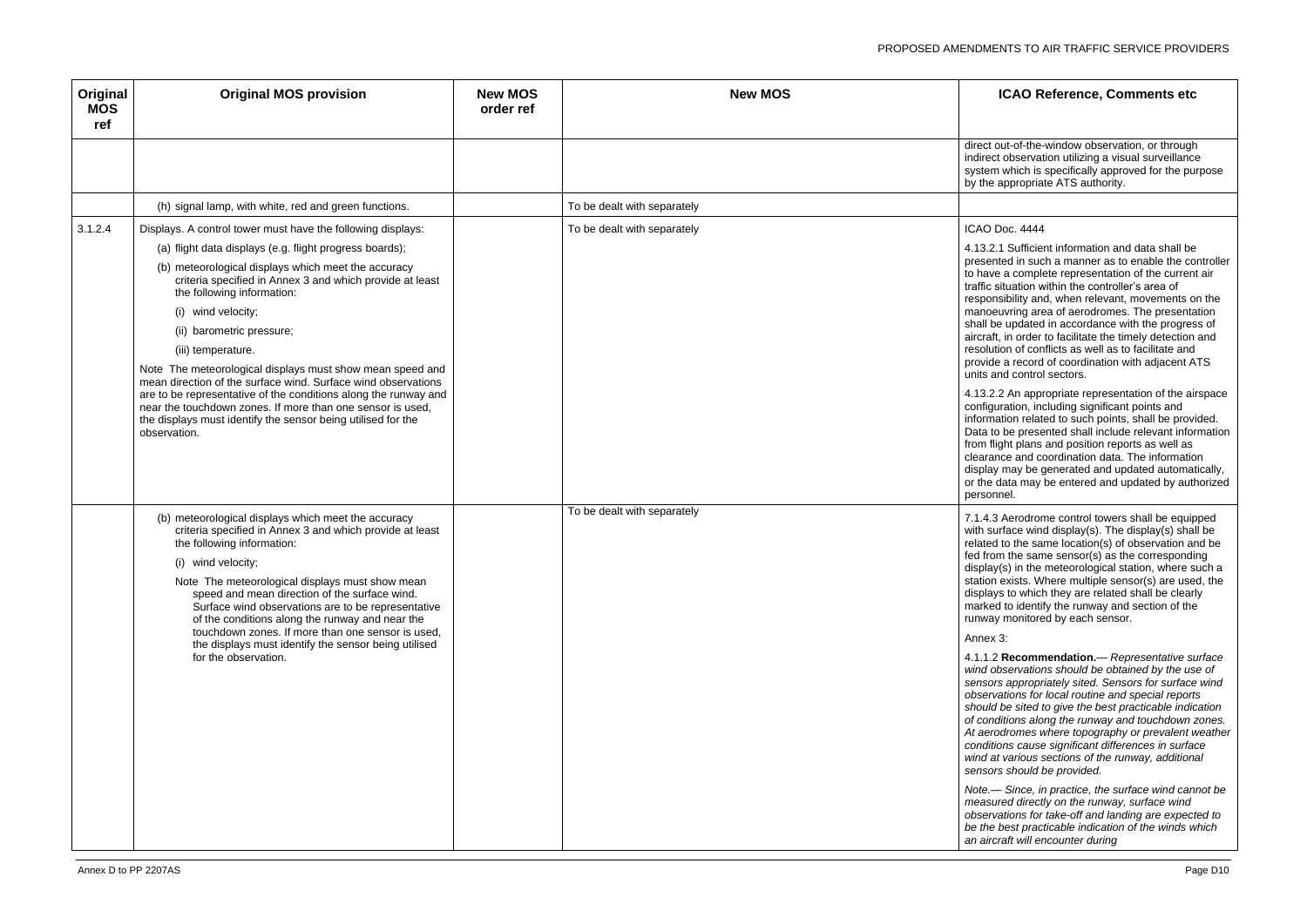### *take-off and landing*.

### **4.1.2 Displays**

1. Surface wind displays relating to each sensor be located in the meteorological station with sponding displays in the appropriate air traffic es units. The displays in the meteorological n and in the air traffic services units shall relate to ame sensors, and where separate sensors are red as specified in 4.1.1.2, the displays shall be y marked to identify the runway and section of ay monitored by each sensor.

4.1.2.2 **Recommendation.**— *The mean values of, and significant variations in, the surface wind direction and speed for each sensor should be derived and displayed by automated equipment.*

1.4.2 Aerodrome control towers shall be led with current pressure data for setting ters for the aerodrome concerned.

7.1.4.1 Aerodrome control towers shall be ied with meteorological information as described nex 3, Appendix 9, 1.1 for the aerodrome with they are concerned. Special reports and dments to forecasts shall be communicated to erodrome control towers as soon as they are sary in accordance with established criteria, ut waiting for the next routine report or forecast.

ppendix 9: The following meteorological  $\overline{\phantom{a}}$  ination shall be supplied, as necessary, to an rome control tower by its associated aerodrome orological office:

al routine reports, local special reports, METAR, CI, TAF, trend forecasts and amendments thereto, e aerodrome concerned;

**SMET and AIRMET information, wind shear** ngs and alerts and aerodrome warnings;

5.1 Local routine reports, local special reports, AR and SPECI shall contain the following ents in the order indicated:  $\dots$  j) air temperature ew-point temperature;

1 Aerodrome control towers shall be supplied neteorological information as described in Annex  $\alpha$  pendix 9, 1.1 for the aerodrome with which they oncerned. Special reports and amendments to asts shall be communicated to the aerodrome ol towers as soon as they are necessary in dance with established criteria, without waiting e next routine report or forecast.

4. Aerodrome control towers at aerodromes e runway visual range values are measured by

| Original<br><b>MOS</b><br>ref | <b>Original MOS provision</b>              | <b>New MOS</b><br>order ref | <b>New MOS</b>              |                          |
|-------------------------------|--------------------------------------------|-----------------------------|-----------------------------|--------------------------|
|                               |                                            |                             |                             | take-o                   |
|                               |                                            |                             |                             | 4.1.2                    |
|                               |                                            |                             |                             | 4.1.2.                   |
|                               |                                            |                             |                             | shall <b>b</b><br>corres |
|                               |                                            |                             |                             | servic                   |
|                               |                                            |                             |                             | station<br>the sa        |
|                               |                                            |                             |                             | requir                   |
|                               |                                            |                             |                             | clearly<br>runwa         |
|                               |                                            |                             |                             | 4.1.2.                   |
|                               |                                            |                             |                             | signifi<br>speed         |
|                               |                                            |                             |                             | displa                   |
|                               | (ii) barometric pressure;                  |                             | To be dealt with separately | A117                     |
|                               |                                            |                             |                             | provic<br>altime         |
|                               |                                            |                             | To be dealt with separately |                          |
|                               | (iii) temperature.                         |                             |                             | A:11:<br>suppli          |
|                               |                                            |                             |                             | in Anr<br>which          |
|                               |                                            |                             |                             | amen                     |
|                               |                                            |                             |                             | the ae<br>neces          |
|                               |                                            |                             |                             | withou                   |
|                               |                                            |                             |                             | A3, A<br>inform          |
|                               |                                            |                             |                             | aerod                    |
|                               |                                            |                             |                             | meteo                    |
|                               |                                            |                             |                             | a) loca                  |
|                               |                                            |                             |                             | for the                  |
|                               |                                            |                             |                             | b) SIG<br>warni          |
|                               |                                            |                             |                             | a3: 4.                   |
|                               |                                            |                             |                             | <b>META</b>              |
|                               |                                            |                             |                             | eleme<br>and d           |
|                               | (c) operational data displays for:         |                             | To be dealt with separately | 7.1.4.                   |
|                               | (i) other significant weather information; |                             |                             | with n                   |
|                               |                                            |                             |                             | $3,$ App<br>are co       |
|                               |                                            |                             |                             | foreca<br>contro         |
|                               |                                            |                             |                             | accor                    |
|                               |                                            |                             |                             | for the                  |
|                               |                                            |                             |                             | 7.1.4.<br>where          |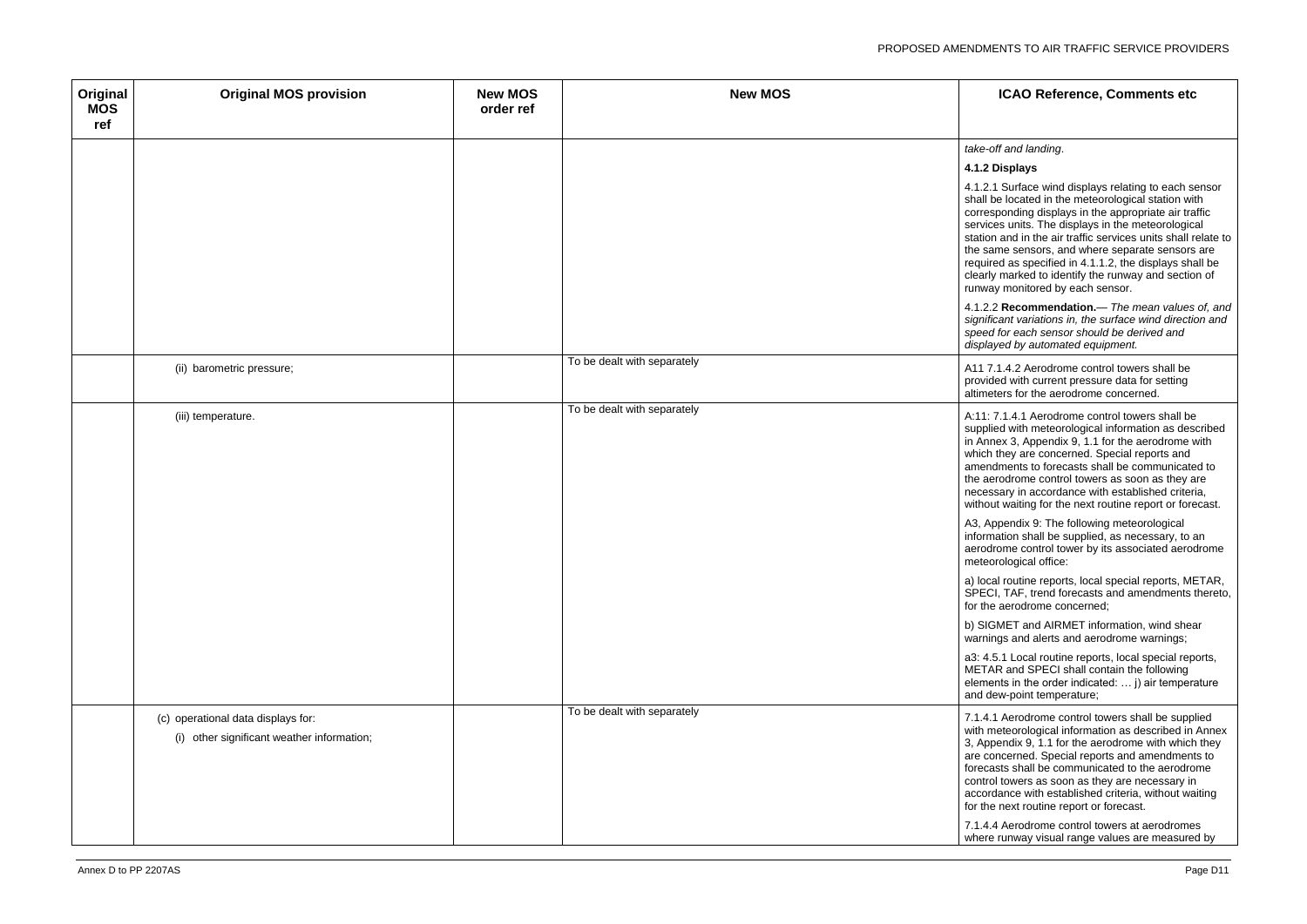$umental$  means shall be equipped with display(s) itting read-out of the current runway visual range  $e(s)$ . The display(s) shall be related to the same ion(s) of observation and be fed from the same  $or(s)$  as the corresponding display(s) in the orological station, where such a station exists.

| Original<br><b>MOS</b><br>ref | <b>Original MOS provision</b>         | <b>New MOS</b><br>order ref | <b>New MOS</b>              |                                                                                                                                                                                                                          |
|-------------------------------|---------------------------------------|-----------------------------|-----------------------------|--------------------------------------------------------------------------------------------------------------------------------------------------------------------------------------------------------------------------|
|                               |                                       |                             |                             | instru<br>perm<br>value<br>locati<br>sens<br>mete<br>7.1.4<br>with i                                                                                                                                                     |
|                               |                                       |                             | To be dealt with separately | affect<br>durin<br>durin                                                                                                                                                                                                 |
|                               | (ii) NOTAMS;                          |                             |                             | <b>PATM</b><br>condi<br>it is k<br>part o<br>inforr<br>aircra<br>be id<br>Note.<br>broad                                                                                                                                 |
|                               | (iii) handover/takeover;              |                             | To be dealt with separately | 4.13.<br>4.13.<br>prese<br>to ha<br>traffic<br>respo<br>mano<br>shall<br>aircra<br>resol<br>provi<br>units<br>4.13.<br>config<br>inforn<br>Data<br>from<br>clear<br>displa<br>or the<br>perso<br>4.13.<br>be di<br>speci |
|                               | (iv) essential aerodrome information; |                             | To be dealt with separately | <b>PATM</b><br>condi<br>it is k<br>part o<br>inforr<br>aircra<br>be id                                                                                                                                                   |

7.1.4.6 Aerodrome control towers shall be supplied information on wind shear which could adversely aircraft on the approach or take-off paths or g circling approach and aircraft on the runway g the landing roll or take-off run.

M 7.5.3 Essential information on aerodrome itions shall be given to every aircraft, except when mown that the aircraft already has received all or of the information from other sources. The mation shall be given in sufficient time for the aft to make proper use of it, and the hazards shall entified as distinctly as possible.

.- "Other sources" include NOTAM, ATIS dcasts, and the display of suitable signals.

4.13.2.1 Sufficient information and data shall be ented in such a manner as to enable the controller ive a complete representation of the current air situation within the controller's area of onsibility and, when relevant, movements on the peuvring area of aerodromes. The presentation be updated in accordance with the progress of aft, in order to facilitate the timely detection and ution of conflicts as well as to facilitate and de a record of coordination with adjacent ATS and control sectors.

2.2 An appropriate representation of the airspace quration, including significant points and mation related to such points, shall be provided. to be presented shall include relevant information flight plans and position reports as well as ance and coordination data. The information ay may be generated and updated automatically, e data may be entered and updated by authorized phnel.

4.13.2.3 Requirements regarding other information to splayed, or to be available for display, shall be ified by the appropriate authority.

M 7.5.3 Essential information on aerodrome itions shall be given to every aircraft, except when mown that the aircraft already has received all or of the information from other sources. The mation shall be given in sufficient time for the aft to make proper use of it, and the hazards shall entified as distinctly as possible.

### (iii) handover/takeover; To be dealt with separately **4.13.2 Information and data to be presented**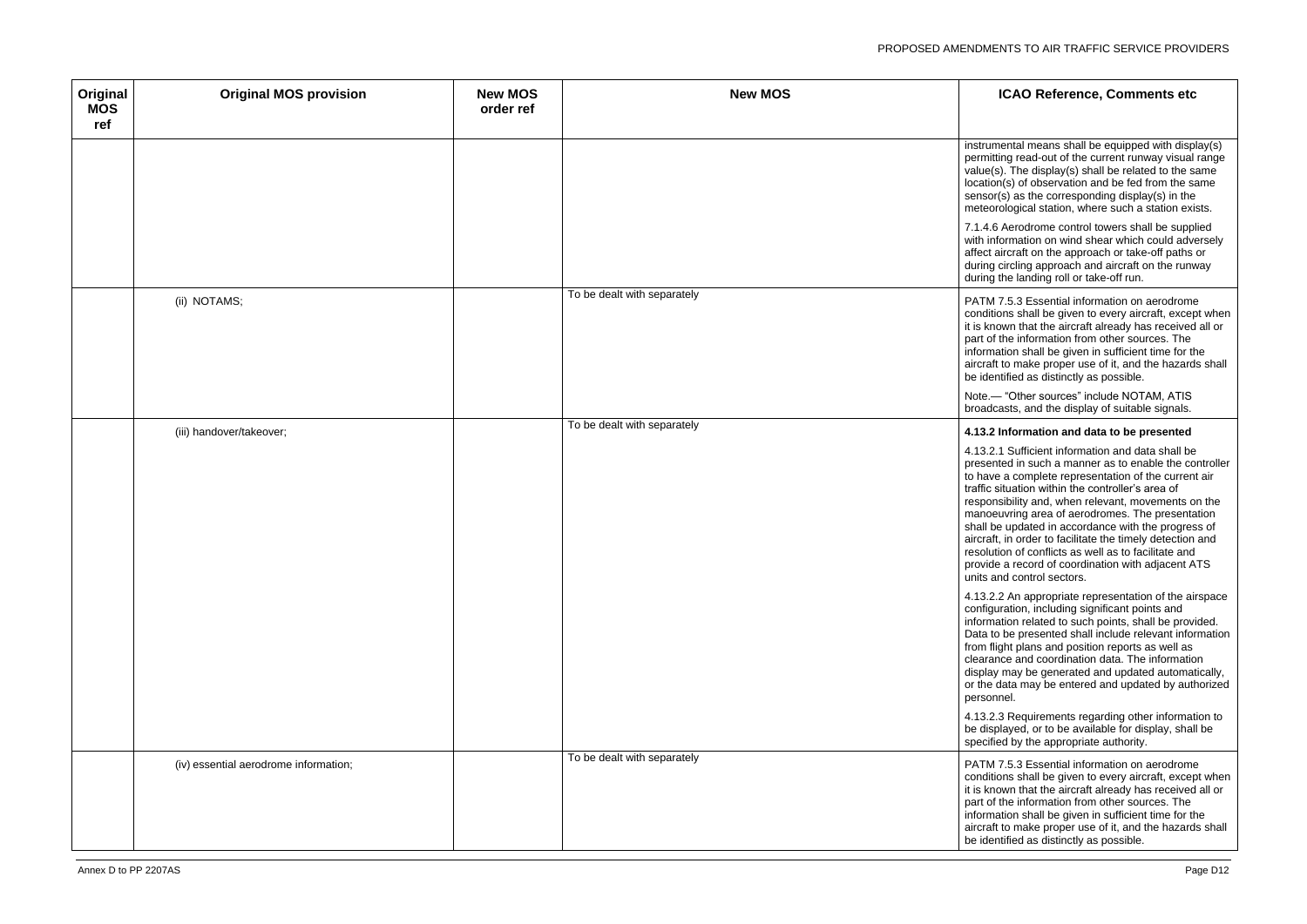$-$  "Other sources" include NOTAM, ATIS dcasts, and the display of suitable signals.

4.13.2.1 Sufficient information and data shall be ented in such a manner as to enable the controller ve a complete representation of the current air situation within the controller's area of onsibility and, when relevant, movements on the beuvring area of aerodromes. The presentation be updated in accordance with the progress of aft, in order to facilitate the timely detection and ution of conflicts as well as to facilitate and de a record of coordination with adjacent ATS and control sectors.

### (v) relevant maps and charts; To be dealt with separately **4.13.2 Information and data to be presented**

4.13.2.2 An appropriate representation of the airspace guration, including significant points and nation related to such points, shall be provided. to be presented shall include relevant information flight plans and position reports as well as ance and coordination data. The information ay may be generated and updated automatically, data may be entered and updated by authorized onnel.

4.13.2.3 Requirements regarding other information to splayed, or to be available for display, shall be fied by the appropriate authority.

5 Aerodrome control towers shall, prior to an aft taxiing for take-off, provide the pilot with the ct time, unless arrangements have been made e pilot to obtain it from other sources. Air traffic es units shall, in addition, provide aircraft with orrect time on request. Time checks shall be to the nearest half minute.

To 3.1 ATS units shall be kept currently informed of berational status of radio navigation services and aids essential for take-off, departure, approach anding procedures within their area of onsibility and those radio navigation services and aids essential for surface movement.

39 Manual of Standards:

(3) At an aerodrome with an ATS provider, each following lighting systems, if provided, must be pped with an intensity control so that the ATS der can select light output to suit ambient itions and avoid dazzling pilots:

proach lighting system;

sual approach slope indicator system (VASIS);

nway edge, threshold and end lights;

nway centreline lights;

| Original<br><b>MOS</b><br>ref | <b>Original MOS provision</b>                                                                                                                                                                                                                                                                                                                                                                                                                                                       | <b>New MOS</b><br>order ref | <b>New MOS</b>              |                                                                                                                                                                                                                                         |
|-------------------------------|-------------------------------------------------------------------------------------------------------------------------------------------------------------------------------------------------------------------------------------------------------------------------------------------------------------------------------------------------------------------------------------------------------------------------------------------------------------------------------------|-----------------------------|-----------------------------|-----------------------------------------------------------------------------------------------------------------------------------------------------------------------------------------------------------------------------------------|
|                               |                                                                                                                                                                                                                                                                                                                                                                                                                                                                                     |                             |                             | Note.<br>broad                                                                                                                                                                                                                          |
|                               | (v) relevant maps and charts;                                                                                                                                                                                                                                                                                                                                                                                                                                                       |                             | To be dealt with separately | 4.13.2<br>4.13.2<br>prese<br>to hay<br>traffic<br>respo<br>mano<br>shall I<br>aircra<br>resolu<br>provic<br>units<br>4.13.2<br>config<br>inform<br>Data f<br>from f<br>cleara<br>displa<br>or the<br>perso<br>4.13.2<br>be dis<br>speci |
|                               | d) a time display at each operational position.                                                                                                                                                                                                                                                                                                                                                                                                                                     |                             | To be dealt with separately | 2.26.5<br>aircra<br>corred<br>for the<br>servic<br>the co<br>given                                                                                                                                                                      |
| 3.1.2.5                       | Switching, monitors and controls for aerodrome equipment. A<br>control tower must have appropriate switching, monitors, and<br>controls for aerodrome lighting equipment for which the control<br>tower has responsibility, including:<br>(a) runway lighting;<br>(b) approach lighting;<br>(c) high intensity approach and runway lighting;<br>(d) taxiway lighting;<br>(e) VASIS;<br>obstruction lighting;<br>(f)<br>(g) illuminated wind indicator; and<br>(h) aerodrome beacon. |                             | To be dealt with separately | A117<br>the op<br>visual<br>and la<br>respo<br>visual<br>Part 1<br>9.12(<br>of the<br>equip<br>provic<br>condi<br>$(a)$ ap<br>(b) vis<br>(c) ru<br>(d) ru                                                                               |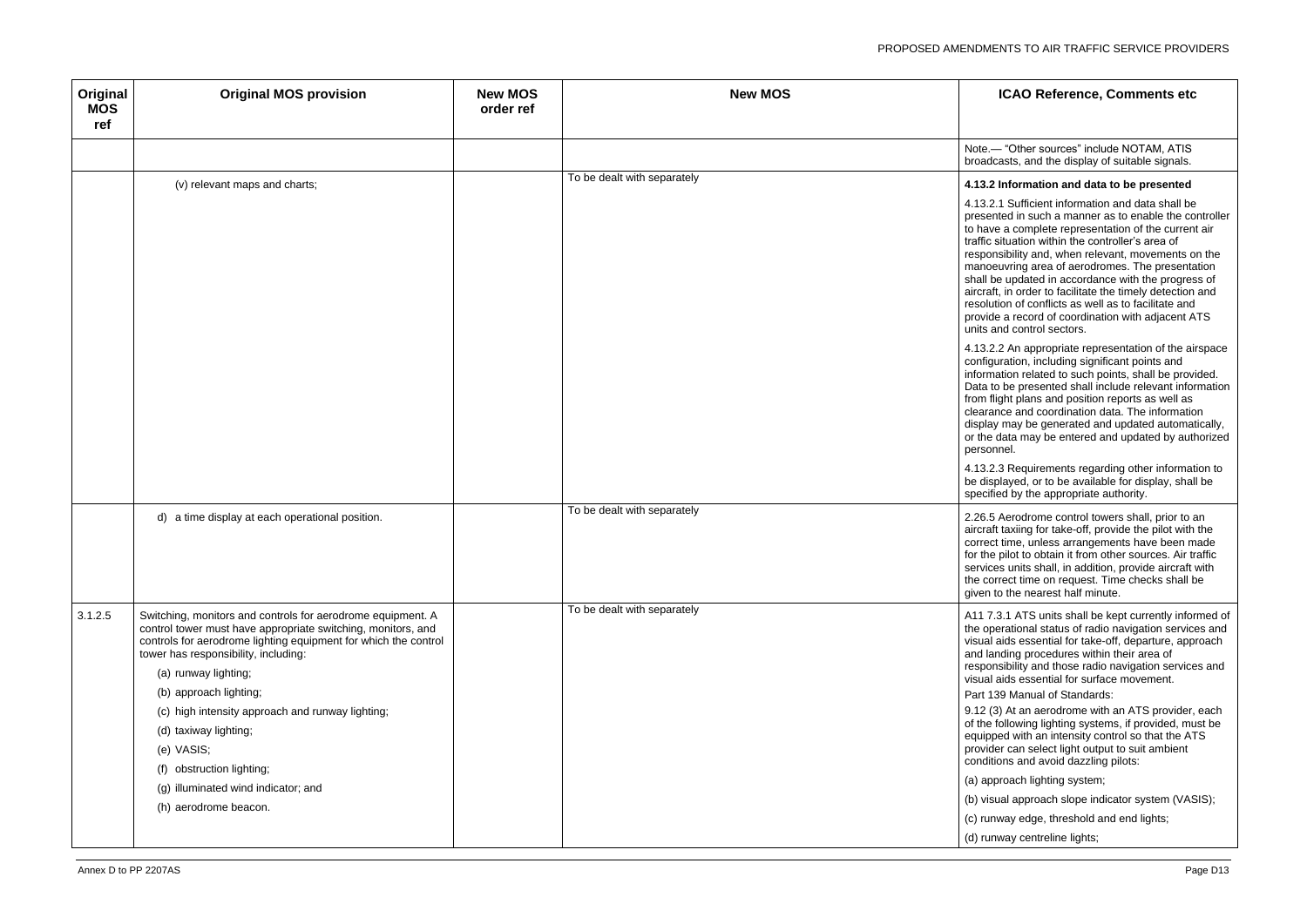(unway touchdown zone lights;

xiway lights;

top bars and no entry bars;

pron centreline and apron edge lights.

7.3.1 ATS units shall be kept currently informed of perational status of radio navigation services and al aids essential for take-off, departure, approach anding procedures within their area of onsibility and those radio navigation services and al aids essential for surface movement.

7.3.1 ATS units shall be kept currently informed of perational status of radio navigation services and al aids essential for take-off, departure, approach anding procedures within their area of onsibility and those radio navigation services and al aids essential for surface movement.

6.1 Air-ground communication facilities shall le two-way communications to take place een a unit providing area control service and opriately equipped aircraft flying anywhere within ontrol area(s).

6.1.4.1 Air-ground communication facilities shall le direct, rapid, continuous and static-free twocommunications to take place between the unit ding approach control service and appropriately pped aircraft under its control.

.2 Where the unit providing approach control ce functions as a separate unit, air-ground munications shall be conducted over munication channels provided for its exclusive

6.2.2.1.2 An area control centre, in addition to being ected to the flight information centre as cribed in 6.2.2.1.1, shall have facilities for munications with the following units providing a ce within its area of responsibility:

| Original<br><b>MOS</b><br>ref | <b>Original MOS provision</b>                                                                                                                                                                                            | <b>New MOS</b><br>order ref | <b>New MOS</b>              | IC                                                                           |
|-------------------------------|--------------------------------------------------------------------------------------------------------------------------------------------------------------------------------------------------------------------------|-----------------------------|-----------------------------|------------------------------------------------------------------------------|
|                               |                                                                                                                                                                                                                          |                             |                             | (e) runwa                                                                    |
|                               |                                                                                                                                                                                                                          |                             |                             | (f) taxiwa                                                                   |
|                               |                                                                                                                                                                                                                          |                             |                             | $(g)$ stop b                                                                 |
|                               |                                                                                                                                                                                                                          |                             |                             | (h) apron                                                                    |
| 3.1.2.6                       | A control tower must have a means to readily recognise the<br>failure of any terrestrial navigation aid being used for the<br>control of aircraft.                                                                       |                             | To be dealt with separately | A11 7.3.1<br>the opera<br>visual aid<br>and landi<br>responsit<br>visual aid |
| 3.1.2.7                       | A control tower must have a means of ensuring that the ILS<br>Glide Path is not radiating if the associated Localiser is not<br>operating.                                                                               |                             | To be dealt with separately | A11 7.3.1<br>the opera<br>visual aid<br>and landi<br>responsit<br>visual aid |
| 3.1.3.1                       | 3.1.3 Area and Approach Control Units                                                                                                                                                                                    |                             | To be dealt with separately | Annex 11                                                                     |
|                               | Area and Approach Control Units must incorporate the<br>following facilities:<br>(a) air/ground RTF and/or datalink communications<br>equipment on assigned frequencies, in accordance with<br>ICAO Annex 11, Chapter 6; |                             |                             | 6.1.3.1 Ai<br>enable tw<br>between<br>appropria<br>the contro                |
|                               | (b) ground/ground voice and/or datalink equipment to<br>enable communication between adjacent air traffic<br>service units including control towers and the parent<br>area control centre or approach control unit, in   |                             |                             | 6.1.3.2 $R$<br>air-groun<br>service si<br>static-free                        |
|                               | accordance with ICAO Annex 11, Chapter 6;                                                                                                                                                                                |                             |                             | 6.1.4.1 Ai<br>enable di                                                      |
|                               | (c) time display at each operational position;<br>(d) flight data display;                                                                                                                                               |                             |                             | way comi<br>providing                                                        |
|                               | (e) operational data display;                                                                                                                                                                                            |                             |                             | equipped                                                                     |
|                               | (f) appropriate maps and charts;                                                                                                                                                                                         |                             |                             | 6.1.4.2 W                                                                    |
|                               | (g) external communications;                                                                                                                                                                                             |                             |                             | service fu<br>communi                                                        |
|                               | (h) a means to readily recognise the failure of any<br>terrestrial navigation aid used in providing separation to                                                                                                        |                             |                             | communi<br>use.                                                              |
|                               | aircraft;                                                                                                                                                                                                                |                             |                             | 6.2.2.1.2<br>connecte                                                        |
|                               | voice and, where applicable, data recording equipment;<br>(i)                                                                                                                                                            |                             |                             | prescribe                                                                    |
|                               | AFTN terminal or other means to provide information<br>(1)<br>normally conveyed by AFTN.                                                                                                                                 |                             |                             | communi<br>service w                                                         |
|                               |                                                                                                                                                                                                                          |                             |                             | a) approa                                                                    |
|                               |                                                                                                                                                                                                                          |                             |                             | b) aerodr                                                                    |
|                               |                                                                                                                                                                                                                          |                             |                             | c) air traff<br>establish                                                    |
|                               |                                                                                                                                                                                                                          |                             |                             | 6.2.2.1.3<br>connecte                                                        |

6.2.2.1.3 An approach control unit, in addition to being ected to the flight information centre and the area

6.1.3.2 **Recommendation***.— Whenever practicable, air-ground communication facilities for area control service should permit direct, rapid, continuous and static-free two-way communications.*

a) approach control units;

**B** rodrome control towers;

traffic services reporting offices, when separately plished.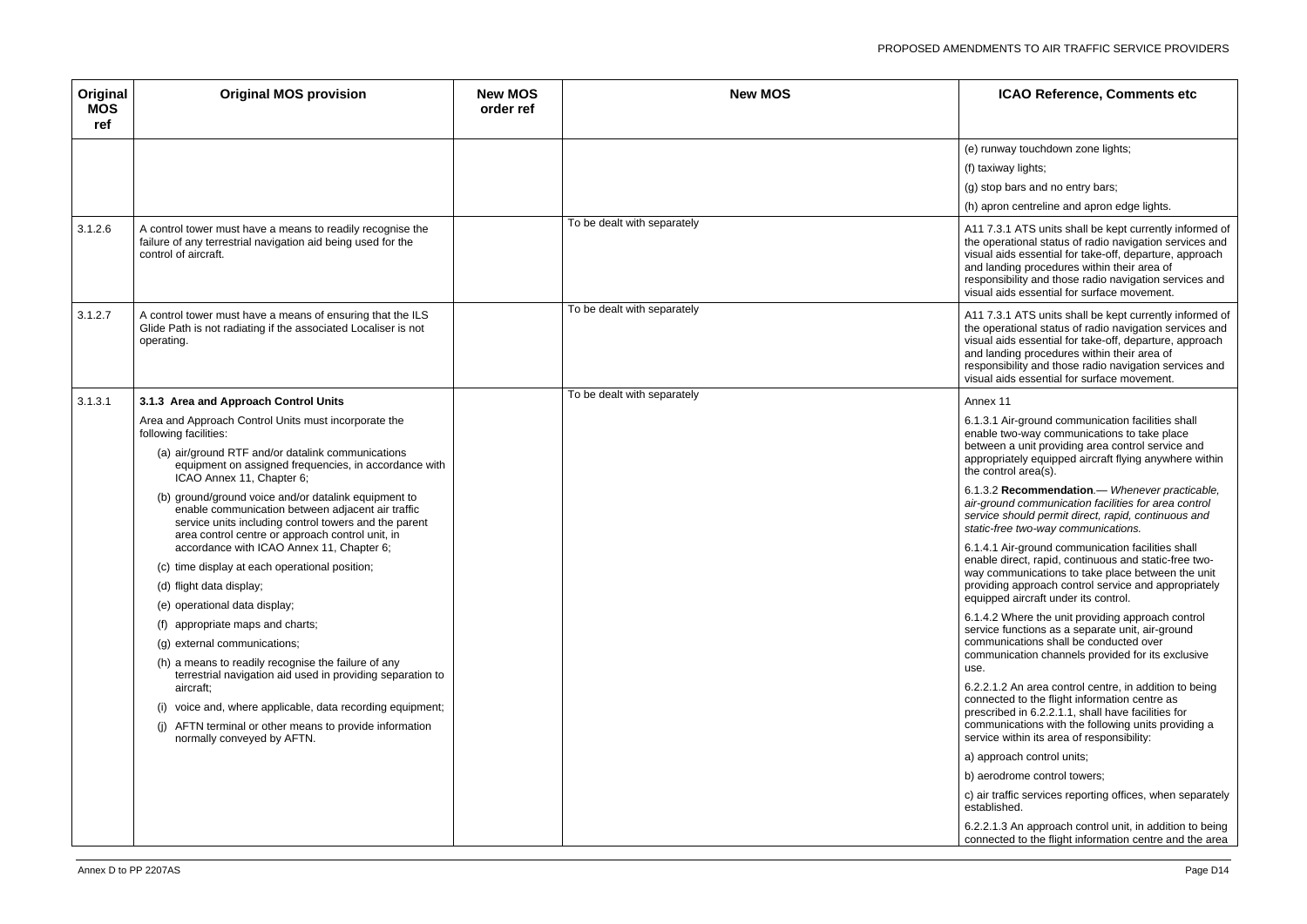ol centre as prescribed in  $6.2.2.1.1$  and  $6.2.2.1.2$ . have facilities for communications with the ciated aerodrome control tower(s) and, when rately established, the associated air traffic ces reporting office(s).

| Original<br><b>MOS</b> | <b>Original MOS provision</b> | <b>New MOS</b><br>order ref | <b>New MOS</b> |                             |
|------------------------|-------------------------------|-----------------------------|----------------|-----------------------------|
| ref                    |                               |                             |                |                             |
|                        |                               |                             |                | contro                      |
|                        |                               |                             |                | shall I<br>assoc            |
|                        |                               |                             |                | separ                       |
|                        |                               |                             |                | servic                      |
|                        |                               |                             |                | <b>ICAO</b>                 |
|                        |                               |                             |                | 4.13.2                      |
|                        |                               |                             |                | 4.13.2                      |
|                        |                               |                             |                | prese                       |
|                        |                               |                             |                | to hay                      |
|                        |                               |                             |                | traffic<br>respo            |
|                        |                               |                             |                | mano                        |
|                        |                               |                             |                | shall I                     |
|                        |                               |                             |                | aircra                      |
|                        |                               |                             |                | resolu<br>provic            |
|                        |                               |                             |                | units                       |
|                        |                               |                             |                | 4.13.2                      |
|                        |                               |                             |                | config<br>inform            |
|                        |                               |                             |                |                             |
|                        |                               |                             |                | Data <sup>®</sup><br>from f |
|                        |                               |                             |                | cleara                      |
|                        |                               |                             |                | displa                      |
|                        |                               |                             |                | or the<br>perso             |
|                        |                               |                             |                |                             |
|                        |                               |                             |                | 4.13.2<br>be dis            |
|                        |                               |                             |                | specif                      |
|                        |                               |                             |                | 4.13.3                      |
|                        |                               |                             |                | 4.13.3                      |
|                        |                               |                             |                | be pre                      |
|                        |                               |                             |                | strips                      |
|                        |                               |                             |                | electr<br>prese             |
|                        |                               |                             |                |                             |
|                        |                               |                             |                | 4.13.3<br>data s            |
|                        |                               |                             |                | princi                      |
|                        |                               |                             |                | aircra                      |
|                        |                               |                             |                | poten                       |
|                        |                               |                             |                | 4.13.3                      |
|                        |                               |                             |                | data i<br>accor             |
|                        |                               |                             |                |                             |
|                        |                               |                             |                | 4.13.3<br>there             |
|                        |                               |                             |                | flight.                     |
|                        |                               |                             |                | suffici                     |
|                        |                               |                             |                | conce<br>provis             |
|                        |                               |                             |                | $\frac{1}{2}$ on FF         |

4.13.2.1 Sufficient information and data shall be ented in such a manner as to enable the controller ve a complete representation of the current air situation within the controller's area of onsibility and, when relevant, movements on the beuvring area of aerodromes. The presentation be updated in accordance with the progress of aft, in order to facilitate the timely detection and ution of conflicts as well as to facilitate and de a record of coordination with adjacent ATS and control sectors.

### **ICAO Doc 4444**

### **4.13.2 Information and data to be presented**

4.13.2.2 An appropriate representation of the airspace guration, including significant points and nation related to such points, shall be provided. to be presented shall include relevant information flight plans and position reports as well as ance and coordination data. The information ay may be generated and updated automatically, data may be entered and updated by authorized phnel.

4.13.2.3 Requirements regarding other information to splayed, or to be available for display, shall be fied by the appropriate authority.

4.13.3.1 The required flight plan and control data may esented through the use of paper flight progress or electronic flight progress strips, by other ronic presentation forms or by a combination of entation methods.

4.13.3.2 The method(s) of presenting information and shall be in accordance with Human Factors iples. All data, including data related to individual aft, shall be presented in a manner minimizing the ntial for misinterpretation or misunderstanding.

4.13.3.3 Means and methods for manually entering in ATC automation systems shall be in rdance with Human Factors principles.

4.13.3.4 When flight progress strips (FPS) are used, should be at least one individual FPS for each The number of FPS for individual flights shall be ient to meet the requirements of the  $\overline{\text{ATS}}$  unit erned. Procedures for annotating data and sions specifying the types of data to be entered <sup>2</sup>S, including the use of symbols, shall be

### **4.13.3 Presentation of information and data**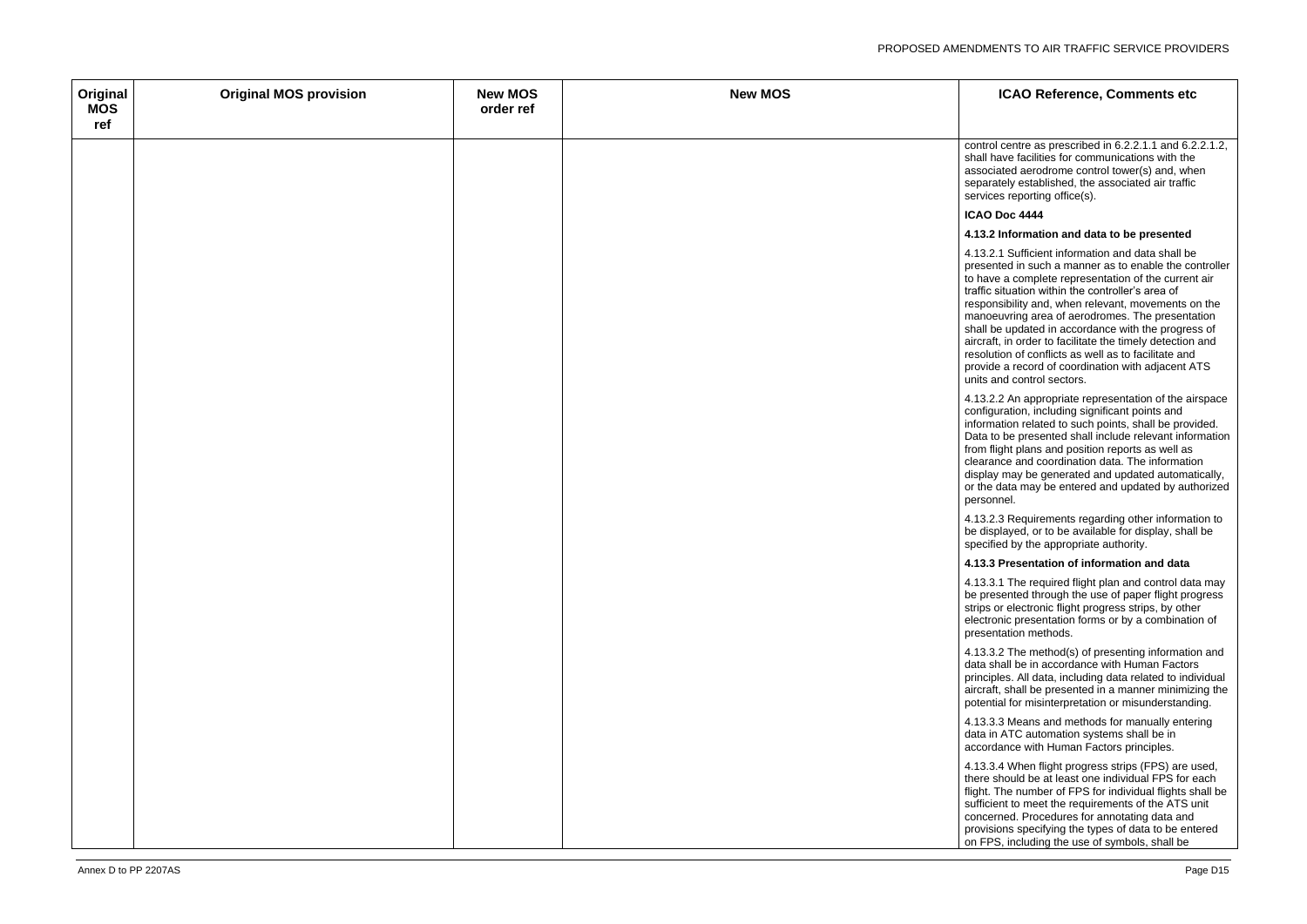ified by the appropriate ATS authority.

4.13.3.5 Data generated automatically shall be ented to the controller in a timely manner. The entation of information and data for individual ts shall continue until such time as the data is no er required for the purpose of providing control, ding conflict detection and the coordination of ts, or until terminated by the controller.

ATS units shall be kept currently informed of the ational status of radio navigation services and al aids essential for take-off, departure, approach landing procedures within their area of onsibility and those radio navigation services and al aids essential for surface movement.

**General requirements** 

1.1 A safety assessment shall be carried out in ect of proposals for significant airspace ganizations, for significant changes in the  $\frac{3}{5}$  ision of ATS procedures applicable to an airspace aerodrome, and for the introduction of new pment, systems or facilities, such as:

new operating procedure, including departure and al procedures, to be applied within an airspace or aerodrome;

reorganization of the ATS route structure;

resectorization of an airspace;

lysical changes to the layout of runways and/or rays at an aerodrome; and

plementation of new communications, surveillance .<br>her safety-significant systems and equipment, iding those providing new functionality and/or abilities.

1.1 A safety assessment shall be carried out in ect of proposals for significant airspace ganizations, for significant changes in the ision of ATS procedures applicable to an airspace aerodrome, and for the introduction of new pment, systems or facilities, such as:

new operating procedure, including departure and al procedures, to be applied within an airspace or aerodrome:

reorganization of the ATS route structure;

resectorization of an airspace;

*Note.— Guidance material on the use of paper FPS is contained in the Air Traffic Services Planning Manual (Doc 9426).*

| Original<br><b>MOS</b><br>ref | <b>Original MOS provision</b>                                                                                                                                                      | <b>New MOS</b><br>order ref | <b>New MOS</b>              | <b>ICA</b>                                                                                                     |
|-------------------------------|------------------------------------------------------------------------------------------------------------------------------------------------------------------------------------|-----------------------------|-----------------------------|----------------------------------------------------------------------------------------------------------------|
|                               |                                                                                                                                                                                    |                             |                             | specified by                                                                                                   |
|                               |                                                                                                                                                                                    |                             |                             | Note.— Gui<br>contained ir<br>(Doc 9426).                                                                      |
|                               |                                                                                                                                                                                    |                             |                             | 4.13.3.5 Da<br>presented to<br>presentation<br>flights shall<br>longer requi<br>including co<br>flights, or ur |
| 3.1.3.2                       | Area control centres and approach control units must have a<br>means to readily recognise the failure of any terrestrial<br>navigation aid being used for the control of aircraft. |                             | To be dealt with separately | 7.3.1 ATS u<br>operational<br>visual aids e<br>and landing<br>responsibilit<br>visual aids e                   |
| 3.1.4.1                       | 3.1.4 Commissioning of New Facilities and Equipment                                                                                                                                |                             | To be dealt with separately | 2.5.1 Gener                                                                                                    |
|                               | Any new facilities must be commissioned in accordance with<br>procedures stated in the provider's Operations Manual.                                                               |                             |                             | 2.6.1.1 A sa<br>respect of p<br>reorganizati<br>provision of<br>or an aerod<br>equipment,                      |
|                               |                                                                                                                                                                                    |                             |                             | b) a new op<br>arrival proce<br>at an aerodr                                                                   |
|                               |                                                                                                                                                                                    |                             |                             | c) a reorgan                                                                                                   |
|                               |                                                                                                                                                                                    |                             |                             | d) a resecto                                                                                                   |
|                               |                                                                                                                                                                                    |                             |                             | e) physical<br>taxiways at                                                                                     |
|                               |                                                                                                                                                                                    |                             |                             | f) implemen<br>or other safe<br>including the<br>capabilities.                                                 |
| 3.1.4.2                       | The procedures must describe how the provider has<br>determined that:                                                                                                              |                             | To be dealt with separately | 2.5.2 Scope                                                                                                    |
|                               | (a) the functional and performance requirements for the<br>facility have been met; and                                                                                             |                             |                             | 2.6.1.1 A sa<br>respect of p<br>reorganizati                                                                   |
|                               | (b) all ATS operating procedures have been validated; and                                                                                                                          |                             |                             | provision of<br>or an aerod                                                                                    |
|                               | (c) sufficient trained ATS personnel are available to<br>operate the facility; and                                                                                                 |                             |                             | equipment,                                                                                                     |
|                               | (d) all support arrangements for the facilities, including any<br>necessary agreements, are in place.                                                                              |                             |                             | b) a new op<br>arrival proce<br>at an aerodr                                                                   |
|                               |                                                                                                                                                                                    |                             |                             | c) a reorgan                                                                                                   |
|                               |                                                                                                                                                                                    |                             |                             | d) a resecto                                                                                                   |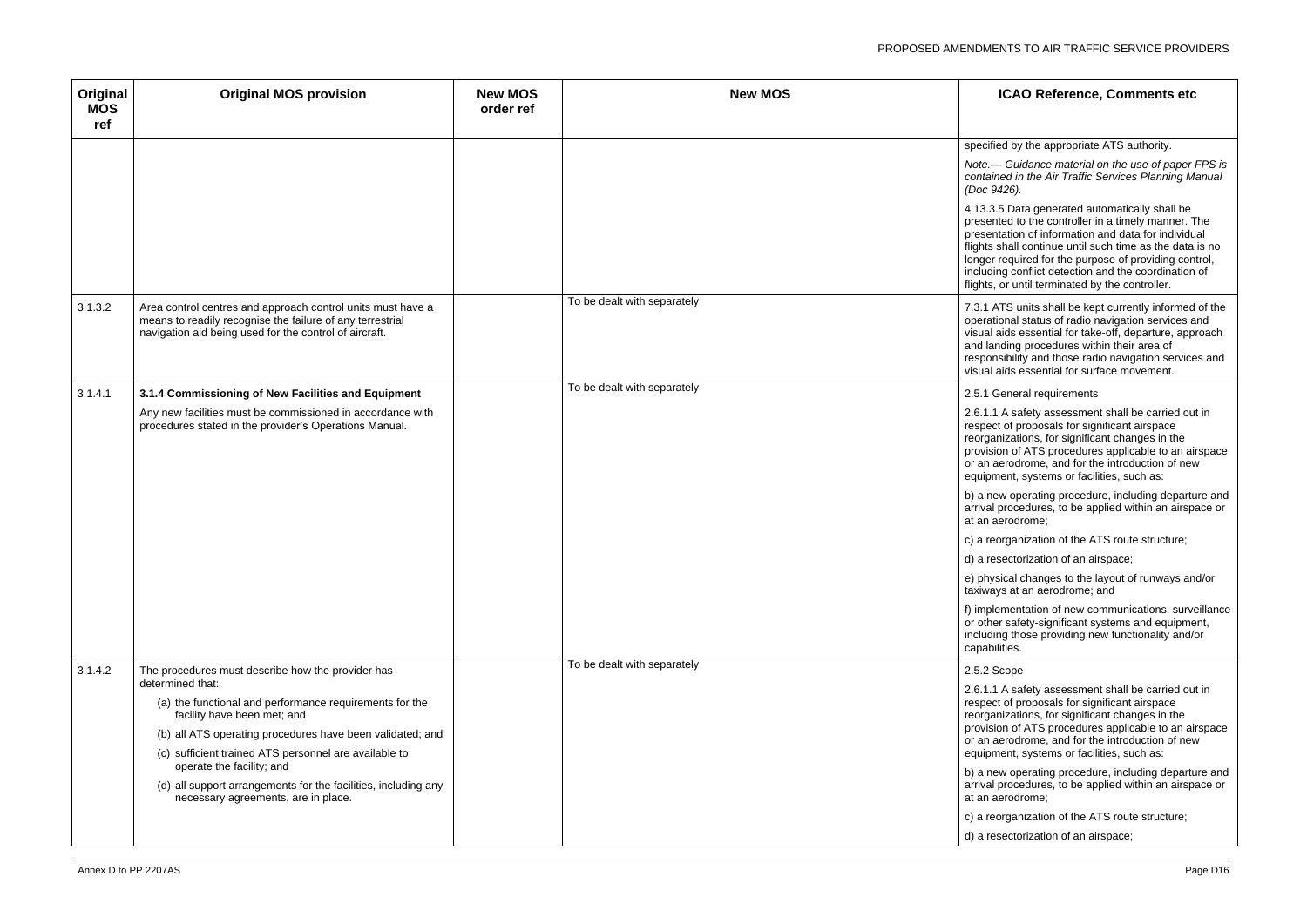hysical changes to the layout of runways and/or vays at an aerodrome; and

f) implementation of new communications, surveillance or other safety-significant systems and equipment, including those providing new functionality and/or capabilities.

| Original<br><b>MOS</b><br>ref | <b>Original MOS provision</b>                             | <b>New MOS</b><br>order ref | <b>New MOS</b>                                                                                                                                                                                                                                                                                                                                                                                                                                                                                                                                                                                                                                                                                                                                                                                                                                                                                                                                                                                                                                                                                                                                                                                                                                                                                                                                                                                                                                                                                                                                                                                                                                                                                                                                                                                                                                                                                                                                                                                           |
|-------------------------------|-----------------------------------------------------------|-----------------------------|----------------------------------------------------------------------------------------------------------------------------------------------------------------------------------------------------------------------------------------------------------------------------------------------------------------------------------------------------------------------------------------------------------------------------------------------------------------------------------------------------------------------------------------------------------------------------------------------------------------------------------------------------------------------------------------------------------------------------------------------------------------------------------------------------------------------------------------------------------------------------------------------------------------------------------------------------------------------------------------------------------------------------------------------------------------------------------------------------------------------------------------------------------------------------------------------------------------------------------------------------------------------------------------------------------------------------------------------------------------------------------------------------------------------------------------------------------------------------------------------------------------------------------------------------------------------------------------------------------------------------------------------------------------------------------------------------------------------------------------------------------------------------------------------------------------------------------------------------------------------------------------------------------------------------------------------------------------------------------------------------------|
|                               |                                                           |                             | e) ph<br>taxiw<br>f) imp<br>or oth<br>inclu<br>capa                                                                                                                                                                                                                                                                                                                                                                                                                                                                                                                                                                                                                                                                                                                                                                                                                                                                                                                                                                                                                                                                                                                                                                                                                                                                                                                                                                                                                                                                                                                                                                                                                                                                                                                                                                                                                                                                                                                                                      |
| Section<br>4.1 - Note         | <b>Chapter 4: Personnel</b><br><b>Section 4.1 General</b> | 2.0305.01                   | <b>CHAPTER 2</b>                                                                                                                                                                                                                                                                                                                                                                                                                                                                                                                                                                                                                                                                                                                                                                                                                                                                                                                                                                                                                                                                                                                                                                                                                                                                                                                                                                                                                                                                                                                                                                                                                                                                                                                                                                                                                                                                                                                                                                                         |
|                               | This chapter is reserved.                                 |                             | <b>Division 3</b><br><b>Organisation and personnel</b><br><b>Minimum personnel levels</b><br>2.305<br>For subsection 172.110 of CASR, the numbers of qualified and trained<br>(1)<br>operational personnel must be enough to ensure uninterrupted<br>provision for each service covered by its approval.<br>In determining that there are enough qualified and trained operational<br>(2)<br>personnel, an ATS provider must account for the following matters:<br>Leave.<br>(a)<br>Breaks.<br>(b)<br>(c)<br>Requirements for training and assessment.<br>Workload complexity.<br>(d)<br>Where the relevant personnel are required to perform additional<br>(e)<br>administration or ancillary duties - those duties.<br>Reasonable allowance for assurance of service provision?<br>(f)<br><b>Supervisory requirements</b><br>2.310<br>For subsection 172.115 of CASR, the numbers of qualified and trained<br>(1)<br>personnel must be enough to ensure uninterrupted supervision for<br>each location or operating position:<br>Actively monitoring the positions being supervised.<br>(a)<br>Conducting the required administration tasks for the assigned<br>(b)<br>area of supervision.<br>Providing in-flight emergency response (IFER) assistance to<br>(C)<br>controllers as required.<br>Conducting technical system tasks as required by the applicable<br>(d)<br>ATS system.<br>In determining that there are enough qualified and trained supervising<br>(2)<br>personnel, an ATS provider must also account for the following<br>matters:<br>(a)<br>leave, and<br>breaks, and<br>(b)<br>training or assessment, and<br>(b)<br>workload complexity, and<br>(c)<br>where the relevant personnel are also required to perform<br>(d)<br>administration or ancillary duties - those duties.<br>For subsection 172.115 of CASR, the qualification and training for<br>(3)<br>personnel performing supervisor duties must include:<br>knowledge of the ATC endorsements under supervision<br>(a) |
|                               |                                                           |                             | training in the tactical management of staffing and console<br>(b)<br>allocation for the area under supervision.                                                                                                                                                                                                                                                                                                                                                                                                                                                                                                                                                                                                                                                                                                                                                                                                                                                                                                                                                                                                                                                                                                                                                                                                                                                                                                                                                                                                                                                                                                                                                                                                                                                                                                                                                                                                                                                                                         |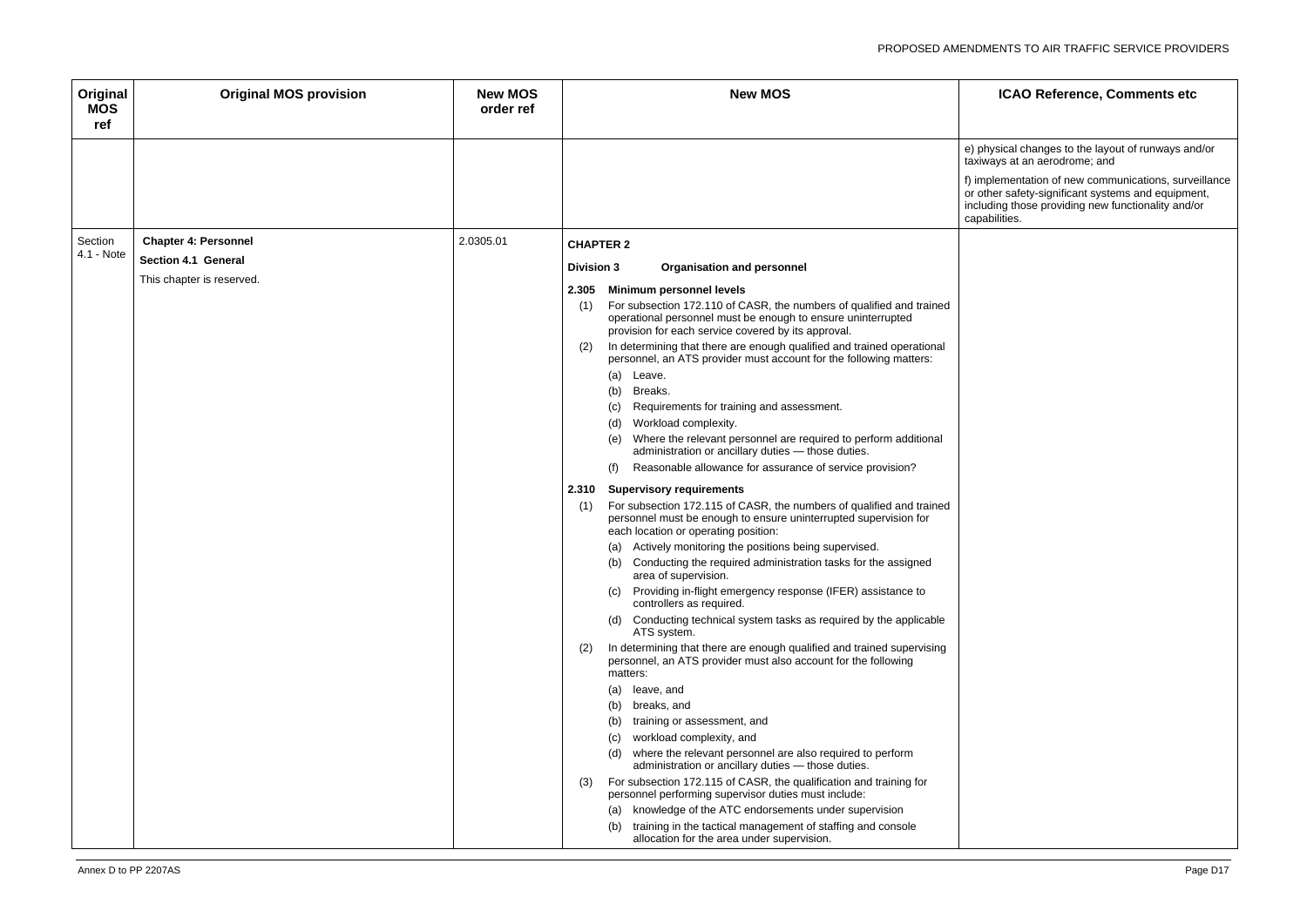| ICAO Reference, Comments etc |  |  |  |  |
|------------------------------|--|--|--|--|
|                              |  |  |  |  |
|                              |  |  |  |  |
|                              |  |  |  |  |
|                              |  |  |  |  |
|                              |  |  |  |  |
|                              |  |  |  |  |
|                              |  |  |  |  |
|                              |  |  |  |  |
|                              |  |  |  |  |
|                              |  |  |  |  |
|                              |  |  |  |  |
|                              |  |  |  |  |
|                              |  |  |  |  |
|                              |  |  |  |  |
|                              |  |  |  |  |
|                              |  |  |  |  |
|                              |  |  |  |  |
|                              |  |  |  |  |
|                              |  |  |  |  |
|                              |  |  |  |  |
|                              |  |  |  |  |
|                              |  |  |  |  |
|                              |  |  |  |  |
|                              |  |  |  |  |

| Original<br><b>MOS</b><br>ref | <b>Original MOS provision</b>                                                                                                                                                                                                                                                                                                                                                                                                                                                                                                                                                                                                                                                                                                                                                                                                                                                               | <b>New MOS</b><br>order ref | <b>New MOS</b>                                                                                                                                                                                                                                                                                                                                                                                                                                                                                            | <b>ICAO Reference, Comments etc</b> |
|-------------------------------|---------------------------------------------------------------------------------------------------------------------------------------------------------------------------------------------------------------------------------------------------------------------------------------------------------------------------------------------------------------------------------------------------------------------------------------------------------------------------------------------------------------------------------------------------------------------------------------------------------------------------------------------------------------------------------------------------------------------------------------------------------------------------------------------------------------------------------------------------------------------------------------------|-----------------------------|-----------------------------------------------------------------------------------------------------------------------------------------------------------------------------------------------------------------------------------------------------------------------------------------------------------------------------------------------------------------------------------------------------------------------------------------------------------------------------------------------------------|-------------------------------------|
|                               | New                                                                                                                                                                                                                                                                                                                                                                                                                                                                                                                                                                                                                                                                                                                                                                                                                                                                                         | 2.0605.01                   | <b>CHAPTER 2</b><br><b>Fatigue management</b><br><b>Division 6</b><br><b>Consultation Note:</b> Please see the separate document dealing with<br>the proposed standards for fatigue management.                                                                                                                                                                                                                                                                                                           |                                     |
| 5.1.2.1                       | <b>Chapter 5: Training and Checking Program</b><br>Section 5.1 General<br>5.1.1 Introduction<br>5.1.1.1 This Chapter sets out the standards for a Training and<br>Checking program.<br>5.1.2 Standard Program<br>A Training and Checking program must ensure that an<br>individual performing a function in conjunction with any air<br>traffic services is competent to perform that function.                                                                                                                                                                                                                                                                                                                                                                                                                                                                                             | 2.0405.01                   | <b>CHAPTER 2</b><br><b>Management</b><br><b>Division 4</b><br>Training and checking program<br>2.405<br>This section is:<br>(1)<br>(a) made for section 172.140 of CASR; and<br>prescribes requirements for an ATS provider's training and<br>(b)<br>checking program.<br><b>General matters</b><br>An ATS provider's training and checking program must ensure that an<br>(2)<br>individual performing a function in conjunction with any air traffic<br>services is competent to perform that function. |                                     |
| 5.1.2.2                       | Processes which address the integrity of staff training must be<br>defined, documented and maintained.                                                                                                                                                                                                                                                                                                                                                                                                                                                                                                                                                                                                                                                                                                                                                                                      | 2.0405.02                   | An ATS provider's training and checking program must include a<br>(3)<br>quality assurance process to ensure that all training and checking is<br>up-to-date and fit for purpose.                                                                                                                                                                                                                                                                                                                         |                                     |
| 5.1.3.1                       | 5.1.3 Competency<br>In summary, an individual is competent if that individual is:<br>(a) licensed, where the function can only be performed by<br>the holder of a licence;<br>(b) rated, where the function can only be performed by the<br>holder of an appropriate rating;<br>(c) endorsed, where the function can only be performed by<br>the holder of an appropriate endorsement;<br>(d) qualified, where the function can only be performed by<br>the holder of an appropriate qualification;<br>(e) trained and proven to be proficient in the performance<br>of functions that are not covered by sub-paragraphs (a)<br>above; and<br>to (d)<br>(f) recent in the performance of the function and<br>knowledge and skills in emerging matters identified as<br>essential to task performance.<br>Note Competency standards for licensed functions are<br>contained in CASR Part 65. |                             | No equivalent - duplicates 172-.120 without adding anything                                                                                                                                                                                                                                                                                                                                                                                                                                               |                                     |
| 5.1.4.1                       | <b>5.1.4 Training Courses</b><br>The term 'training course' has wide application and includes all<br>training for a particular competency required for the provision                                                                                                                                                                                                                                                                                                                                                                                                                                                                                                                                                                                                                                                                                                                        |                             | No equivalent                                                                                                                                                                                                                                                                                                                                                                                                                                                                                             |                                     |
| 5.1.4.2                       | of an air traffic service and includes training on new equipment.<br>Training courses must be provided on the basis of a MOS Part                                                                                                                                                                                                                                                                                                                                                                                                                                                                                                                                                                                                                                                                                                                                                           |                             | No equivalent                                                                                                                                                                                                                                                                                                                                                                                                                                                                                             |                                     |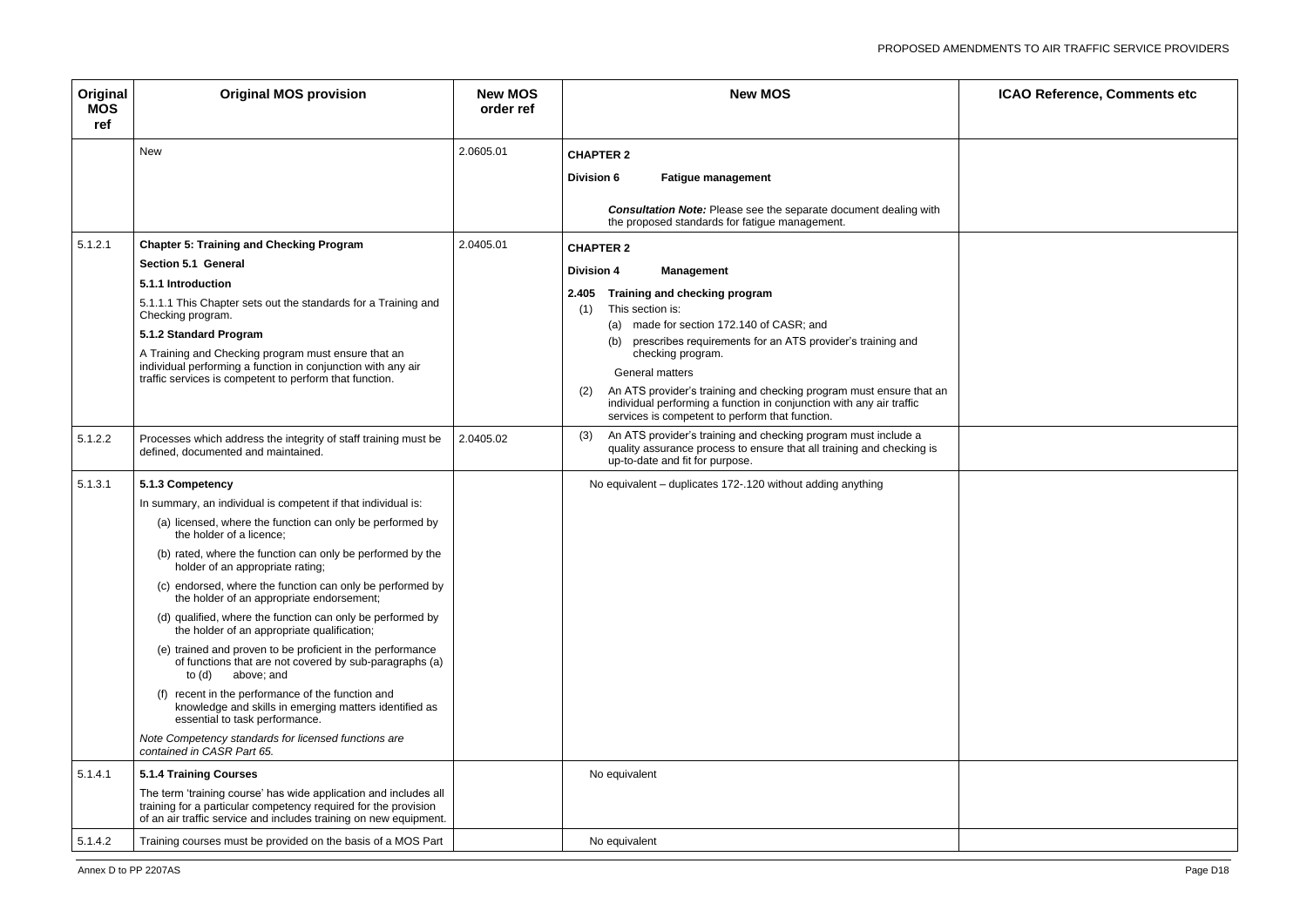| ICAO Reference, Comments etc |  |  |  |  |  |
|------------------------------|--|--|--|--|--|
|                              |  |  |  |  |  |
|                              |  |  |  |  |  |
|                              |  |  |  |  |  |
|                              |  |  |  |  |  |
|                              |  |  |  |  |  |
|                              |  |  |  |  |  |
|                              |  |  |  |  |  |
|                              |  |  |  |  |  |
|                              |  |  |  |  |  |
|                              |  |  |  |  |  |
|                              |  |  |  |  |  |
|                              |  |  |  |  |  |
|                              |  |  |  |  |  |
|                              |  |  |  |  |  |
|                              |  |  |  |  |  |
|                              |  |  |  |  |  |
|                              |  |  |  |  |  |
|                              |  |  |  |  |  |
|                              |  |  |  |  |  |
|                              |  |  |  |  |  |
|                              |  |  |  |  |  |
|                              |  |  |  |  |  |
|                              |  |  |  |  |  |
|                              |  |  |  |  |  |

| Original<br><b>MOS</b><br>ref | <b>Original MOS provision</b>                                                                                                                                                                                                                                                                                                                                                                                                                                                                                                | <b>New MOS</b><br>order ref | <b>New MOS</b>                                                                                                                                                                                                                                                                                                       | <b>ICAO Reference, Comments etc</b> |
|-------------------------------|------------------------------------------------------------------------------------------------------------------------------------------------------------------------------------------------------------------------------------------------------------------------------------------------------------------------------------------------------------------------------------------------------------------------------------------------------------------------------------------------------------------------------|-----------------------------|----------------------------------------------------------------------------------------------------------------------------------------------------------------------------------------------------------------------------------------------------------------------------------------------------------------------|-------------------------------------|
|                               | 65 requirement, or training needs analysis or similar method.                                                                                                                                                                                                                                                                                                                                                                                                                                                                |                             |                                                                                                                                                                                                                                                                                                                      |                                     |
| 5.1.4.3                       | The training programs for each course must be comprehensive<br>and facilitate achievement of training goals through a syllabus<br>which reflects required competencies. The syllabus must<br>ensure compliance with relevant national and international<br>requirements and CASA competency-based training<br>standards.                                                                                                                                                                                                     | 2.0405.03                   | Structure of training courses<br>Training courses provided as part of an ATS provider's training and<br>(4)<br>checking program must:<br>(a) facilitate achievement of training goals through a syllabus which<br>reflects required competencies.; and                                                               |                                     |
| 5.1.4.4                       | Training courses must use a method of delivery consistent with<br>ANTA requirements for an RTO, using facilities and instructors,<br>or training officers, with current expertise and identified<br>qualifications appropriate to achieving the goals of the course.                                                                                                                                                                                                                                                         | 2.0405.04                   | (b) use a method of delivery consistent with Australian Skills Quality<br>Authority (ASQA) requirements, and<br>be conducted with the use of facilities and instructors or training<br>(C)<br>officers with current expertise and identified qualifications<br>appropriate to achieving the goals of the course, and |                                     |
| 5.1.4.5                       | The method of assessment, both theoretical and practical,<br>must utilise qualified assessors and appropriate processes and<br>facilities and must be consistent with CASR Part 65.                                                                                                                                                                                                                                                                                                                                          | 2.0405.05                   | (d) be consistent with CASR Part 65.                                                                                                                                                                                                                                                                                 |                                     |
| 5.1.5.1                       | 5.1.5 Emergency Training<br>Emergency training to specifically prepare a candidate for<br>unforeseen circumstances must form part of all training<br>courses.                                                                                                                                                                                                                                                                                                                                                                | 2.0405.06                   | An ATS provider's training and checking program must have a<br>(5)<br>structured program covering the following matters:<br>Emergency training — to specifically prepare staff for unforeseen<br>(a)<br>circumstances.                                                                                               |                                     |
| 5.1.6.1                       | 5.1.6 Refresher Training<br>Refresher training is part of the Training and Checking<br>program. It involves periodic training and assessment of<br>individuals performing functions in air traffic services in those<br>competencies (knowledge and skills) which are essential, but<br>infrequently or rarely used (e.g. abnormal and emergency<br>operations, degraded equipment modes, contingency plan<br>implementation). The content and periodicity of refresher<br>training must be sufficient to ensure competency. | 2.0405.07                   | (b) Refresher training — periodic training and assessment in those<br>competencies (knowledge and skills) which are essential, but<br>infrequently or rarely used (e.g. abnormal and emergency<br>operations, degraded equipment modes, contingency plan<br>implementation).                                         |                                     |
| 5.1.7.1                       | 5.1.7 On-going Training<br>The training and checking program must provide for on-going<br>training, as necessary, to ensure that staff are competent in the<br>use of new or emerging standards, procedures, techniques,<br>facilities and equipment identified as essential to task<br>performance.                                                                                                                                                                                                                         | 2.0405.08                   | (c) On-going training — to ensure that staff are competent in the use<br>of new or emerging standards, procedures, techniques, facilities<br>and equipment identified as essential to task performance.                                                                                                              |                                     |
| 5.1.8.1                       | 5.1.8 Remedial Training<br>The training and checking program must have a process which<br>identifies deficiencies in knowledge or application, and must<br>have a process to ensure these deficiencies are rectified.                                                                                                                                                                                                                                                                                                        | 2.0405.09                   | (d) Remedial Training - to identify and thereby rectify any<br>deficiencies in knowledge or application.                                                                                                                                                                                                             |                                     |
| 5.1.9.1                       | 5.1.9 Checking<br>The purpose of checking is to ensure that the individual subject<br>to the check meets the competency standards specified in<br>CASR Part 65, and the ATS provider's own standards where<br>these are additional to CASR Part 65. Checks must be carried<br>out as required by CASR Part 65.                                                                                                                                                                                                               | 2.0405.10                   | Checking<br>An ATS provider's training and checking program must have a<br>(6)<br>checking system to ensure that relevant staff:<br>(a) meet the competency standards specified in Part 65 of CASR;<br>and<br>meet the ATS provider's own standards where these are<br>(b)<br>additional to Part 65 of CASR;' and    |                                     |
|                               |                                                                                                                                                                                                                                                                                                                                                                                                                                                                                                                              |                             | (c) are checked or assessed at the intervals specified in Part 65 of                                                                                                                                                                                                                                                 |                                     |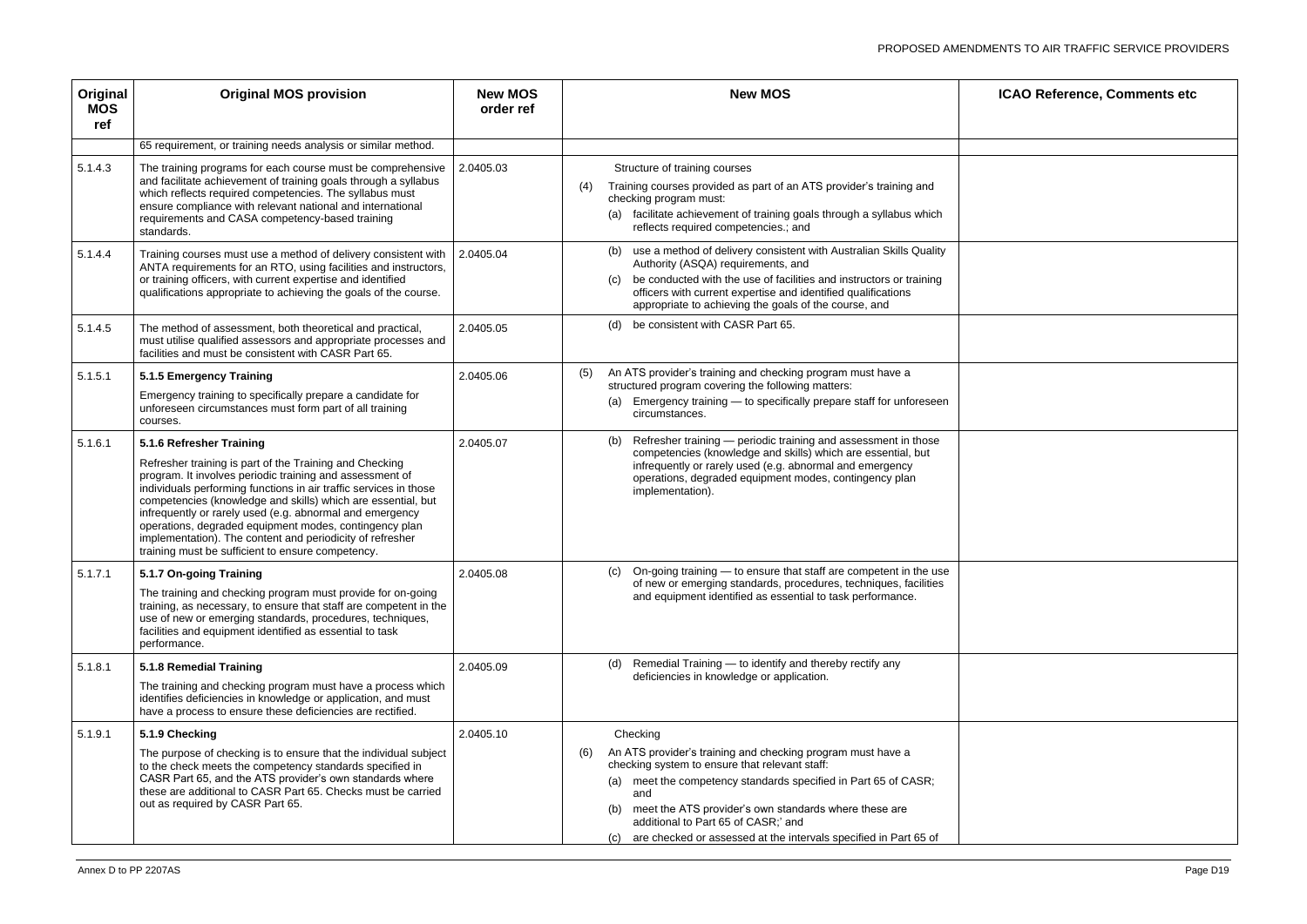| Original<br><b>MOS</b><br>ref | <b>Original MOS provision</b>                                                                                                                                                                                                                    | <b>New MOS</b><br>order ref | <b>New MOS</b>                                                                                                                                                                                                                                                                                                                                                                                                                                                                                                                                                                                                                                                                                                                                                                                                                                                                                                                                                | <b>ICAO Reference, Comments etc</b>                                                                                                                                                                                                                                                                                                                                                                                                                                                                                                                                                                                                                                                                                                                                                                                                                                                                                                                               |
|-------------------------------|--------------------------------------------------------------------------------------------------------------------------------------------------------------------------------------------------------------------------------------------------|-----------------------------|---------------------------------------------------------------------------------------------------------------------------------------------------------------------------------------------------------------------------------------------------------------------------------------------------------------------------------------------------------------------------------------------------------------------------------------------------------------------------------------------------------------------------------------------------------------------------------------------------------------------------------------------------------------------------------------------------------------------------------------------------------------------------------------------------------------------------------------------------------------------------------------------------------------------------------------------------------------|-------------------------------------------------------------------------------------------------------------------------------------------------------------------------------------------------------------------------------------------------------------------------------------------------------------------------------------------------------------------------------------------------------------------------------------------------------------------------------------------------------------------------------------------------------------------------------------------------------------------------------------------------------------------------------------------------------------------------------------------------------------------------------------------------------------------------------------------------------------------------------------------------------------------------------------------------------------------|
|                               |                                                                                                                                                                                                                                                  |                             | CASR.                                                                                                                                                                                                                                                                                                                                                                                                                                                                                                                                                                                                                                                                                                                                                                                                                                                                                                                                                         |                                                                                                                                                                                                                                                                                                                                                                                                                                                                                                                                                                                                                                                                                                                                                                                                                                                                                                                                                                   |
| 5.1.10.1                      | 5.1.10 Qualifications of Trainers and Checkers<br>Persons carrying out training and/or checking functions must<br>be appropriately qualified for the functions as required by<br>CASR Part 65.                                                   |                             | No equivalent                                                                                                                                                                                                                                                                                                                                                                                                                                                                                                                                                                                                                                                                                                                                                                                                                                                                                                                                                 |                                                                                                                                                                                                                                                                                                                                                                                                                                                                                                                                                                                                                                                                                                                                                                                                                                                                                                                                                                   |
| 6.1.1.1                       | <b>Chapter 6 Safety Management System</b><br><b>Section 6.1 General</b><br>6.1.1 Features of Safety Management System<br>A safety management system must have the following<br>elements:<br>(a) the ATS provider's safety policy and objectives; | 2.0410.01                   | Requirements for safety management system<br>2.410<br>This section is:<br>(1)<br>(a) made for paragraph 172.145(2) of CASR; and<br>(b) prescribes requirements for an ATS provider's safety<br>management system (SMS).<br>Systematic approach etc.<br>The SMS required by 172.145 (1) must:<br>(2)<br>(a) use a systematic approach to managing aviation safety; and<br>set out the organisational structures, key personnel<br>(b)<br>accountabilities, and policies and procedures for the ATS<br>provider's approved functions.<br><b>Note</b><br>1. Guidance on the implementation of the framework for an SMS can<br>be found on the CASA website and in the ICAO Safety Management<br>Manual (SMM) (Doc 9859).<br>2. The ATS provider's interfaces with other organisations can make a<br>significant contribution to the safety of its products or services.<br>Guidance on interface management as it relates to SMS is provided in<br>the ICAO SMM. | Annex 19 APPENDIX 2. FRAMEWORK FOR A<br>SAFETY MANAGEMENT SYSTEM (SMS)<br>(See Chapter 4, 4.1.1)<br>Note 1.- Guidance on the implementation of th<br>framework for an SMS is contained in the Safet<br>Management Manual (SMM) (Doc 9859).<br>Note 2.— The service provider's interfaces with<br>organizations can make a significant contributio<br>the safety of its products or services. Guidance<br>interface management as it relates to SMS is pr<br>in the Safety Management Manual (SMM) (Doc<br>Note 3.— In the context of this appendix as it re<br>to service providers, an "accountability" refers to<br>"obligation" that may not be delegated, and<br>"responsibilities" refers to functions and activitie<br>may be delegated.<br>This appendix specifies the framework for the<br>implementation and maintenance of an SMS. Th<br>framework comprises four components and twe<br>elements as the minimum requirements for SMS<br>implementation: |
|                               | (b) the organisational and staff responsibilities for safety<br>matters;<br>(c) the establishment of the levels of safety that apply to<br>the services, and the monitoring of the levels of safety                                              | 2.0410.02                   | Safety policy and objectives<br>(3)<br>The SMS must provide for, and include documented details of, the<br>ATS provider's safety policy and objectives, including in relation to:<br>(a) managing the ATS provider's commitment to, and responsibility<br>for, aviation safety; and<br>safety accountabilities and responsibilities; and<br>the appointment of key personnel; and<br>(c)<br>coordination of an emergency response plan; and<br>(d)<br>SMS documentation.<br>(e)<br>Covered by (4) (a)                                                                                                                                                                                                                                                                                                                                                                                                                                                         | . Safety policy and objectives<br>1.1 Management commitment<br>1.2 Safety accountability and responsibilities<br>1.3 Appointment of key safety personnel<br>1.4 Coordination of emergency response planni<br>1.5 SMS documentation                                                                                                                                                                                                                                                                                                                                                                                                                                                                                                                                                                                                                                                                                                                                |
|                               | achieved;<br>(d) the process for internal safety reviews;                                                                                                                                                                                        | 2.0410.04                   | Safety assurance system<br>The SMS must provide for, and include documented details of, the<br>(4)<br>ATS provider's safety assurance system, including:<br>safety performance monitoring and measurement; and<br>(a)<br>internal safety investigation;<br>(b)<br>change management; and<br>continuous improvement of the SMS.<br>(d)                                                                                                                                                                                                                                                                                                                                                                                                                                                                                                                                                                                                                         | 3. Safety assurance<br>3.1 Safety performance monitoring and measure<br>3.2 The management of change<br>3.3 Continuous improvement of the SMS                                                                                                                                                                                                                                                                                                                                                                                                                                                                                                                                                                                                                                                                                                                                                                                                                     |

| <b>ICAO Reference, Comments etc</b>                                                                                                                                                                                                                                                |
|------------------------------------------------------------------------------------------------------------------------------------------------------------------------------------------------------------------------------------------------------------------------------------|
|                                                                                                                                                                                                                                                                                    |
|                                                                                                                                                                                                                                                                                    |
| Annex 19 APPENDIX 2. FRAMEWORK FOR A<br>SAFETY MANAGEMENT SYSTEM (SMS)                                                                                                                                                                                                             |
| (See Chapter 4, 4.1.1)                                                                                                                                                                                                                                                             |
| Note 1.— Guidance on the implementation of the<br>framework for an SMS is contained in the Safety<br>Management Manual (SMM) (Doc 9859).                                                                                                                                           |
| Note 2.- The service provider's interfaces with other<br>organizations can make a significant contribution to<br>the safety of its products or services. Guidance on<br>interface management as it relates to SMS is provided<br>in the Safety Management Manual (SMM) (Doc 9859). |
| Note 3.— In the context of this appendix as it relates<br>to service providers, an "accountability" refers to an<br>"obligation" that may not be delegated, and<br>"responsibilities" refers to functions and activities that<br>may be delegated.                                 |
| This appendix specifies the framework for the<br>implementation and maintenance of an SMS. The<br>framework comprises four components and twelve<br>elements as the minimum requirements for SMS<br>implementation:                                                                |
| 1. Safety policy and objectives                                                                                                                                                                                                                                                    |
| 1.1 Management commitment                                                                                                                                                                                                                                                          |
| 1.2 Safety accountability and responsibilities                                                                                                                                                                                                                                     |
| 1.3 Appointment of key safety personnel                                                                                                                                                                                                                                            |
| 1.4 Coordination of emergency response planning                                                                                                                                                                                                                                    |
| 1.5 SMS documentation                                                                                                                                                                                                                                                              |
|                                                                                                                                                                                                                                                                                    |
| 3. Safety assurance                                                                                                                                                                                                                                                                |
| 3.1 Safety performance monitoring and measurement                                                                                                                                                                                                                                  |
| 3.2 The management of change                                                                                                                                                                                                                                                       |
| 3.3 Continuous improvement of the SMS                                                                                                                                                                                                                                              |
|                                                                                                                                                                                                                                                                                    |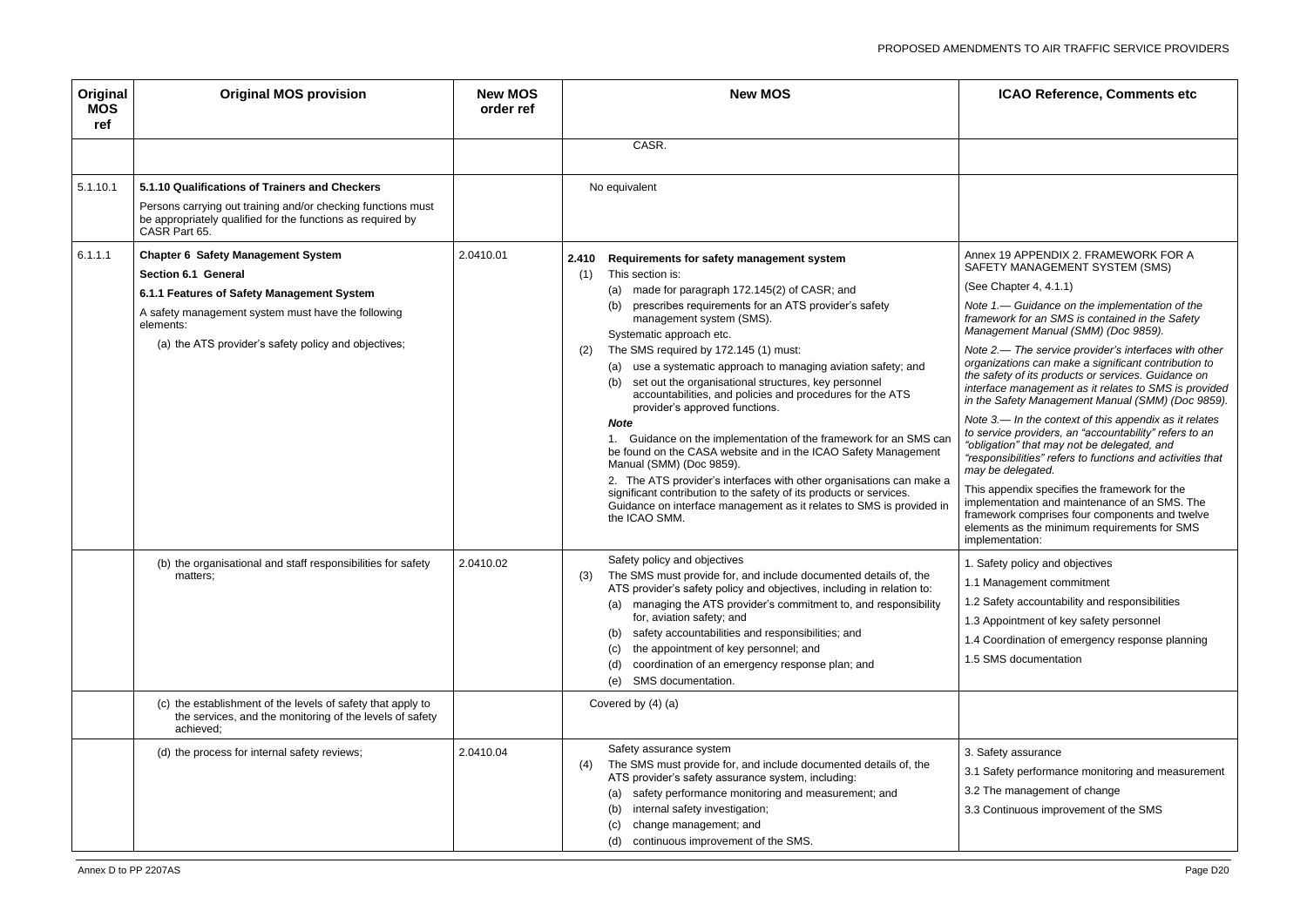| Original<br><b>MOS</b><br>ref | <b>Original MOS provision</b>                                                                                                                                                                                             | <b>New MOS</b><br>order ref | <b>New MOS</b>                                                                                                                                                                                                                                                                                                                                                      | <b>ICAO Reference, Comments etc</b>                                                                                                                                                                                               |
|-------------------------------|---------------------------------------------------------------------------------------------------------------------------------------------------------------------------------------------------------------------------|-----------------------------|---------------------------------------------------------------------------------------------------------------------------------------------------------------------------------------------------------------------------------------------------------------------------------------------------------------------------------------------------------------------|-----------------------------------------------------------------------------------------------------------------------------------------------------------------------------------------------------------------------------------|
|                               | (e) the process for the internal reporting and management<br>of safety concerns and incidents;                                                                                                                            |                             | Covered by (4) (b)                                                                                                                                                                                                                                                                                                                                                  |                                                                                                                                                                                                                                   |
|                               | (f) the process for the identification, assessment, control<br>and mitigation of existing and potential safety hazards<br>in service provision;                                                                           | 2.0410.03                   | Safety risk management<br>The SMS must provide for, and include documented details of, the<br>(5)<br>ATS provider's safety risk management process, including its:<br>(a) hazard identification processes; and<br>risk assessment and mitigation processes.                                                                                                         | 2. Safety risk management<br>2.1 Hazard identification<br>2.2 Safety risk assessment and mitigation                                                                                                                               |
|                               | (g) the definition of the interface arrangements, for safety<br>management and related responsibilities and<br>procedures, with internal functional groups and with<br>aerodrome operators and support service providers; |                             | No equivalent element proposed as this is not required in Annex 19.<br>However see the proposed note from Annex 19 stating:<br>2. The ATS provider's interfaces with other organisations can make a<br>significant contribution to the safety of its products or services.<br>Guidance on interface management as it relates to SMS is provided in<br>the ICAO SMM. |                                                                                                                                                                                                                                   |
|                               | (h) the processes for the management of changes to<br>existing services.<br>Guidelines for the preparation of a safety management system<br>are published by CASA in Advisory Circular AC 172-1.                          |                             | Covered by (4) (c)                                                                                                                                                                                                                                                                                                                                                  |                                                                                                                                                                                                                                   |
|                               |                                                                                                                                                                                                                           | 2.0410.05                   | Safety promotion<br>The SMS must provide for, and include documented details of, the<br>(6)<br>ATS provider's safety training and promotion system dealing with:<br>training and education; and<br>(a)<br>safety communication.<br>(b)                                                                                                                              | 4. Safety promotion<br>4.1 Training and education<br>4.2 Safety communication                                                                                                                                                     |
|                               |                                                                                                                                                                                                                           | 2.0410.06                   | Fatigue management<br>An ATS provider's FRMS must be integrated with the SMS.<br>(7)                                                                                                                                                                                                                                                                                | A11 2.28.4 Where an air traffic services provide<br>implements an FRMS to manage fatigue-related<br>risks in the provision of part or all of its air traffic<br>control services in accordance with 2.28.2 b), th<br>State shall: |
|                               |                                                                                                                                                                                                                           |                             |                                                                                                                                                                                                                                                                                                                                                                     | a) require the air traffic services provider to<br>processes to integrate FRMS functions with<br>other safety management functions; and                                                                                           |
|                               |                                                                                                                                                                                                                           |                             |                                                                                                                                                                                                                                                                                                                                                                     | b) approve an FRMS, according to a document<br>process, that provides a level of safety acceptat<br>the State.                                                                                                                    |
|                               |                                                                                                                                                                                                                           |                             |                                                                                                                                                                                                                                                                                                                                                                     | Note.— Provisions on the protection of safety<br>information, which support the continued availal<br>information required by an FRMS, are contained<br>Annex 19.                                                                  |
| 6.1.2.1                       | 6.1.2 Safety Case Preparation                                                                                                                                                                                             |                             | No equivalent                                                                                                                                                                                                                                                                                                                                                       |                                                                                                                                                                                                                                   |
|                               | A safety case must be based on a recognised methodology for<br>safety risk assessment.                                                                                                                                    |                             |                                                                                                                                                                                                                                                                                                                                                                     |                                                                                                                                                                                                                                   |
| 6.1.2.2                       | The safety risk assessment in a safety case must:                                                                                                                                                                         |                             | No equivalent                                                                                                                                                                                                                                                                                                                                                       |                                                                                                                                                                                                                                   |
|                               | (a) identify all potential safety hazards associated with the<br>operation of each service, in normal and abnormal<br>modes of operation; and                                                                             |                             |                                                                                                                                                                                                                                                                                                                                                                     |                                                                                                                                                                                                                                   |

| <b>ICAO Reference, Comments etc</b>                                                                                                                                                                                                        |
|--------------------------------------------------------------------------------------------------------------------------------------------------------------------------------------------------------------------------------------------|
|                                                                                                                                                                                                                                            |
| 2. Safety risk management<br>2.1 Hazard identification<br>2.2 Safety risk assessment and mitigation                                                                                                                                        |
|                                                                                                                                                                                                                                            |
|                                                                                                                                                                                                                                            |
| 4. Safety promotion                                                                                                                                                                                                                        |
| 4.1 Training and education<br>4.2 Safety communication                                                                                                                                                                                     |
| A11 2.28.4 Where an air traffic services provider<br>implements an FRMS to manage fatigue-related safety<br>risks in the provision of part or all of its air traffic<br>control services in accordance with 2.28.2 b), the<br>State shall: |
| a) require the air traffic services provider to have<br>processes to integrate FRMS functions with its<br>other safety management functions; and                                                                                           |
| b) approve an FRMS, according to a documented<br>process, that provides a level of safety acceptable to<br>the State.                                                                                                                      |
| Note.- Provisions on the protection of safety<br>information, which support the continued availability of<br>information required by an FRMS, are contained in<br>Annex 19.                                                                |
|                                                                                                                                                                                                                                            |
|                                                                                                                                                                                                                                            |
|                                                                                                                                                                                                                                            |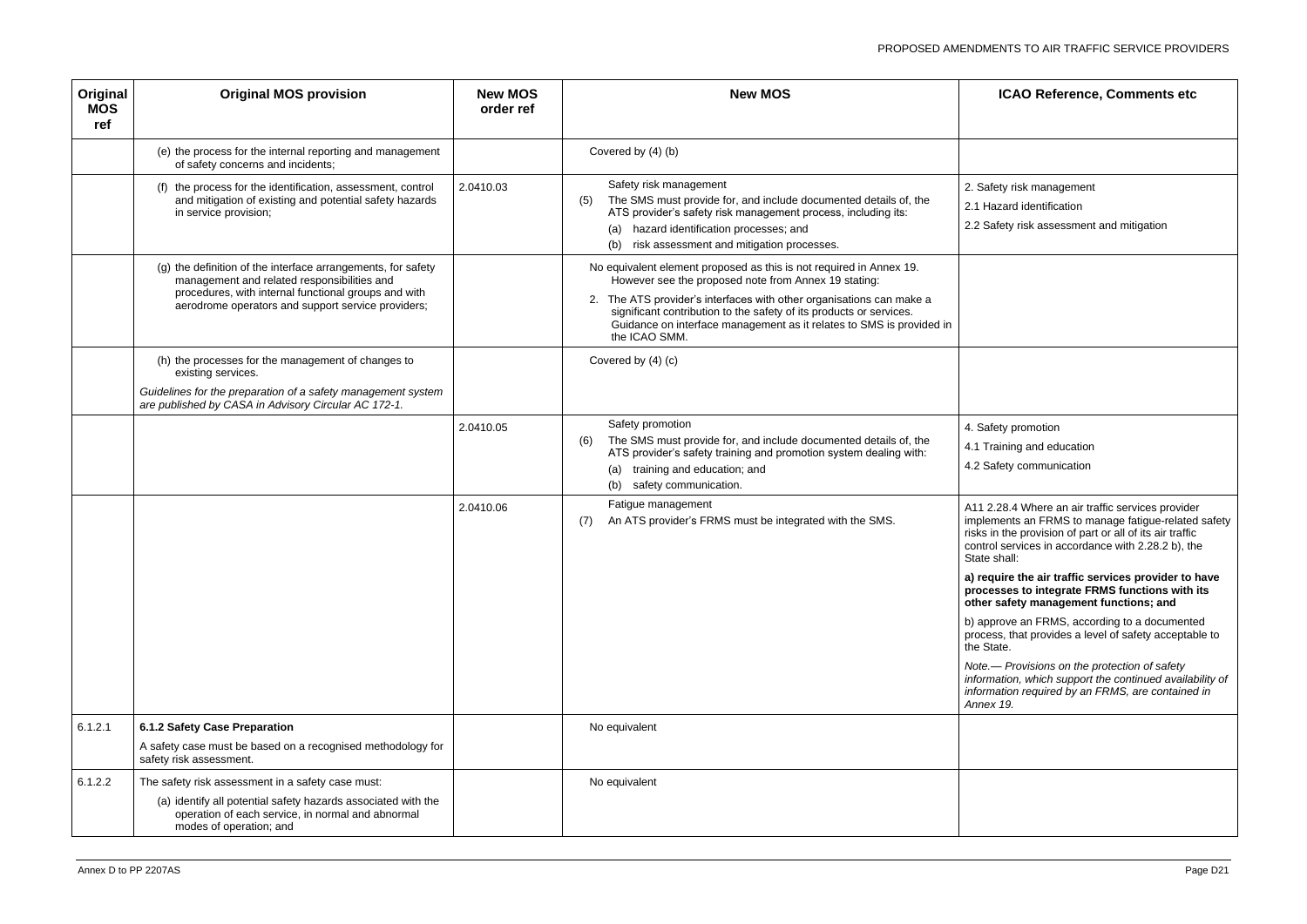| ICAO Reference, Comments etc |  |
|------------------------------|--|
|                              |  |
|                              |  |
|                              |  |
|                              |  |
|                              |  |
|                              |  |
|                              |  |
|                              |  |
|                              |  |
|                              |  |
|                              |  |
|                              |  |
|                              |  |
|                              |  |
|                              |  |
|                              |  |
|                              |  |

| Original<br><b>MOS</b><br>ref | <b>Original MOS provision</b>                                                                                                                                                                                                                                                                                                                                                                                                                                                                                                                                                                                                                      | <b>New MOS</b><br>order ref | <b>New MOS</b>                                                                                                                                                                                                                                                                                                                                                                                                                                                                                                                                                                                                                                                                                                          | <b>ICAO Reference, Comments etc</b> |
|-------------------------------|----------------------------------------------------------------------------------------------------------------------------------------------------------------------------------------------------------------------------------------------------------------------------------------------------------------------------------------------------------------------------------------------------------------------------------------------------------------------------------------------------------------------------------------------------------------------------------------------------------------------------------------------------|-----------------------------|-------------------------------------------------------------------------------------------------------------------------------------------------------------------------------------------------------------------------------------------------------------------------------------------------------------------------------------------------------------------------------------------------------------------------------------------------------------------------------------------------------------------------------------------------------------------------------------------------------------------------------------------------------------------------------------------------------------------------|-------------------------------------|
|                               | (b) assess the safety risk of each hazard; and<br>(c) identify the means of mitigation of unacceptable safety<br>risks.<br>Note: Guidelines for the preparation of safety cases are<br>published by CASA in Advisory Circular AC 172-2.                                                                                                                                                                                                                                                                                                                                                                                                            |                             |                                                                                                                                                                                                                                                                                                                                                                                                                                                                                                                                                                                                                                                                                                                         |                                     |
| 6.1.2.3                       | An existing air traffic service or facility that has a demonstrated<br>history of safe operation for at least 2 years before the date of<br>initial certification does not need to be covered by a baseline<br>safety case.                                                                                                                                                                                                                                                                                                                                                                                                                        |                             | No equivalent                                                                                                                                                                                                                                                                                                                                                                                                                                                                                                                                                                                                                                                                                                           |                                     |
| 6.1.2.4                       | A safety case must be prepared to support a new service or a<br>proposed change to an existing service:<br>(a) the effect of which would be that the service would no<br>longer be in accordance with the certificate issued to<br>the ATS provider under regulation 172.275 of CASR; or<br>(b) that requires prior notification to CASA because of a<br>requirement to do so in the ATS provider's safety<br>management system.<br>Note An internal safety assessment for a change that does not<br>constitute a variation to a service provider's approval is<br>undertaken in accordance with a service provider's safety<br>management system. | 2.0410.07                   | Changes requiring submission of a safety assessment<br>A safety assessment must be provided to CASA under an ATS<br>(8)<br>provider's SMS for any new service or proposed change to an existing<br>service:<br>the effect of which would be that the service would no longer be<br>(a)<br>in accordance with the certificate issued to the ATS provider<br>under regulation 172.260 of CASR; or<br>that requires prior notification to CASA because of a requirement<br>(b)<br>to do so in the ATS provider's SMS.<br>Note An internal safety assessment for a change that does not<br>constitute a variation to a service provider's approval would be<br>undertaken in accordance with an ATS service provider's SMS. |                                     |
| 7.1.1.1                       | <b>Chapter 7: Contingency Plans</b><br><b>Section 7.1 General</b><br>7.1.1 Introduction<br>This Chapter sets out the standards for contingency plans in<br>the provision of air traffic services.                                                                                                                                                                                                                                                                                                                                                                                                                                                  |                             |                                                                                                                                                                                                                                                                                                                                                                                                                                                                                                                                                                                                                                                                                                                         |                                     |
| 7.1.1.2                       | A contingency plan must describe in detail the actions that<br>operational staff are to follow to maintain safety in the event of<br>the failure or non-availability of staff, facilities or equipment<br>which affects the provision of air traffic services. The plan must<br>also cover procedures for the safe and orderly transition back<br>to full service provision.                                                                                                                                                                                                                                                                       | 2.0415.01                   | 2.415 Contingency plan<br>This section is:<br>(1)<br>made for subsection 172.150 (1) of CASR; and<br>(a)<br>prescribes requirements for an ATS provider's contingency plan.<br>(b)                                                                                                                                                                                                                                                                                                                                                                                                                                                                                                                                      |                                     |
| 7.1.2.1                       | 7.1.2 Minimum Contents<br>A contingency plan must include to the extent of the particular<br>services authorised on the provider's certificate, but is not<br>limited to, arrangements for the following:<br>(a) airspace management:<br>(i) transfer of responsibility;<br>(ii) redesignation;<br>(iii) emergency traffic;<br>(b) air traffic flow management;<br>(c) air traffic separation;<br>(d) alternatives for the continuing provision of the services                                                                                                                                                                                    | 2.0415.02                   | <b>General matters</b><br>An ATS provider's contingency plan must include to the extent of the<br>(2)<br>particular services authorised on the provider's certificate, but is not<br>limited to, arrangements for the following:<br>(a) airspace management:<br>(i) transfer of responsibility;<br>redesignation;<br>(ii)<br>emergency traffic;<br>(iii)<br>air traffic flow management;<br>(b)<br>air traffic separation;<br>alternatives for the continuing provision of the services<br>(d)<br>For example: alternative operating positions or ATS units.<br>Note<br>alternative services;<br>(e)                                                                                                                    |                                     |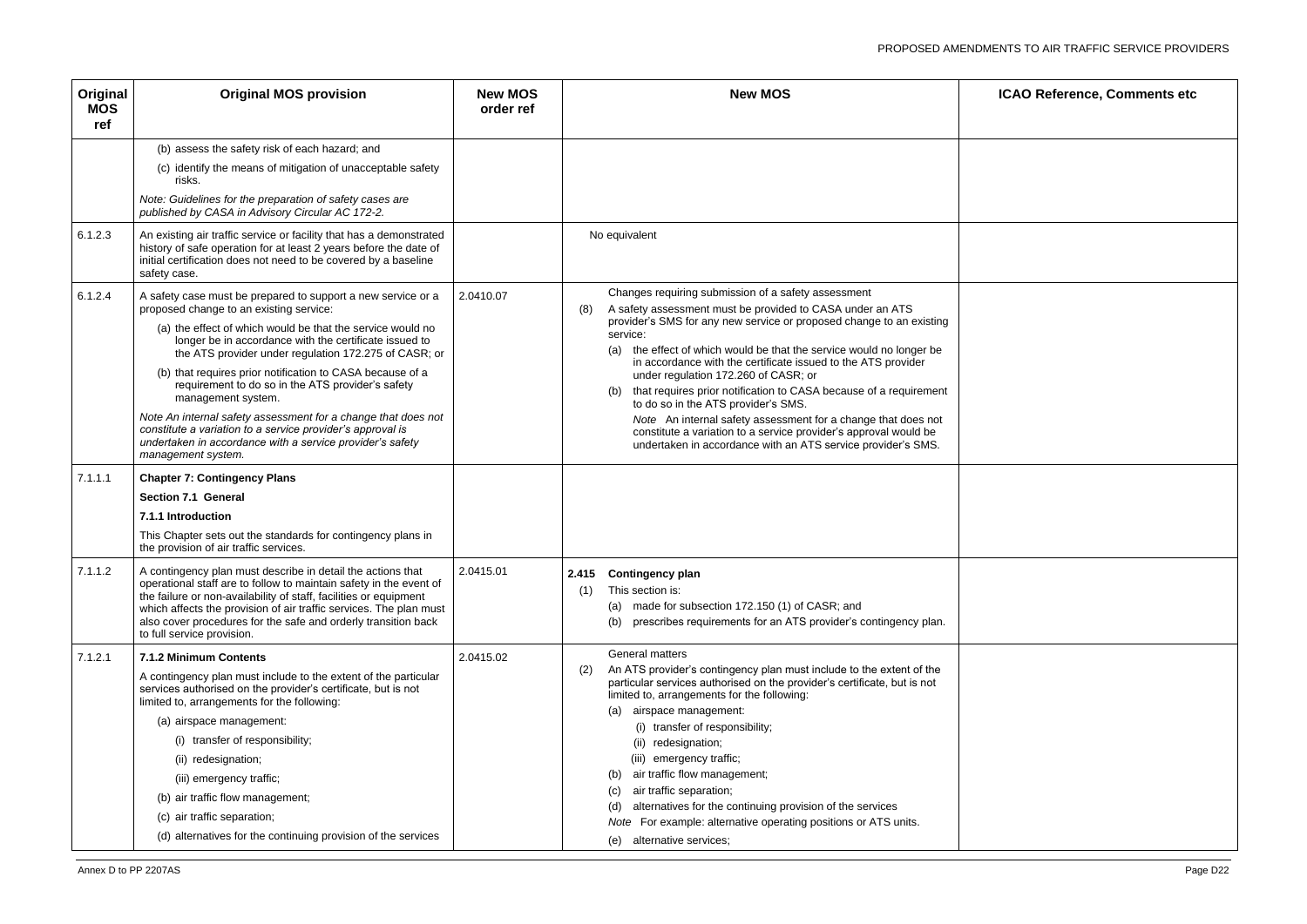| Original<br><b>MOS</b><br>ref | <b>Original MOS provision</b>                                                                                                                                                                                                                                                                                                                                                                                                                                                                                                                                                                                                                                                  | <b>New MOS</b><br>order ref | <b>New MOS</b><br><b>ICAO Reference, Comments etc</b>                                                                                                                                                                                                                                                                                                                                                                                                                                                                                                                                                                                                                         |
|-------------------------------|--------------------------------------------------------------------------------------------------------------------------------------------------------------------------------------------------------------------------------------------------------------------------------------------------------------------------------------------------------------------------------------------------------------------------------------------------------------------------------------------------------------------------------------------------------------------------------------------------------------------------------------------------------------------------------|-----------------------------|-------------------------------------------------------------------------------------------------------------------------------------------------------------------------------------------------------------------------------------------------------------------------------------------------------------------------------------------------------------------------------------------------------------------------------------------------------------------------------------------------------------------------------------------------------------------------------------------------------------------------------------------------------------------------------|
|                               | (e.g. alternative operating positions or ATS units);<br>(e) alternative services (e.g. traffic information);<br>(f) SAR alerting;<br>(g) information transfer/coordination;<br>(h) notifications to affected parties;<br>(i) letters of agreement with other providers on any of the<br>above matters;<br>restoration of staff, facility or equipment to normal<br>levels;<br>(k) measures to test the suitability of the plan;<br>(I) staff training requirements to ensure the plan can be<br>safely implemented.                                                                                                                                                            |                             | Note For example: provision of traffic information instead of air traffic<br>control service.<br>alerting service;<br>information transfer or coordination;<br>notifications to affected parties;<br>(h)<br>letters of agreement with other providers on any of the above<br>matters:<br>restoration of staff, facility or equipment to normal levels;<br>measures to test the suitability of the plan;<br>(k)<br>staff training requirements to ensure the plan can be safely<br>implemented.<br>(m) procedures covering the contingency matters described in ICAO<br>Doc. 4444                                                                                              |
|                               |                                                                                                                                                                                                                                                                                                                                                                                                                                                                                                                                                                                                                                                                                | 2.0415.03                   | Reporting about activation of contingency plan<br>Activation of an ATS provider's contingency plan is a change of<br>(3)<br>circumstances for the purposes of subsection 172.185 of CASR.<br>Notification to CASA must include:<br>The date, time and duration of the activation.<br>(a)<br>The reason for the activation.<br>Steps put in place to prevent recurrence.<br>(C)                                                                                                                                                                                                                                                                                                |
| 8.1.1.1                       | <b>Chapter 8: Security Program</b><br><b>Section 8.1 General</b><br>8.1.1 Introduction<br>This Chapter sets out the standards for a security program.                                                                                                                                                                                                                                                                                                                                                                                                                                                                                                                          | 2.0420.01                   | <b>Security program</b><br>2.420<br>This section is:<br>(1)<br>(a) made for subsection 172.155 (2) of CASR; and<br>prescribes requirements for an ATS provider's security program.<br>(b)                                                                                                                                                                                                                                                                                                                                                                                                                                                                                     |
| 8.1.2.1                       | <b>8.1.2 Security Measures</b><br>A security program must specify the physical security<br>measures, and the procedures to be followed for the purpose<br>of:<br>preventing and detecting intentional and unintentional<br>(a)<br>damage to any personnel, facility or equipment used by the<br>provider in providing an air traffic service;<br>responding to a threat of intentional and unintentional<br>(b)<br>damage to a facility or equipment used by the provider in<br>providing an air traffic service; and<br>preventing unauthorised people from having access<br>(c)<br>to any facility or equipment used by the provider in providing<br>an air traffic service. | 2.0420.02                   | <b>General matters</b><br>An ATS provider's security program must specify the physical security<br>(2)<br>measures, and the procedures to be followed for the purpose of:<br>(a) preventing and detecting intentional and unintentional damage to<br>any personnel, facility or equipment used by the provider in<br>providing an air traffic service;<br>(b) responding to a threat of intentional and unintentional damage to<br>a facility or equipment used by the provider in providing an air<br>traffic service; and<br>preventing unauthorised people from having access to any facility<br>or equipment used by the provider in providing an air traffic<br>service. |
| 9.1.1.1                       | <b>Chapter 9: Documents and Records</b><br><b>Section 9.1 General</b><br>9.1.1 Documents<br>A document control system covers the authorisation,<br>standardisation, publication, distribution and amendment of all<br>documentation issued by the organisation, or required by the                                                                                                                                                                                                                                                                                                                                                                                             | 2.0505.01                   | <b>CHAPTER 2</b><br><b>Division 5</b><br>Reference materials, documents, records and logbooks<br>2.505 Reference materials, documents etc<br>This section:<br>(1)<br>(a) is made for paragraph $172.160(1)(g)$ , and subsections 172.165<br>(1) and (2), 172.170 (2) and 172.175 (1) and (2) of CASR; and                                                                                                                                                                                                                                                                                                                                                                     |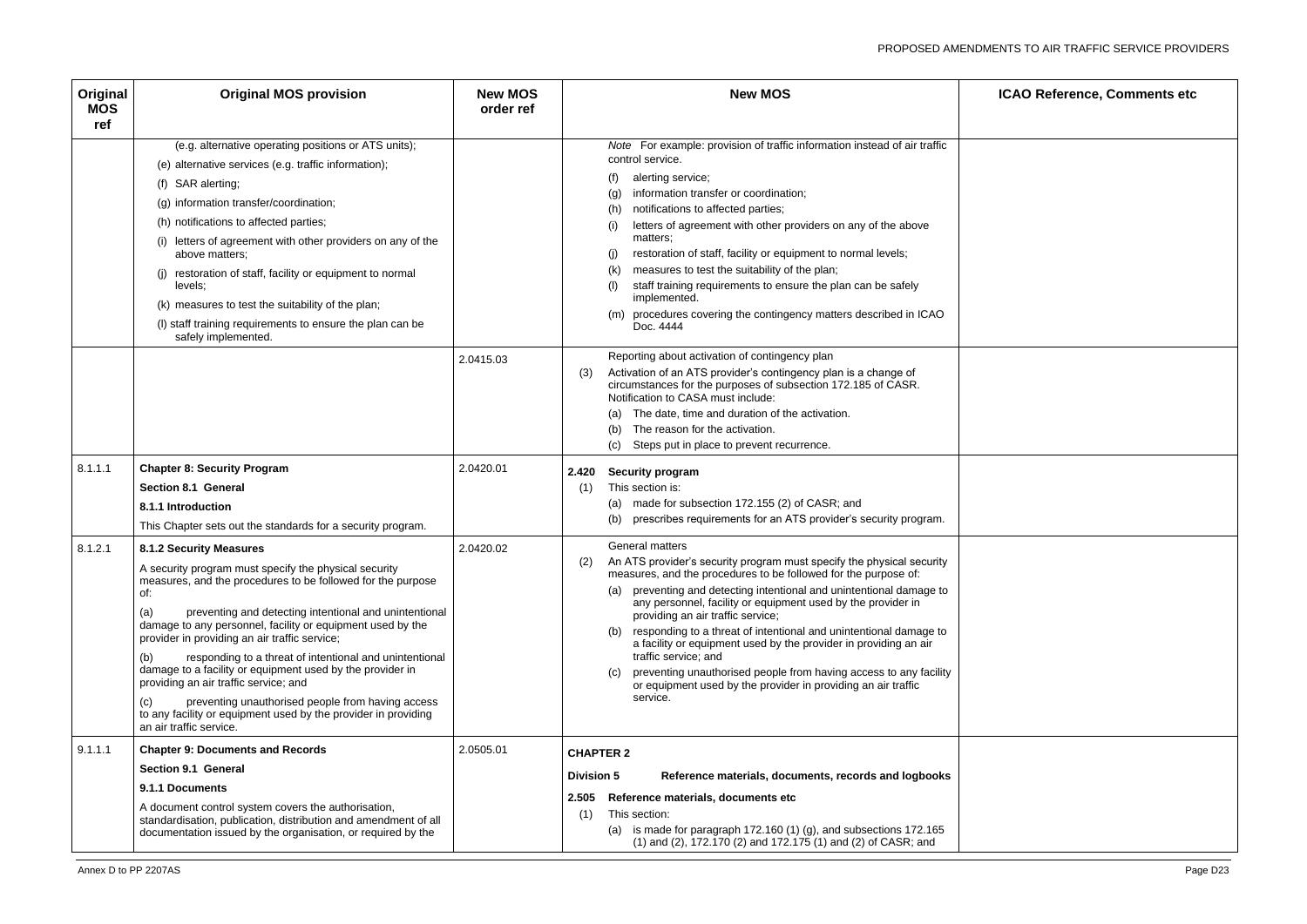| ICAO Reference, Comments etc |  |
|------------------------------|--|
|                              |  |
|                              |  |
|                              |  |
|                              |  |
|                              |  |
|                              |  |
|                              |  |
|                              |  |
|                              |  |
|                              |  |
|                              |  |
|                              |  |
|                              |  |
|                              |  |

| Original<br><b>MOS</b><br>ref | <b>Original MOS provision</b>                                                                                                                                                                                                                                                                                                                                                                              | <b>New MOS</b><br>order ref | <b>New MOS</b>                                                                                                                                                                                                                                                                                                                                                                                                                                                                                                                                                                                                                                                                                                                                                                                                                                                                                                                                                                                                                 | <b>ICAO Reference, Comments etc</b> |
|-------------------------------|------------------------------------------------------------------------------------------------------------------------------------------------------------------------------------------------------------------------------------------------------------------------------------------------------------------------------------------------------------------------------------------------------------|-----------------------------|--------------------------------------------------------------------------------------------------------------------------------------------------------------------------------------------------------------------------------------------------------------------------------------------------------------------------------------------------------------------------------------------------------------------------------------------------------------------------------------------------------------------------------------------------------------------------------------------------------------------------------------------------------------------------------------------------------------------------------------------------------------------------------------------------------------------------------------------------------------------------------------------------------------------------------------------------------------------------------------------------------------------------------|-------------------------------------|
|                               | organisation for the provision of air traffic services.                                                                                                                                                                                                                                                                                                                                                    |                             | prescribes the kinds of documents and records that an ATS<br>(b)<br>provider must keep and how long these documents or records;<br>and<br>prescribes the length of time that an ATS provider must retain a<br>document or record; and<br>(d) prescribes the system that an ATS provider must have in place<br>for controlling the documents and records relating to the air traffic<br>services that it provides; and<br>prescribes the standards and information requirements for<br>(e)<br>logbooks.<br>Any reference material, document, record or logbook, or equivalent,<br>(2)<br>required or mentioned in this section may:<br>(a) be paper-based or electronic form, and<br>involve the use of multiple separate sources for a particular<br>(b)<br>purpose.                                                                                                                                                                                                                                                           |                                     |
| 9.1.1.2                       | These processes must ensure:<br>authorisation is by a designated authority appropriate<br>(a)<br>to the management and safety accountability structures;<br>(b)<br>currency can be readily determined;<br>availability at locations where needed by ATS<br>(c)<br>personnel;<br>(d)<br>only current versions are available;<br>(e)<br>a master copy is securely held;<br>(f)<br>archival where superseded. | 2.0520.01                   | 2.520<br>Document and record control system<br>An ATS provider's document and record control system must include:<br>(1)<br>(a) a process for documents to be authorised by a designated<br>authority appropriate to the management and safety<br>accountability structures;<br>a system that ensures the currency of documents and records<br>(b)<br>can be readily determined;<br>a system for ensuring documents are readily available at<br>locations where needed by ATS personnel;<br>(d) a system for ensuring only current versions are available;<br>a system that ensures documents and records are protected from<br>(e)<br>tampering and unauthorised destruction;<br>a process that ensures superseded documents and records are<br>retained in accordance with the relevant requirements of<br>subsection $2.515(1)$ ;<br>(g) where requisitioned by an appropriate authority for the purposes<br>of an investigation, a system to isolate and secure relevant<br>records until their release by that authority. |                                     |
| 9.1.1.3                       | Reference Materials. For the purposes of sub-regulation<br>$172.160(g)$ , the manuals and documents to be maintained are<br>the following:<br>manuals for equipment used by staff in the provision<br>(a)<br>of air traffic services;<br>the relevant sections of the Aerodrome Emergency<br>(b)<br>Plan (aerodrome services only).                                                                        | 2.0510                      | 2.510 Reference materials<br>An ATS provider must maintain the following reference materials:<br>(a) the civil aviation legislation relevant to the provision of its air<br>traffic service;<br>Annexes 11 and Volume II of Annex 10;<br>(b)<br>ICAO Doc. 4444;<br>if a regional supplementary procedure set out in ICAO Doc. 7030<br>(d)<br>relates to an air traffic service that the provider provides-ICAO<br>Doc. 7030;<br>(e) the parts of the AIP that are relevant to any air traffic services that<br>it provides;<br>the Part 172 Manual of Standards;<br>all manuals and documents specified in the Part 172 Manual of<br>(q)<br>Standards;<br>(h) any instructions issued by the provider to its personnel in relation                                                                                                                                                                                                                                                                                             |                                     |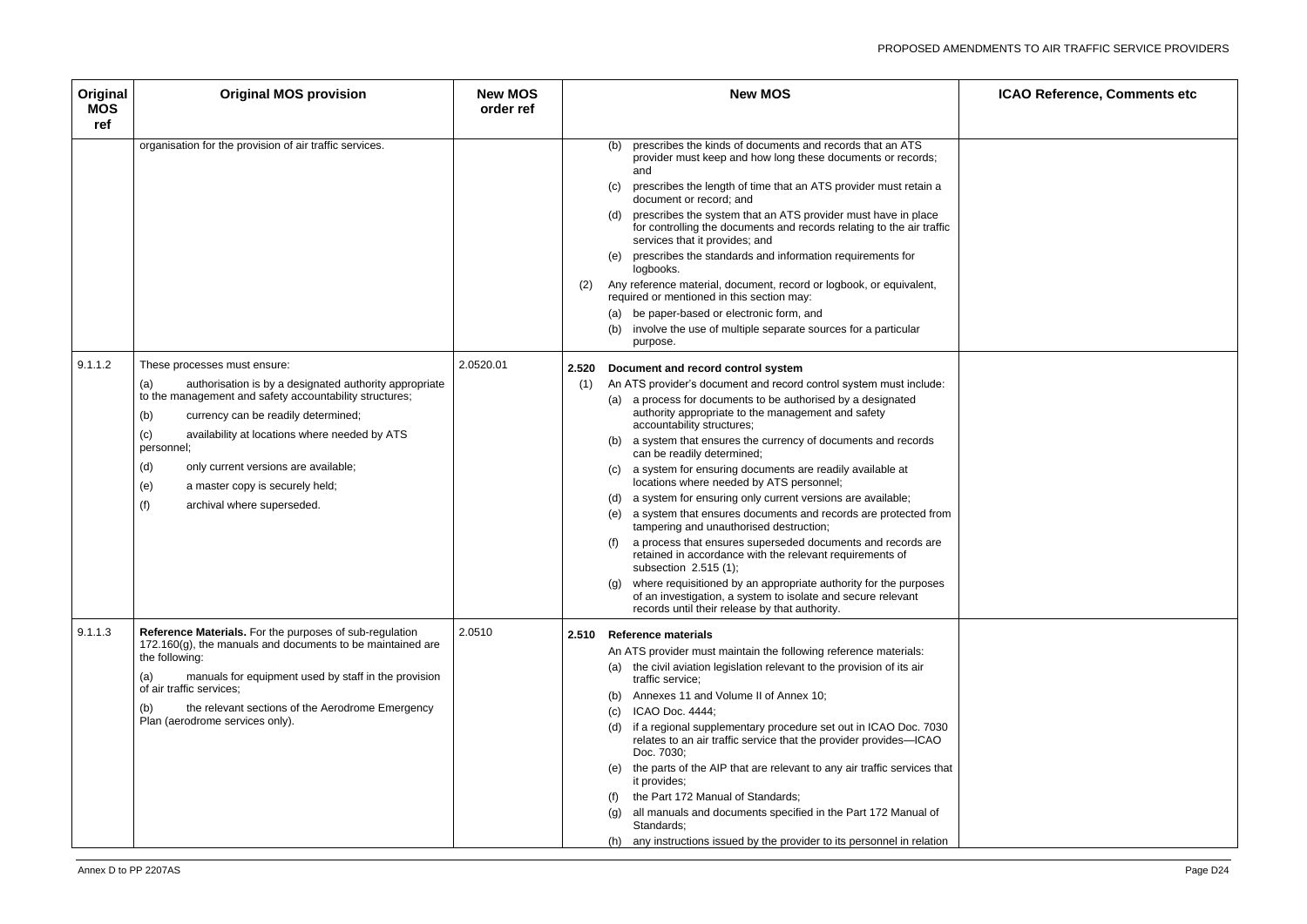| ICAO Reference, Comments etc |
|------------------------------|
|                              |
|                              |
|                              |
|                              |
|                              |
|                              |
|                              |
|                              |
|                              |
|                              |
|                              |
|                              |
|                              |
|                              |
|                              |
|                              |
|                              |
|                              |
|                              |
|                              |
|                              |
|                              |
|                              |

| Original<br><b>MOS</b><br>ref | <b>Original MOS provision</b>                                                                                                                                                               | <b>New MOS</b><br>order ref |     | <b>New MOS</b>                                                                                                                                                                                                                                                                                                                                                                                                                                   |                         | <b>ICAO Reference, Comments etc</b> |
|-------------------------------|---------------------------------------------------------------------------------------------------------------------------------------------------------------------------------------------|-----------------------------|-----|--------------------------------------------------------------------------------------------------------------------------------------------------------------------------------------------------------------------------------------------------------------------------------------------------------------------------------------------------------------------------------------------------------------------------------------------------|-------------------------|-------------------------------------|
|                               |                                                                                                                                                                                             |                             |     | to the provision of its air traffic services.                                                                                                                                                                                                                                                                                                                                                                                                    |                         |                                     |
|                               |                                                                                                                                                                                             |                             |     | manuals for equipment used by personnel in the provision of its<br>(i)<br>air traffic services; and                                                                                                                                                                                                                                                                                                                                              |                         |                                     |
|                               |                                                                                                                                                                                             |                             |     | (i)<br>for units providing aerodrome control services - the relevant<br>sections of the Aerodrome Emergency Plan.                                                                                                                                                                                                                                                                                                                                |                         |                                     |
| 9.1.2.1                       | 9.1.2 Records                                                                                                                                                                               | 2.0515                      |     | 2.515 Documents and records                                                                                                                                                                                                                                                                                                                                                                                                                      |                         |                                     |
|                               | A system for records covers identification, collection, indexing,<br>storage, security, maintenance, access and disposal of records<br>necessary for the provision of air traffic services. |                             | (1) | Subject to any additional or longer duration retention requirements<br>required by the Archives Act 1983, an ATS provider must keep a<br>document or record specified in column 1 of Table 2.510-1 below and<br>retain that document or record for at least the period specified in<br>column 2 of the table corresponding with the particular document or<br>record.<br>Table 2.510-1 Document and record keeping and retention<br>requirements |                         |                                     |
|                               |                                                                                                                                                                                             |                             |     | Type of document or record                                                                                                                                                                                                                                                                                                                                                                                                                       | Retention               |                                     |
|                               |                                                                                                                                                                                             |                             |     | Column 1                                                                                                                                                                                                                                                                                                                                                                                                                                         | requirement<br>Column 2 |                                     |
|                               |                                                                                                                                                                                             |                             |     | Direct pilot-controller two-way radiotelephony<br>or datalink communications.                                                                                                                                                                                                                                                                                                                                                                    |                         |                                     |
|                               |                                                                                                                                                                                             |                             |     | Direct-speech or data link between air traffic<br>services units.                                                                                                                                                                                                                                                                                                                                                                                |                         |                                     |
|                               |                                                                                                                                                                                             |                             |     | Surveillance data.                                                                                                                                                                                                                                                                                                                                                                                                                               |                         |                                     |
|                               |                                                                                                                                                                                             |                             |     | Automated flight data processing including<br>on-screen display of aircraft tracks and label<br>blocks.                                                                                                                                                                                                                                                                                                                                          | 30 days                 |                                     |
|                               |                                                                                                                                                                                             |                             |     | ATS messages, including flight notifications<br>or flight plans and automated weather<br>broadcasts                                                                                                                                                                                                                                                                                                                                              |                         |                                     |
|                               |                                                                                                                                                                                             |                             |     | Flight progress strips or records of a similar<br>nature used for the recording of flight data<br>and the issue of clearances, instructions and<br>directions                                                                                                                                                                                                                                                                                    |                         |                                     |
|                               |                                                                                                                                                                                             |                             |     | Logbooks                                                                                                                                                                                                                                                                                                                                                                                                                                         |                         |                                     |
|                               |                                                                                                                                                                                             |                             |     | Details of interruptions to the normal<br>operation of services or facilities                                                                                                                                                                                                                                                                                                                                                                    |                         |                                     |
|                               |                                                                                                                                                                                             |                             |     | Staff duty rosters                                                                                                                                                                                                                                                                                                                                                                                                                               |                         |                                     |
|                               |                                                                                                                                                                                             |                             |     | Directions, instructions and technical<br>manuals issued to staff for the provision of air<br>traffic services                                                                                                                                                                                                                                                                                                                                   | 7 years                 |                                     |
|                               |                                                                                                                                                                                             |                             |     | Records of ATS personnel training, licensing<br>and competency certification, even after an<br>employee ceases to be employed by the ATS<br>provider.                                                                                                                                                                                                                                                                                            |                         |                                     |
|                               |                                                                                                                                                                                             |                             |     | Details of actions carried out under the<br>Safety Management System including follow-<br>up corrective and preventative actions                                                                                                                                                                                                                                                                                                                 | 10 years                |                                     |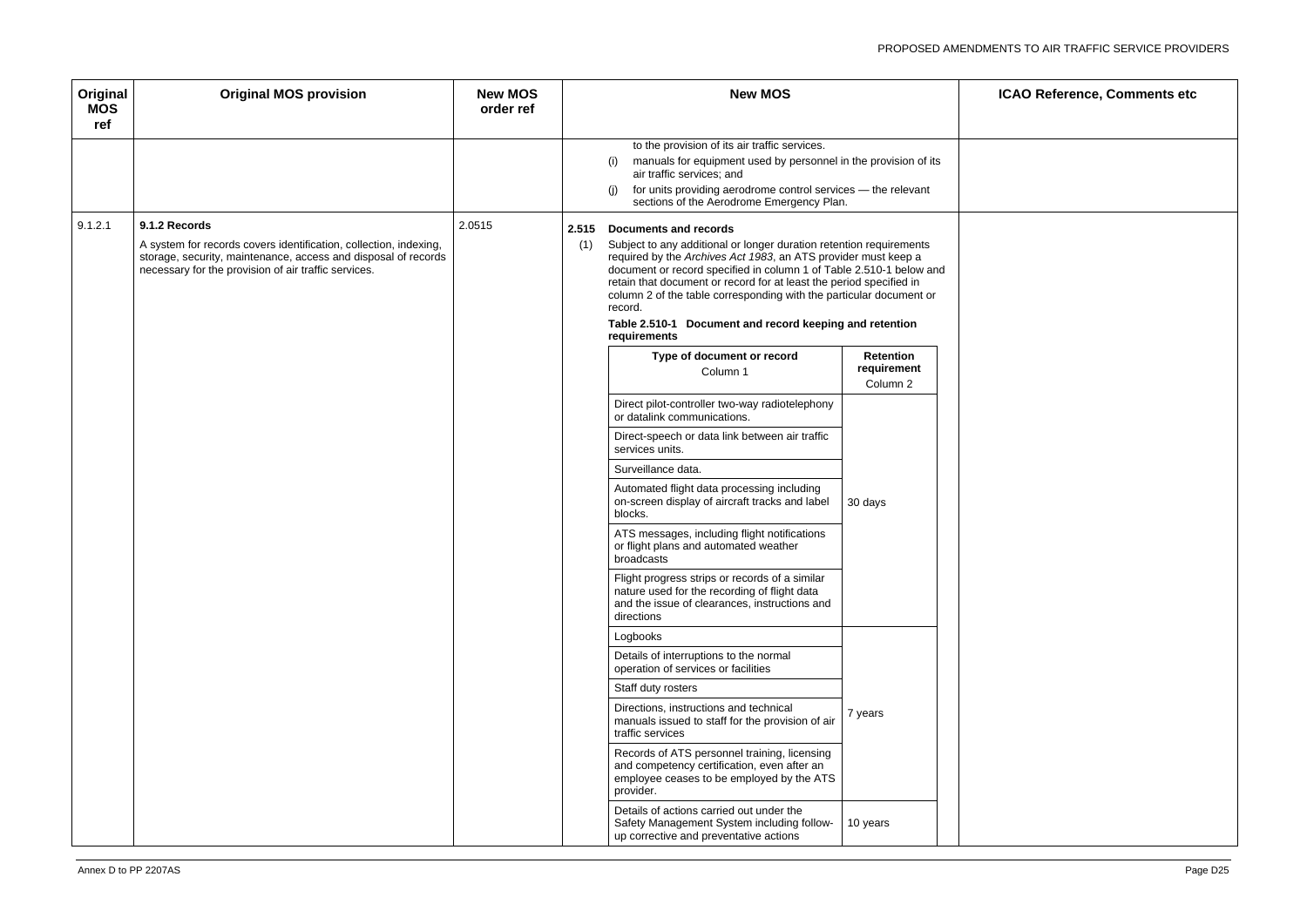| ICAO Reference, Comments etc |
|------------------------------|
|                              |
|                              |
|                              |
|                              |
|                              |
|                              |
|                              |
|                              |
|                              |
|                              |
|                              |
|                              |
|                              |
|                              |

| Original<br><b>MOS</b><br>ref | <b>Original MOS provision</b>                                                                                                                                                                                 | <b>New MOS</b><br>order ref | <b>New MOS</b>                                                                                                                                                                        | <b>ICAO Reference, Comments etc</b> |
|-------------------------------|---------------------------------------------------------------------------------------------------------------------------------------------------------------------------------------------------------------|-----------------------------|---------------------------------------------------------------------------------------------------------------------------------------------------------------------------------------|-------------------------------------|
|                               |                                                                                                                                                                                                               |                             | An ATS provider must ensure that automatic recordings have a means<br>(2)<br>for accurately establishing the time, in hours/minutes/seconds, at<br>which any recorded event occurred. |                                     |
| 9.1.2.2                       | Records systems must provide an accurate chronicle of ATS<br>activities for the purpose of reconstruction of events for air<br>safety investigation, and for system safety analysis.                          |                             |                                                                                                                                                                                       |                                     |
| 9.1.3.1                       | 9.1.3 Records to be Kept                                                                                                                                                                                      |                             | Covered by 2.515                                                                                                                                                                      |                                     |
|                               | Automatic recordings. The following items used for the<br>provision of air traffic services must be recorded automatically<br>and retained for the period shown:                                              |                             |                                                                                                                                                                                       |                                     |
|                               | direct pilot-controller two-way radiotelephony or<br>(a)<br>datalink communications-30 days;                                                                                                                  |                             |                                                                                                                                                                                       |                                     |
|                               | direct-speech or data link between air traffic services<br>(b)<br>units-30 days;                                                                                                                              |                             |                                                                                                                                                                                       |                                     |
|                               | surveillance data from primary and secondary radar<br>(c)<br>equipment or obtained through ADS-14 days;                                                                                                       |                             |                                                                                                                                                                                       |                                     |
|                               | automated flight data processing including on-screen<br>(d)<br>display of aircraft tracks and label blocks-14 days<br>(consistency with sub-paragraph (c) above).                                             |                             |                                                                                                                                                                                       |                                     |
|                               | Note Where possible, provision of synchronous integration of<br>radar and on-screen data with related voice recordings should<br>be facilitated. (ICAO Air Traffic Services Planning Manual,<br>Chapter 8.4). |                             |                                                                                                                                                                                       |                                     |
| 9.1.3.2                       | Time injection. Automatic recordings must have a means of<br>establishing accurately the time, in hours/minutes/seconds, at<br>which any recorded event occurred.                                             |                             | Covered by 2.515 (2)                                                                                                                                                                  |                                     |
| 9.1.3.3                       | Document records. The following items must be kept for a<br>minimum of 30 days (ICAO Air Traffic Services Planning<br>Manual):                                                                                |                             | Covered by 2.515                                                                                                                                                                      |                                     |
|                               | ATS messages, including flight plans;<br>(a)                                                                                                                                                                  |                             |                                                                                                                                                                                       |                                     |
|                               | flight progress strips or documents of a similar nature<br>(b)<br>used for the recording of flight data and the issue of<br>clearances, instructions and directions;                                          |                             |                                                                                                                                                                                       |                                     |
|                               | transcripts of automated weather broadcasts (e.g.<br>(c)<br>ATIS);                                                                                                                                            |                             |                                                                                                                                                                                       |                                     |
|                               | log books;<br>(d)                                                                                                                                                                                             |                             |                                                                                                                                                                                       |                                     |
|                               | handover/takeover details, including, if not<br>(e)<br>electronically recorded, the identification of the person taking<br>over.                                                                              |                             |                                                                                                                                                                                       |                                     |
| 9.1.3.4                       | Additional items. Records of the following additional items<br>must be kept for a minimum of 5 years:                                                                                                         |                             | Covered by 2.515                                                                                                                                                                      |                                     |
|                               | details of interruptions to services;<br>(a)                                                                                                                                                                  |                             |                                                                                                                                                                                       |                                     |
|                               | details of failures of equipment used for the provision<br>(b)                                                                                                                                                |                             |                                                                                                                                                                                       |                                     |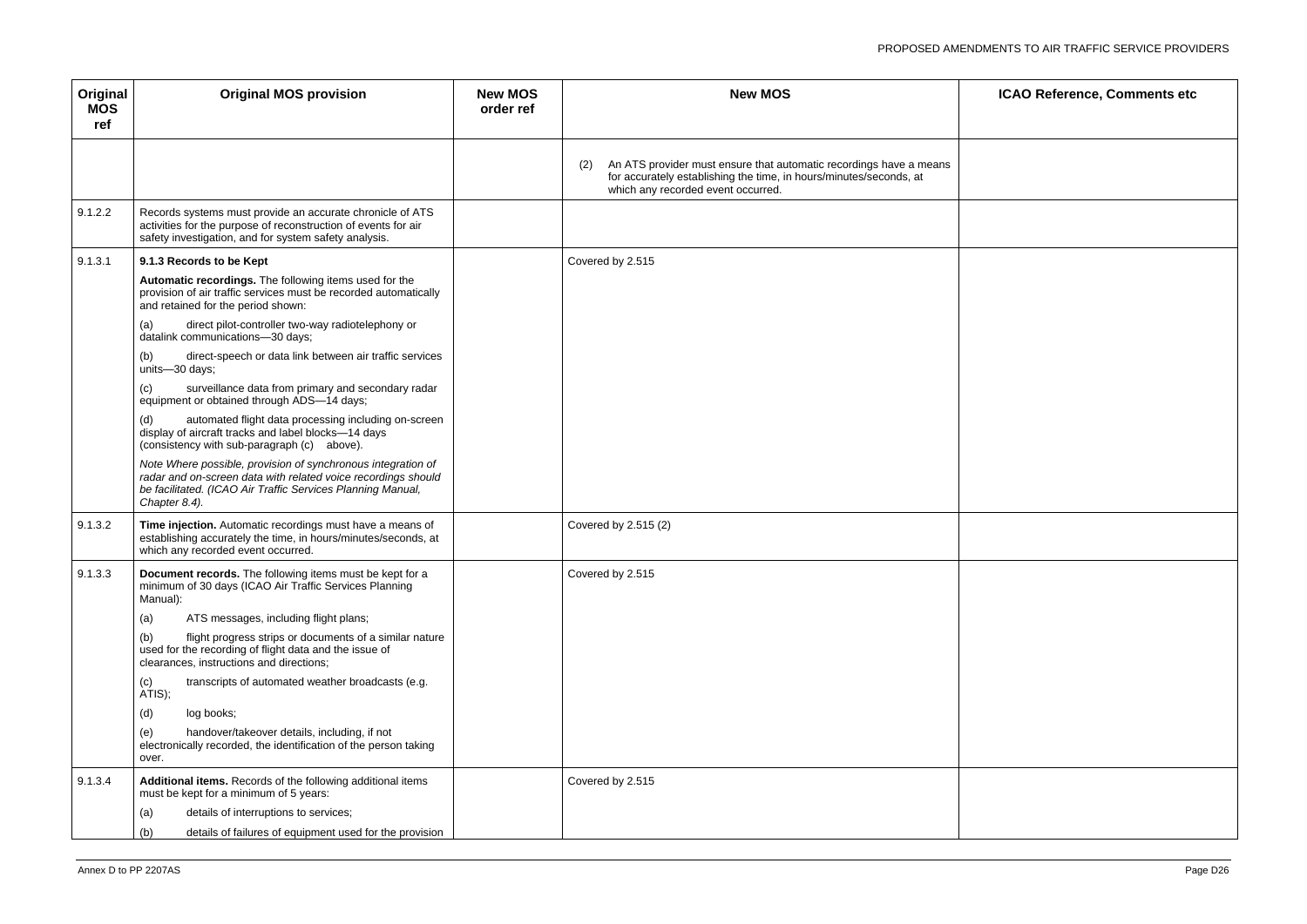| ICAO Reference, Comments etc |
|------------------------------|
|                              |
|                              |
|                              |
|                              |
|                              |
|                              |
|                              |
|                              |
|                              |
|                              |
|                              |
|                              |
|                              |
|                              |

| Original<br><b>MOS</b><br>ref | <b>Original MOS provision</b>                                                                                                                                                                                                                                                                                                                                                                                                                                                               | <b>New MOS</b><br>order ref | <b>New MOS</b>                                                                                                                                                                                                                                                                                                                                                                                                                            | <b>ICAO Reference, Comments etc</b> |
|-------------------------------|---------------------------------------------------------------------------------------------------------------------------------------------------------------------------------------------------------------------------------------------------------------------------------------------------------------------------------------------------------------------------------------------------------------------------------------------------------------------------------------------|-----------------------------|-------------------------------------------------------------------------------------------------------------------------------------------------------------------------------------------------------------------------------------------------------------------------------------------------------------------------------------------------------------------------------------------------------------------------------------------|-------------------------------------|
| 9.1.3.5                       | of air traffic services;<br>details of facility unavailability;<br>(c)<br>(d)<br>staff duty rosters;<br>details of actions carried out under the Safety<br>(e)<br>Management System including follow-up corrective and<br>preventative actions;<br>directions and instructions issued to staff for the<br>(f)<br>provision of air traffic services;<br>technical manuals used for the provision of air traffic<br>(g)<br>services.<br>Personnel Licensing Records. Records of ATS personnel |                             | Covered by 2.515                                                                                                                                                                                                                                                                                                                                                                                                                          |                                     |
|                               | licensing and competency certification under CASR Part 65<br>must be kept for a minimum of 7 years, including after an<br>employee ceases to be employed by the ATS provider. This<br>includes details of:<br>(a)<br>training;<br>renewal and currency of ratings, endorsements and<br>(b)<br>qualifications; and<br>other proficiencies required by the ATS provider to be<br>(c)<br>demonstrated.                                                                                         |                             |                                                                                                                                                                                                                                                                                                                                                                                                                                           |                                     |
| 9.1.3.6                       | Record retention for investigation. Where requisitioned, by an<br>appropriate authority, for the purposes of investigation, records<br>must be isolated and kept in a secure place until their release<br>by that authority.                                                                                                                                                                                                                                                                |                             |                                                                                                                                                                                                                                                                                                                                                                                                                                           |                                     |
| 9.1.4.1                       | 9.1.4 Maintaining Records<br>Records must not be completed in anticipation of the recorded<br>action being completed.                                                                                                                                                                                                                                                                                                                                                                       | 2.0520.02                   | An ATS provider's document and record control system must include<br>(2)<br>processes ensuring the following:<br>(a) An accurate chronicle is maintained of ATS activities for the<br>purpose of reconstruction of events for air safety investigation,<br>and for system safety analysis.<br>Records are not completed in anticipation of the recorded action<br>(b)<br>being completed.<br>Deletions from records are prevented.<br>(C) |                                     |
| 9.1.4.2                       | Deletions from communications records are not permitted. All<br>entries must be written in non-erasable ink, and must be<br>legible.                                                                                                                                                                                                                                                                                                                                                        | 2.0520.03                   |                                                                                                                                                                                                                                                                                                                                                                                                                                           |                                     |
| 9.1.4.3                       | Non-active forms or strips on which an error is noted may be<br>replaced. Active forms or strips, fault reports, records and Log<br>Books must be changed, or errors corrected by:<br>drawing a line through the incorrect data and writing<br>(a)<br>the correct data adjacent thereto; or<br>cancelling the old and rewriting the record, retaining<br>(b)<br>both the old and the new for later reference purposes.                                                                      |                             | Covered by 2.520 (2)                                                                                                                                                                                                                                                                                                                                                                                                                      |                                     |
| 9.1.4.4                       | Methods of recording. Information transmitted or received by<br>verbal means must be recorded by electronic means in<br>accordance with CASR Part 172. Voice records must be                                                                                                                                                                                                                                                                                                                |                             | No equivalent. With modern voice recording equipment, there is no justifiable<br>need to supplement a voice record with a written record.                                                                                                                                                                                                                                                                                                 |                                     |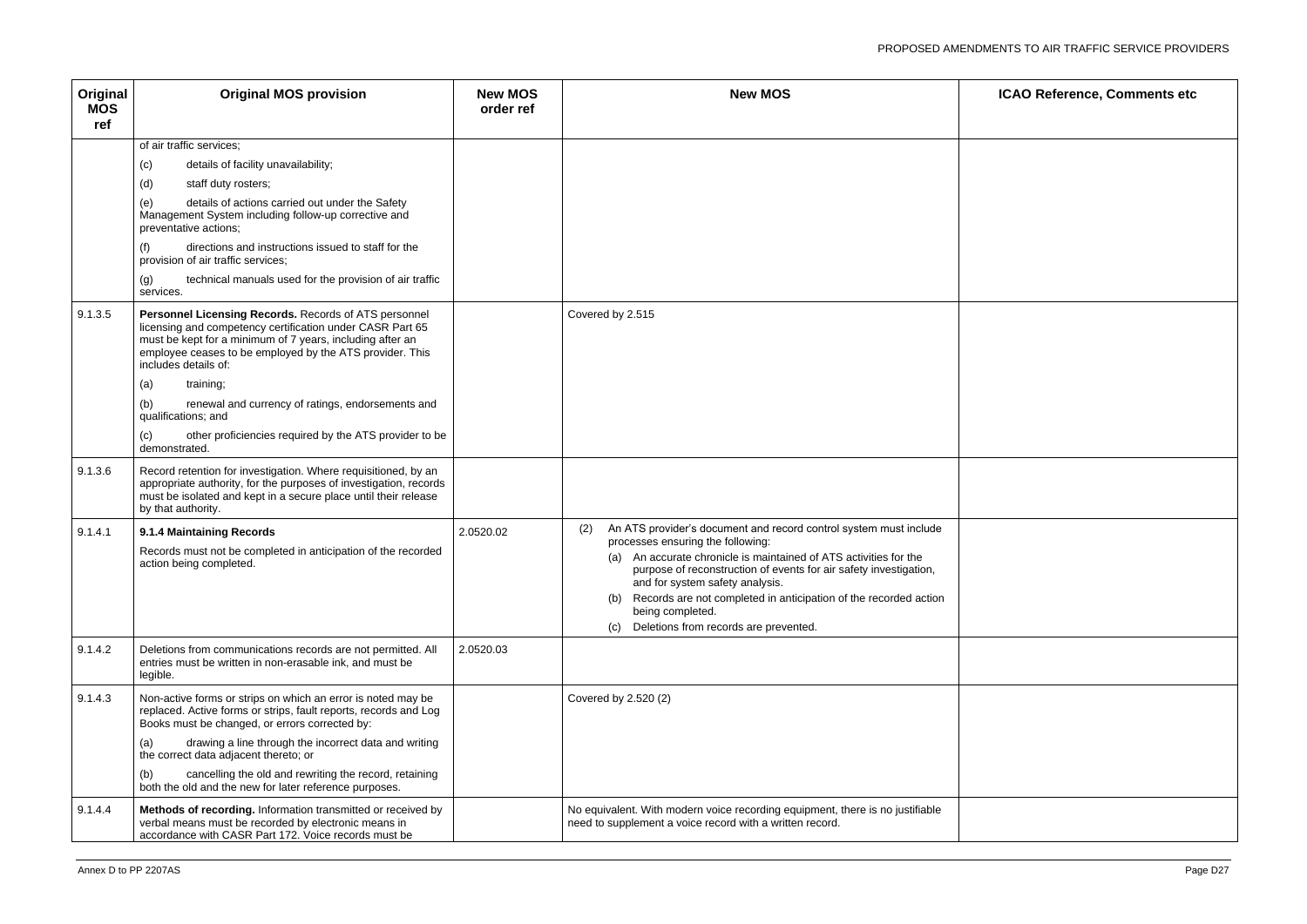| Original<br><b>MOS</b><br>ref | <b>Original MOS provision</b>                                                                                                                                                                                                                                                                     | <b>New MOS</b><br>order ref | <b>New MOS</b>                                                                                                                                                                       | <b>ICAO Reference, Comments etc</b>                                                             |
|-------------------------------|---------------------------------------------------------------------------------------------------------------------------------------------------------------------------------------------------------------------------------------------------------------------------------------------------|-----------------------------|--------------------------------------------------------------------------------------------------------------------------------------------------------------------------------------|-------------------------------------------------------------------------------------------------|
|                               | supported by one or more of the following methods:                                                                                                                                                                                                                                                |                             |                                                                                                                                                                                      |                                                                                                 |
|                               | (a)<br>writing on a flight progress strip;                                                                                                                                                                                                                                                        |                             |                                                                                                                                                                                      |                                                                                                 |
|                               | (b)<br>typewritten on authorised forms;                                                                                                                                                                                                                                                           |                             |                                                                                                                                                                                      |                                                                                                 |
|                               | (c)<br>teletyped on page copy machine units;                                                                                                                                                                                                                                                      |                             |                                                                                                                                                                                      |                                                                                                 |
|                               | handwritten in accordance with local requirements;<br>(d)                                                                                                                                                                                                                                         |                             |                                                                                                                                                                                      |                                                                                                 |
|                               | (e)<br>handwritten on appropriate forms;                                                                                                                                                                                                                                                          |                             |                                                                                                                                                                                      |                                                                                                 |
|                               | entered directly into computer-based equipment.<br>(f)                                                                                                                                                                                                                                            |                             |                                                                                                                                                                                      |                                                                                                 |
| 9.1.4.5                       | Flight notifications. A copy of all flight notifications received<br>must be held for 90 days. Printed flight notifications shall be<br>filed with the day's traffic. Electronic records shall be archived<br>via a suitable "off-line" media such as tape, disk array or optical<br>disk.        |                             | Covered by 2.515                                                                                                                                                                     |                                                                                                 |
| 9.1.5.1                       | 9.1.5 Maintaining Operational Log Books                                                                                                                                                                                                                                                           | 2.0525.01                   | Record of significant ocurrences and actions<br>2.525                                                                                                                                |                                                                                                 |
|                               | The Log Book must be used to record all significant<br>occurrences and actions relating to operations, facilities,<br>equipment and staff at an ATS unit.                                                                                                                                         |                             | For subsection 172.165 (1), an ATS provider must record all significant<br>(1)<br>occurrences and actions relating to operations, facilities, equipment<br>and staff at an ATS unit. |                                                                                                 |
|                               | Note Except when forms such as fault reports or Air Safety<br>Incident Reports (ASIRs) must also be completed, duplication<br>of information should be avoided.                                                                                                                                   |                             |                                                                                                                                                                                      |                                                                                                 |
| 9.1.5.2                       | A working record or Log Book entry must not be inserted<br>between earlier entries. In the event of an out of sequence<br>entry being necessary, it must be entered as soon as possible,<br>and annotated that it is out of sequence with an explanatory<br>note as to why it is out of sequence. |                             | No equivalent                                                                                                                                                                        |                                                                                                 |
| 9.1.5.3                       | All Log Book entries must be recorded against the times of the<br>occurrence, or time of the Log Book entry.                                                                                                                                                                                      |                             | Covered by 2.525                                                                                                                                                                     |                                                                                                 |
| 9.1.5.4                       | Minimum information to be recorded. The minimum information<br>to be recorded is shown in the following table.                                                                                                                                                                                    |                             | Covered by 2.525 (2)                                                                                                                                                                 |                                                                                                 |
| $9.1.5.4 -$                   | Occasion                                                                                                                                                                                                                                                                                          | 2.0525.02                   | For clause (1), the following is the minimum information to be<br>(2)                                                                                                                | Annex 11                                                                                        |
| Table                         | Information                                                                                                                                                                                                                                                                                       |                             | recorded:<br>The date and time of opening and closing of a unit.<br>(a)                                                                                                              | 2.26 Time in air traffic services                                                               |
|                               | At the commencement of each day's operation                                                                                                                                                                                                                                                       |                             | The date and time of opening and closing an operating position<br>(b)                                                                                                                | 2.26.1 Air traffic services units shall use Coordir                                             |
|                               | UTC date and time;                                                                                                                                                                                                                                                                                |                             | During operation of a unit or operating position:<br>(C)                                                                                                                             | Universal Time (UTC) and shall express the tim<br>hours and minutes and, when required, seconds |
|                               | Where required, identification of the unit and/or the<br>operating position.                                                                                                                                                                                                                      |                             | (i) incidents, including accidents, alerting action, and breaches<br>of operating standards                                                                                          | 24-hour day beginning at midnight.                                                              |
|                               | Note: these may be incorporated in the station date stamp.                                                                                                                                                                                                                                        |                             | (ii) Changes to essential aerodrome information not notified by<br>NOTAM;                                                                                                            |                                                                                                 |
|                               | On assuming responsibility for a position                                                                                                                                                                                                                                                         |                             | (iii) Change in status of facilities, service or procedure not                                                                                                                       |                                                                                                 |
|                               | The UTC date and time of assuming responsibility for a<br>position and the signature of the officer commencing duty (see                                                                                                                                                                          |                             | notified by NOTAM;<br>(iv) Short term changes in staffing or hours of coverage,                                                                                                      |                                                                                                 |
|                               | also voice recordings);                                                                                                                                                                                                                                                                           |                             | including variations to required staffing levels;<br>Except where a separate form or electronic means is provided, a<br>(d)                                                          |                                                                                                 |
|                               | Results of equipment checks;                                                                                                                                                                                                                                                                      |                             | summary of any handover/takeover including:                                                                                                                                          |                                                                                                 |
|                               | Result of time check.                                                                                                                                                                                                                                                                             |                             | (i) Outstanding action and unusual operations which are current<br>or anticipated;                                                                                                   |                                                                                                 |

| ICAO Reference, Comments etc                                                                                                                                                                                                                                 |
|--------------------------------------------------------------------------------------------------------------------------------------------------------------------------------------------------------------------------------------------------------------|
|                                                                                                                                                                                                                                                              |
|                                                                                                                                                                                                                                                              |
|                                                                                                                                                                                                                                                              |
|                                                                                                                                                                                                                                                              |
|                                                                                                                                                                                                                                                              |
|                                                                                                                                                                                                                                                              |
|                                                                                                                                                                                                                                                              |
|                                                                                                                                                                                                                                                              |
| Annex 11<br>2.26 Time in air traffic services<br>2.26.1 Air traffic services units shall use Coordinated<br>Universal Time (UTC) and shall express the time in<br>hours and minutes and, when required, seconds of the<br>24-hour day beginning at midnight. |
|                                                                                                                                                                                                                                                              |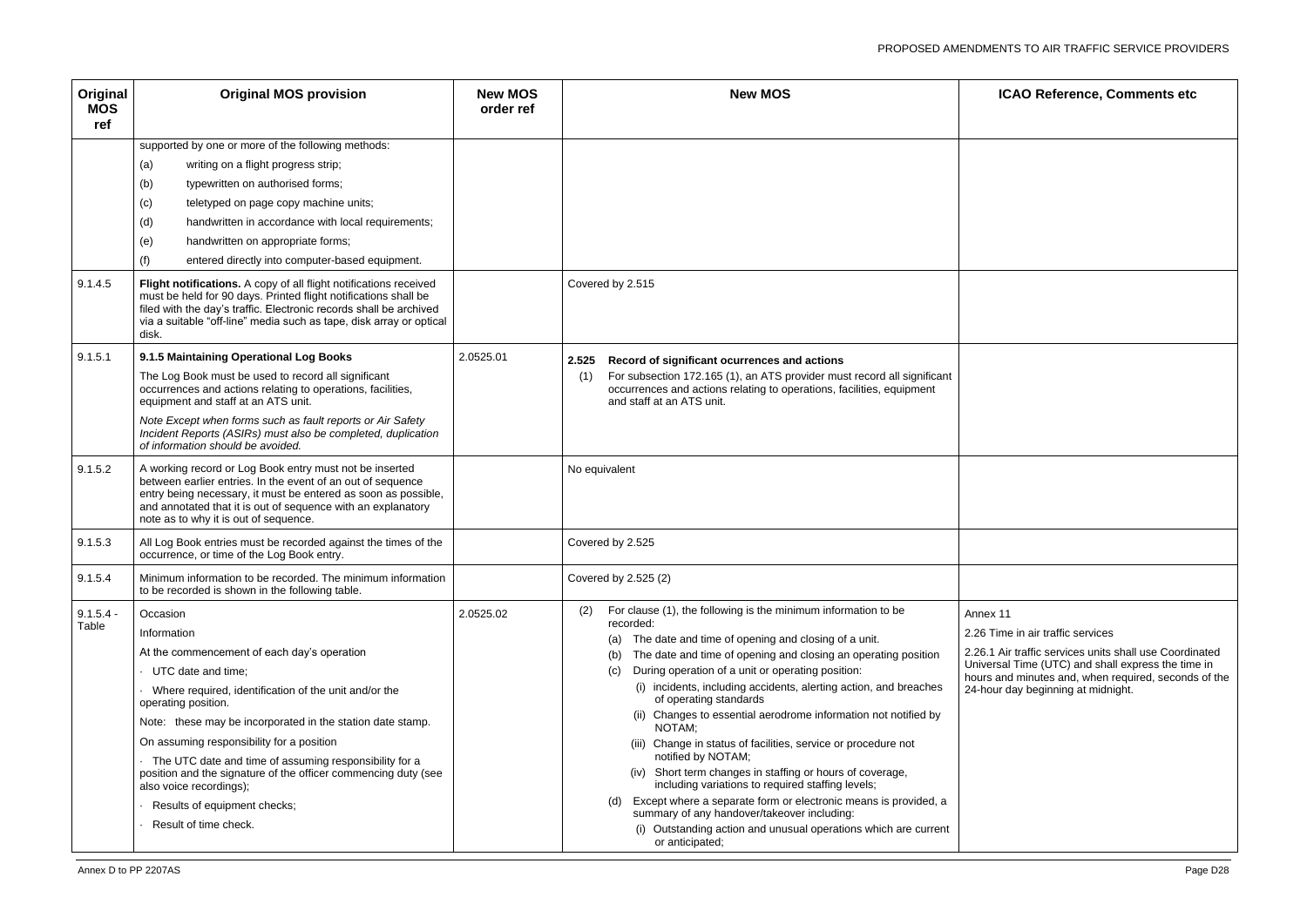| Original<br><b>MOS</b><br>ref | <b>Original MOS provision</b>                                                                                                                                                                                                                                                                                                                                                                                                                                                                                                                                                                                                                                                                                                                                                                                                                                                                                                                                                                                                                                                                                                                                                                                                                                                                                                                                                                                                                                                                             | <b>New MOS</b><br>order ref | <b>New MOS</b>                                                                                                                                                                                                                                                                                                |  |
|-------------------------------|-----------------------------------------------------------------------------------------------------------------------------------------------------------------------------------------------------------------------------------------------------------------------------------------------------------------------------------------------------------------------------------------------------------------------------------------------------------------------------------------------------------------------------------------------------------------------------------------------------------------------------------------------------------------------------------------------------------------------------------------------------------------------------------------------------------------------------------------------------------------------------------------------------------------------------------------------------------------------------------------------------------------------------------------------------------------------------------------------------------------------------------------------------------------------------------------------------------------------------------------------------------------------------------------------------------------------------------------------------------------------------------------------------------------------------------------------------------------------------------------------------------|-----------------------------|---------------------------------------------------------------------------------------------------------------------------------------------------------------------------------------------------------------------------------------------------------------------------------------------------------------|--|
|                               | During operation of the unit<br>Air Safety Incidents, including accidents and breaches of the<br>Regulations such as non-compliance with ATC instructions;<br>Note: This is in addition to the completion of incident reporting<br>actions.<br>Actions taken in relation to any SAR activity including<br>distress communications;<br>General notes concerning essential aerodrome information,<br>such as the results of aerodrome inspections, closure of<br>sections of the manoeuvring area caused by works or natural<br>phenomena, etc.;<br>Times of aerodrome closure and reopening, with reasons for<br>the closure;<br>Change in status of facilities, service or procedure including<br>communication difficulties and tests;<br>Short term changes in staffing or hours of coverage,<br>including variations to required staffing levels;<br>Any dispensation given against the Regulations<br>Status of navigation aids.<br>Handover/takeover<br>(where a separate form is not provided and kept as a record)<br>A resume of outstanding action and unusual operations<br>which are current or anticipated, relating to the traffic display<br>and/or SAR activity;<br>The status of communications and equipment;<br>The time of handover/takeover, against the signatures of the<br>officers involved.<br>Closure of unit and/or position<br>Time of closure and conditions and actions relating to the<br>closure, followed by changes to equipment status, and any<br>outstanding action; |                             | (ii) The time of handover/takeover.<br>If a logbook is used, all Logbook entries must be recorded against the<br>(3)<br>times of the occurrence, or time of the Logbook entry.<br>An ATS provider must ensure information recordings have a method to<br>(4)<br>uniquely identify the person making an entry. |  |
|                               | The time of intended reopening, and the signature of the<br>officer closing the unit/position.                                                                                                                                                                                                                                                                                                                                                                                                                                                                                                                                                                                                                                                                                                                                                                                                                                                                                                                                                                                                                                                                                                                                                                                                                                                                                                                                                                                                            |                             |                                                                                                                                                                                                                                                                                                               |  |
| 9.1.6.1                       | 9.1.6 Voice and Data Recording<br>Where appropriate voice recording facilities are available,<br>instead of being recorded as entries in a Log Book, the<br>information mentioned in subsection 9.1.6.1A must be voice<br>recorded in sufficient detail to readily establish for any safety<br>investigation:<br>whether and when the position or unit was active or<br>(a)<br>inactive; and<br>the identity of each person responsible for any active<br>(b)<br>position at any time.                                                                                                                                                                                                                                                                                                                                                                                                                                                                                                                                                                                                                                                                                                                                                                                                                                                                                                                                                                                                                    |                             | No equivalent                                                                                                                                                                                                                                                                                                 |  |